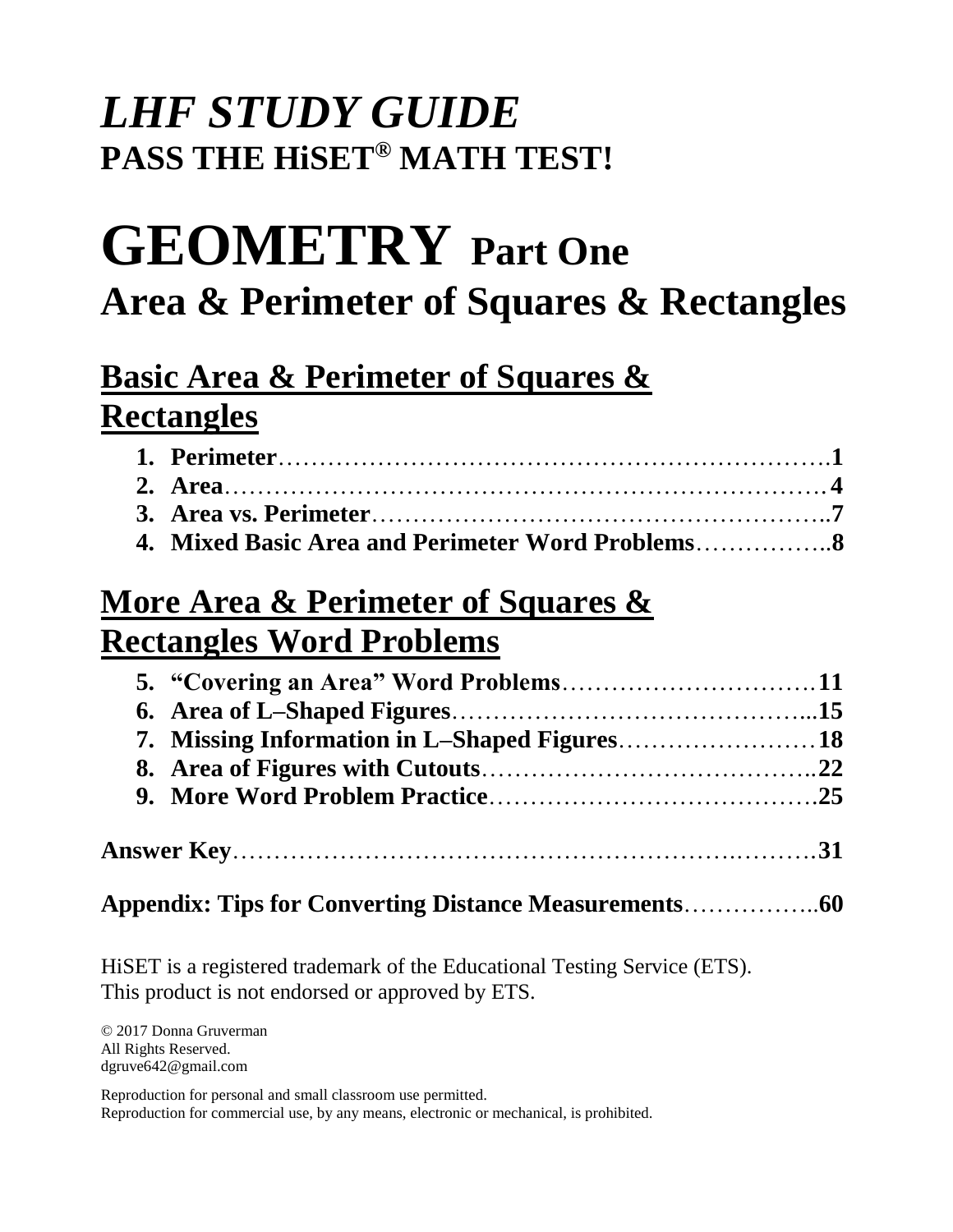# **BASIC AREA & PERIMETER OF SQUARES & RECTANGLES**

A **rectangle** is a 4-sided figure with four right angles (90° angles). Opposite sides have the same length.

A **square** is a special kind of rectangle where all four sides have the same length.

### **1. Perimeter**

The perimeter of a rectangle is the distance around the outside edge of the rectangle. This is calculated as the sum of the lengths of the four sides. (Sum means to add.) Perimeter is measured in linear units such as feet, inches, miles.

The formula is  $P = L + L + W + W$ . Perimeter is equal to Length  $+$  Length  $+$  Width  $+$  Width.

You will often see the formula written as  $P = 2L + 2W$ . Perimeter is equal to 2 times Length + 2 times Width.

You may also see it written as  $P = 2(L + W)$  or  $P = 2x (L + W)$ . Perimeter is equal to 2 times the sum of Length + Width.

The good news is you don't really need a formula at all. If you understand what perimeter is, you will know that you have to add up the lengths of the four sides.

Remember that in a square all four sides have equal lengths. If you are given the length of 1 side, add it up 4 times, or multiply the length x 4 to calculate perimeter.

**Example 1.** What is the perimeter of a rectangular figure with sides of 5 feet and 12 feet?

A. 17 ft B. 60 ft C. 29 ft D. 34 ft E. 48 ft

Opposite sides are equal. Add up all four sides.  $5 + 5 + 12 + 12 = 34$ **Answer: D. 34 ft**

Sometimes the question will include a diagram and sometimes it will not. It may help you to draw one if it is not provided.

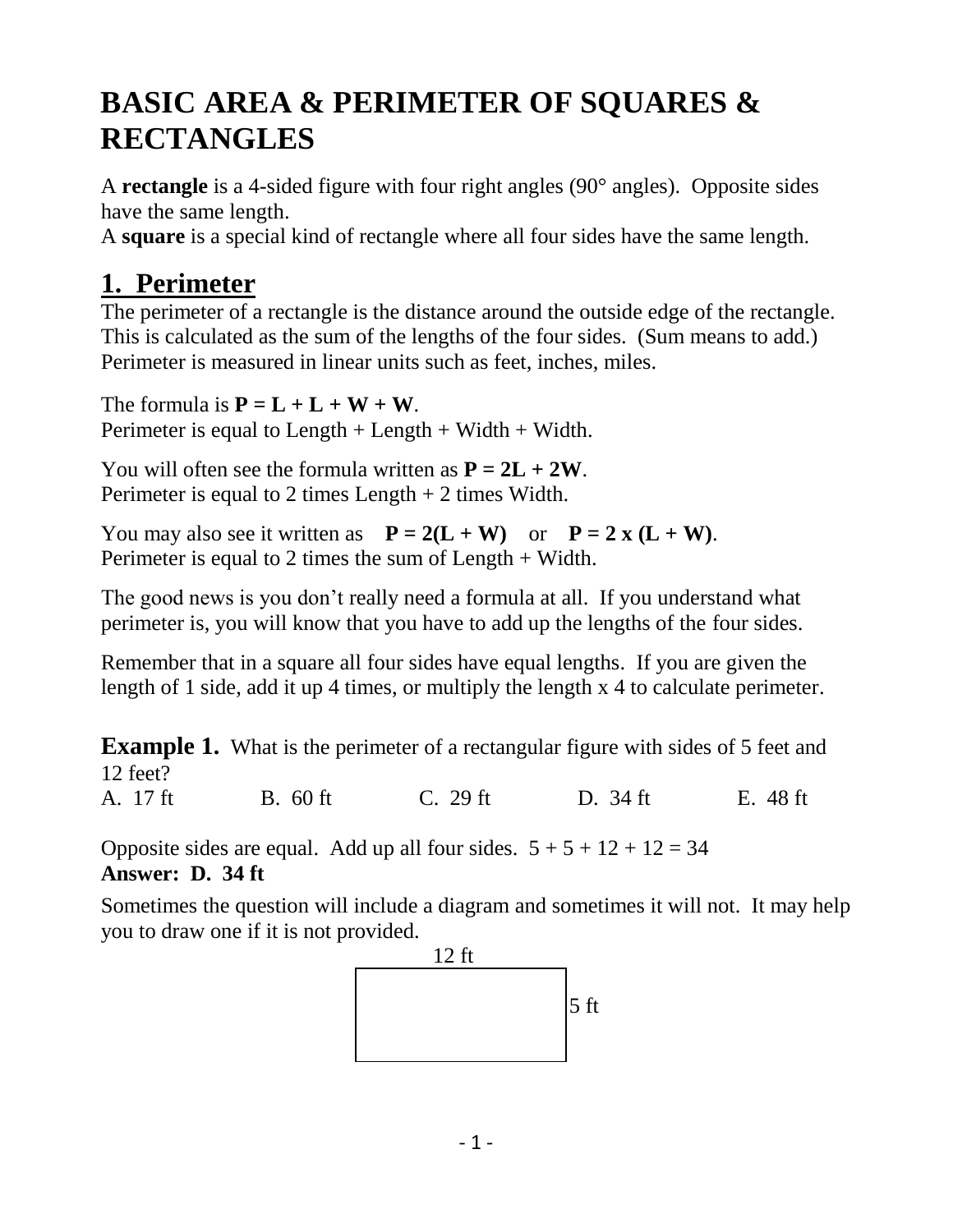**Example 2.** Which expression shows how many feet of framing are needed to make a frame for a picture that measures 8 feet by 3 feet? A.  $8 + 3$  B.  $(2 \times 8) + (2 \times 3)$  C.  $8 \times 3$  D.  $4 \times (8 + 3)$  E. 11 x 11 This question asks for an expression, not a numerical answer. Add up the four sides:  $3 + 3 + 8 + 8$ This is not one of the answer choices. but B.  $(2 \times 8) + (2 \times 3)$  has the same value. 3 ft 3 ft 3 ft **Answer: B.**  $(2 \times 8) + (2 \times 3)$ 8 ft

**Tip** – If you know that the perimeter is  $3 + 3 + 8 + 8 = 22$  feet, but aren't sure which of the multiple choice answers is correct, calculate the value of each answer choice until you find one that is equal to 22.

**Note** – Dimensions are sometimes given without the words length and width, like in example 2, where is says 8 feet by 3 feet. Also, it doesn't matter which side you call length and which side you call width.

**Example 3.** What is the perimeter of a square field that has a length of 100 yards? A. 100 yd B. 200 yd C. 300 yd D. 400 yd E. 500 yd All four sides of a square have the same length. 100 yd  $100 + 100 + 100 + 100 = 400$  yd **OR**  $4 \times 100 = 400 \text{ yd}$  100 yd 100 yd **Answer: D. 400 yd** 100 yd

**Example 4.** A rectangular field measures 30 yards wide and 75 yards long. How many yards will Lina run if she runs around the field 6 times? A. 210 B. 1,260 C. 13,500 D. 105 E. 630

**First**, get the perimeter:  $30 + 30 + 75 + 75 = 210$  yd. This is the number of yards she runs when she goes around the field one time.

**Next**, multiply 210 x  $6 = 1,260$  yd, because she runs around the field 6 times.

**Answer: B. 1,260 yd** 75 yd

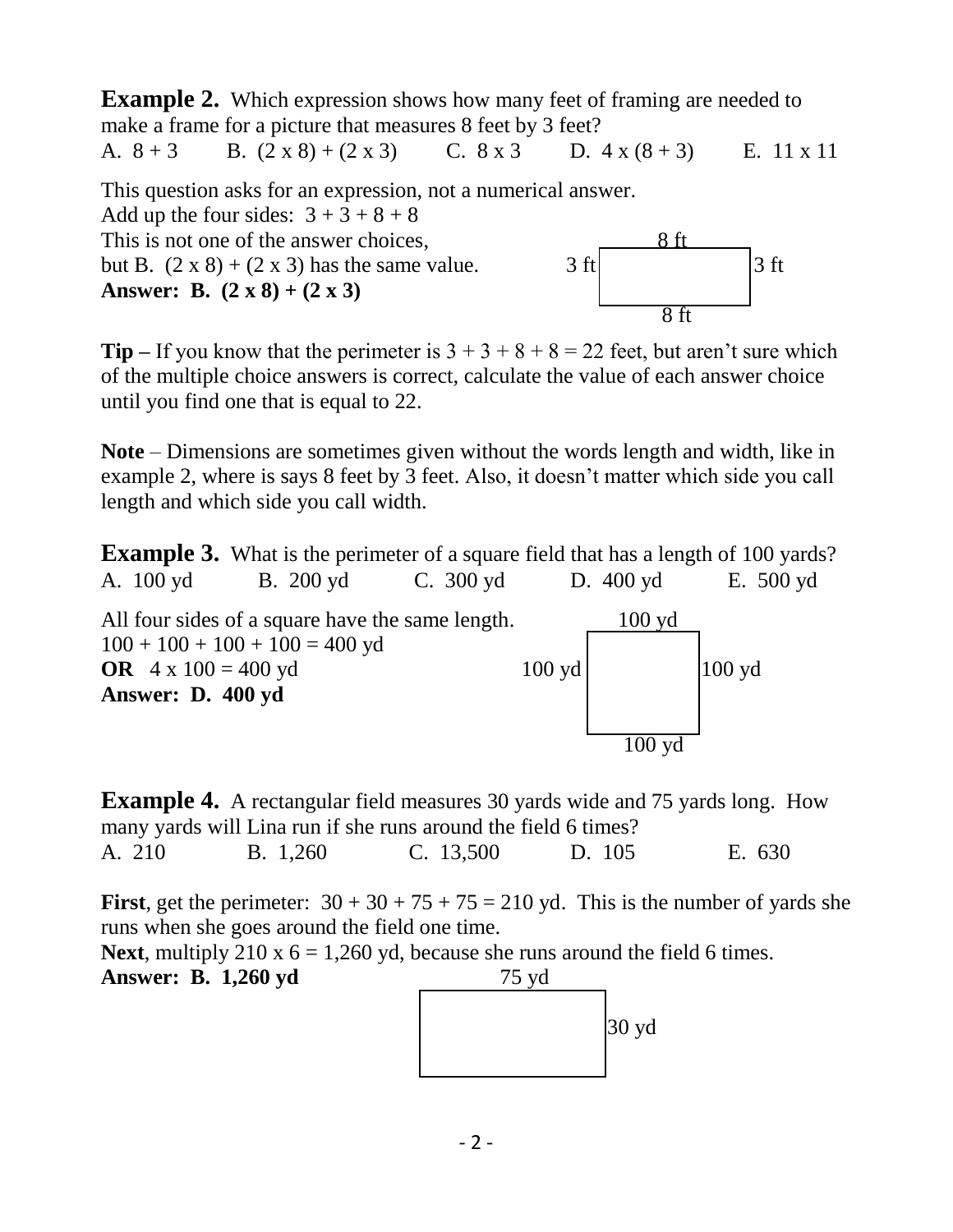**Example 5.** John needs to put framing around his window. If the window is 12 inches wide and 24 inches long, how many feet of framing should he buy? A. 72 ft B. 36 ft C. 288 ft D. 48 ft E. 6 ft

Notice that the problem gives the dimensions in inches, and asks for an answer in feet, so convert the inches to feet and add up the sides. There are 12 inches in a foot, so divide by 12 to get feet.

 24 in ÷ 12 = 2 ft 12 in ÷ 12 = 1 ft 24 in 2 ft 12 in 1 ft 1 + 1 + 2 + 2 = 6 ft **Answer E: 6 ft** 

**OR** Add up the sides in inches and then convert to feet.  $12 + 12 + 24 + 24 = 72$  in  $72 \div 12 = 6$  ft **Answer E: 6 ft** 

**Note –** If you have trouble knowing whether to divide or multiply when converting distance measurements, check out the Appendix on p. 60 for some tips.

### **Basic Distance Conversions To Memorize:**

**1 foot = 12 inches 1 yard = 3 feet 1 yard = 36 inches**

**Note –** The first two conversions will be provided on the formula sheet that is available when taking the HiSET. The third conversion will not be provided.

**Practice One – Perimeter** (Draw a diagram if it helps.) *Answers – p. 31* **1.** Tom wants to fence in his backyard. If the backyard is 30 feet wide and 15 feet long, how many feet of fence will he need to buy? A. 45 ft B. 90 ft C. 450 ft D. 75 ft E. 540 ft **2.** What is the perimeter, in yards, of a room that is 10 yards wide and 18 yards long? A. 180 B. 28 C. 65 D. 112 E. 56 **3.** Which expression shows how many inches of framing will be needed to frame a picture that is 8 inches wide and 20 inches long?

A.  $2 x (8 + 20)$  B.  $8 + 20$  C.  $8 x 20$  D.  $2 x (8 x 20)$  E.  $2 x 8 + 20$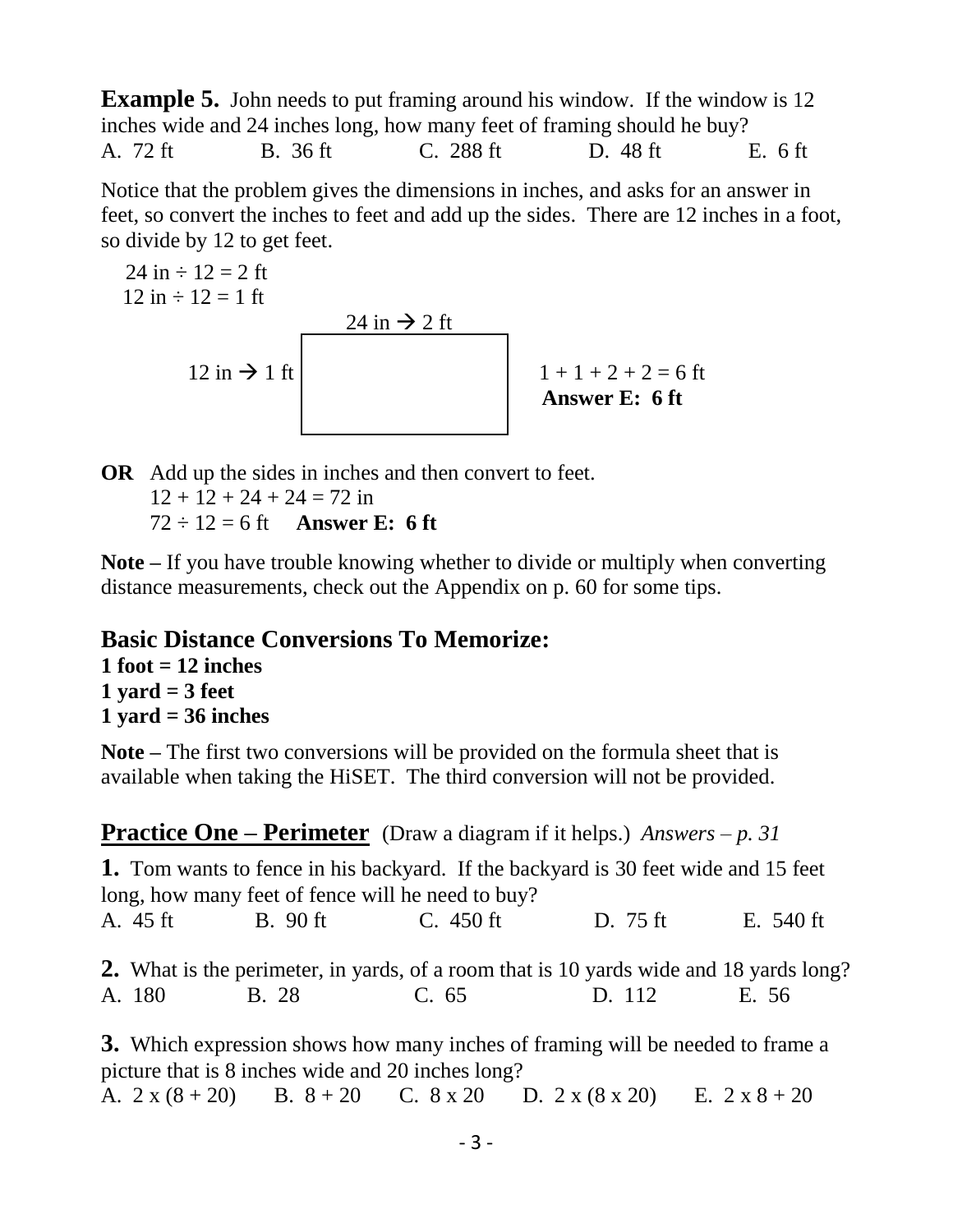**4.** A square tablecloth is to be trimmed with a lace border. If the tablecloth is 3 feet wide, and lace trim costs \$2.99 per foot, how much will the lace trim cost? A. \$12.00 B. \$23.92 C. \$8.97 D. \$35.88 E. \$12.99

**5.** The edge of a bulletin board will be trimmed with ribbon. How many inches of ribbon will be needed if the bulletin board is 5 feet wide and 2 feet long? A. 14 in B. 186 in C. 40 in D. 336 in E. 168 in

### **2. Area**

The area of a rectangle is the amount of space of the flat surface inside the perimeter. It is calculated by multiplying length x width, and is measured in square units such as square inches, square feet, square yards.

 $A = L \times W$ 

Area is equal to Length times Width.

**Example 1.** Tiffany wants to put new tile down in her kitchen, which is 15 feet long and 10 feet wide. How many square feet of tile should she buy? A. 150 B. 25 C. 50 D. 60 E. 145

Area is equal to length times width, so multiply  $15 \times 10 = 150$  sq ft 15 ft



**Answer: A. 150 sq ft** 

Don't confuse area and perimeter.

**Perimeter** is the distance around the outside edge of the rectangle, and is calculated by **adding up the lengths of all four sides.**

**Area** is the amount of space inside the rectangle, and is calculated by **multiplying two numbers, the length times the width**.

**Example 2.** What is the area of a square room that has a length of 12 feet? A. 48 sq ft B. 24 sq ft C. 50 sq ft D. 144 sq ft E. 441 sq ft All 4 sides of a square are equal, so length and width are both 12. Area is equal to length times width, so multiply  $12 \times 12 = 144$  sq ft

### **Answer: D. 144 sq ft**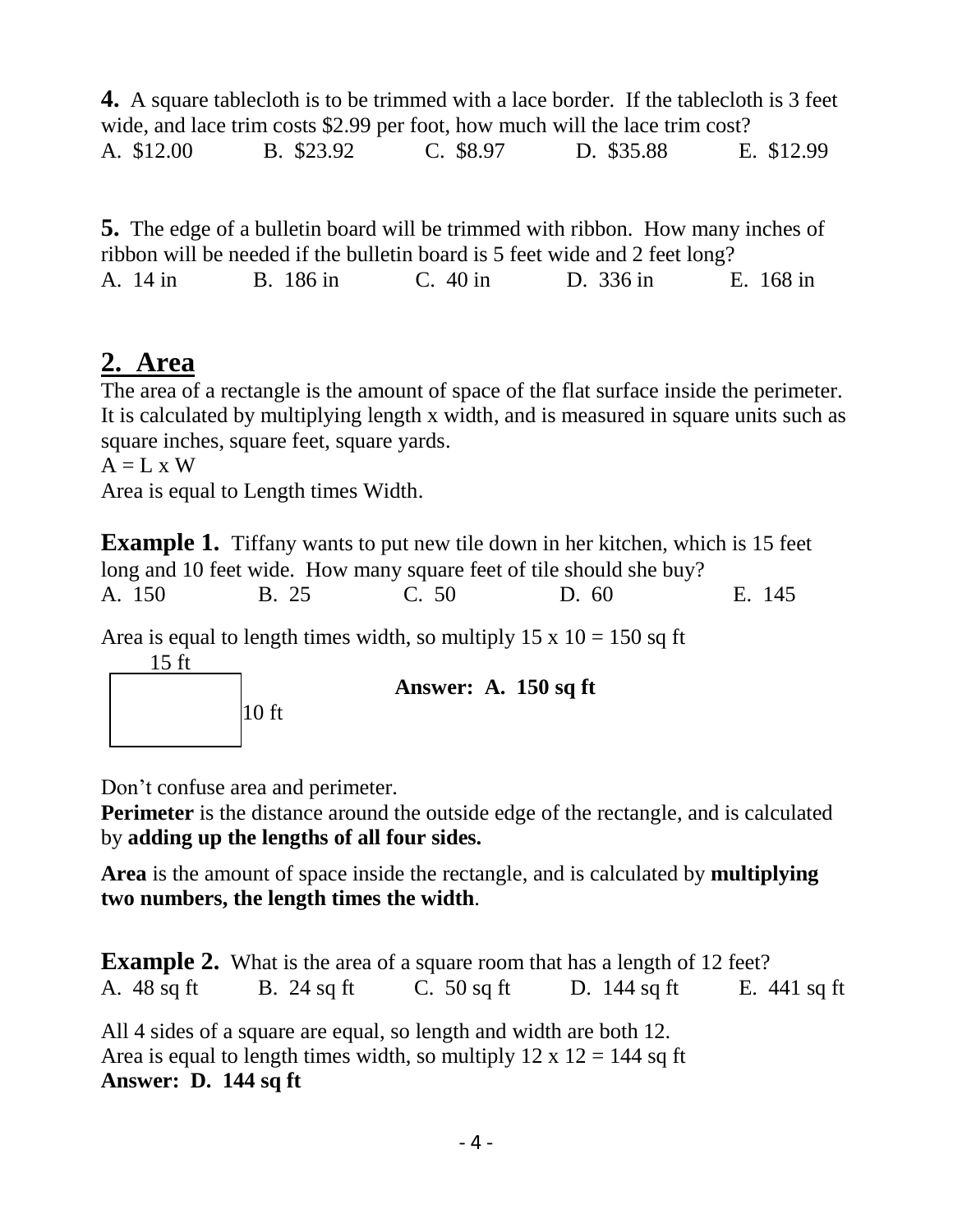**Example 3.** Which expression shows how many square inches of glass will be needed to replace a broken window that is 60 inches by 20 inches?

A.  $60 + 20$  B.  $60 + 60 + 20 + 20$  C.  $60 \times 20$ D.  $4 \times (60 + 20)$  $\frac{120}{4}$ 

Multiply length of 60 x width of 20 to get square inches. **Answer: C. 60 x 20**

**Example 4.** Goodtimes Daycare is building a new play area, which needs to be 300 square feet. If the width has to be 20 feet, what will the length be? A. 30 ft B. 40 ft C. 15 ft D. 600 ft E. 6,000 ft

The formula for area is:  $Area = L \times W$ . W = 20 ft The problem tells you that area  $= 300$  and width  $= 20$ . Plug those numbers into the formula:  $300 = L \times 20$ . Area = 300 sq ft  $L = ?$ Divide to get the length.  $300 \div 20 = 15$  ft **Answer: C. 15 ft**

**OR** You can use trial and error to see which of the 5 possible answers will give you 300 square feet when multiplied x the 20 foot width.

Try A. 30 x 20 does not  $= 300$ , so 30 is not the correct length.

Try B.  $40 \times 20$  does not = 300, so 40 is not the correct length.

Try C. 15 x 20 does = 300, so **C. 15 ft is the correct length.**

**Careful** – Most area problems provide length and width and ask you to calculate area. Example 4 provides area and width, and asks you to calculate length. Read carefully to make sure you are calculating what the question asks for. A very common mistake in this type of problem is to think that 20 and 300 are length and width, and then multiply.

**Example 5.** It costs \$10 per square yard to have carpeting installed. If an apartment complex is installing new carpet in 12 living rooms that each measure 5 yards by 10 yards, how much will it cost?

|           | A. \$500                  | B. \$5,000                                                                                       | $C.$ \$600                                        | D. \$1,200                                                                                        | E. \$6,000 |
|-----------|---------------------------|--------------------------------------------------------------------------------------------------|---------------------------------------------------|---------------------------------------------------------------------------------------------------|------------|
|           | <b>Answer: E. \$6,000</b> | Step $1$ – Calculate the area of 1 living room.<br>Step 2 – Calculate the cost of 1 living room. | Step $3$ – Calculate the cost of 12 living rooms. | $5 \times 10 = 50$ sq yd<br>50 sq yd x $$10$ per sq yd = \$500<br>$12 \times $500 = $6,000$       |            |
| <b>OR</b> |                           |                                                                                                  |                                                   |                                                                                                   |            |
|           | <b>Answer: E. \$6,000</b> | Step $1$ – Calculate the area of 1 living room.<br>Step $3$ – Calculate the cost of 600 sq yd.   | Step 2 – Calculate the area of 12 living rooms.   | $5 \times 10 = 50$ sq yd<br>$12 \times 50$ sq yd = 600 sq yd<br>600 sq yd x \$10 per yd = \$6,000 |            |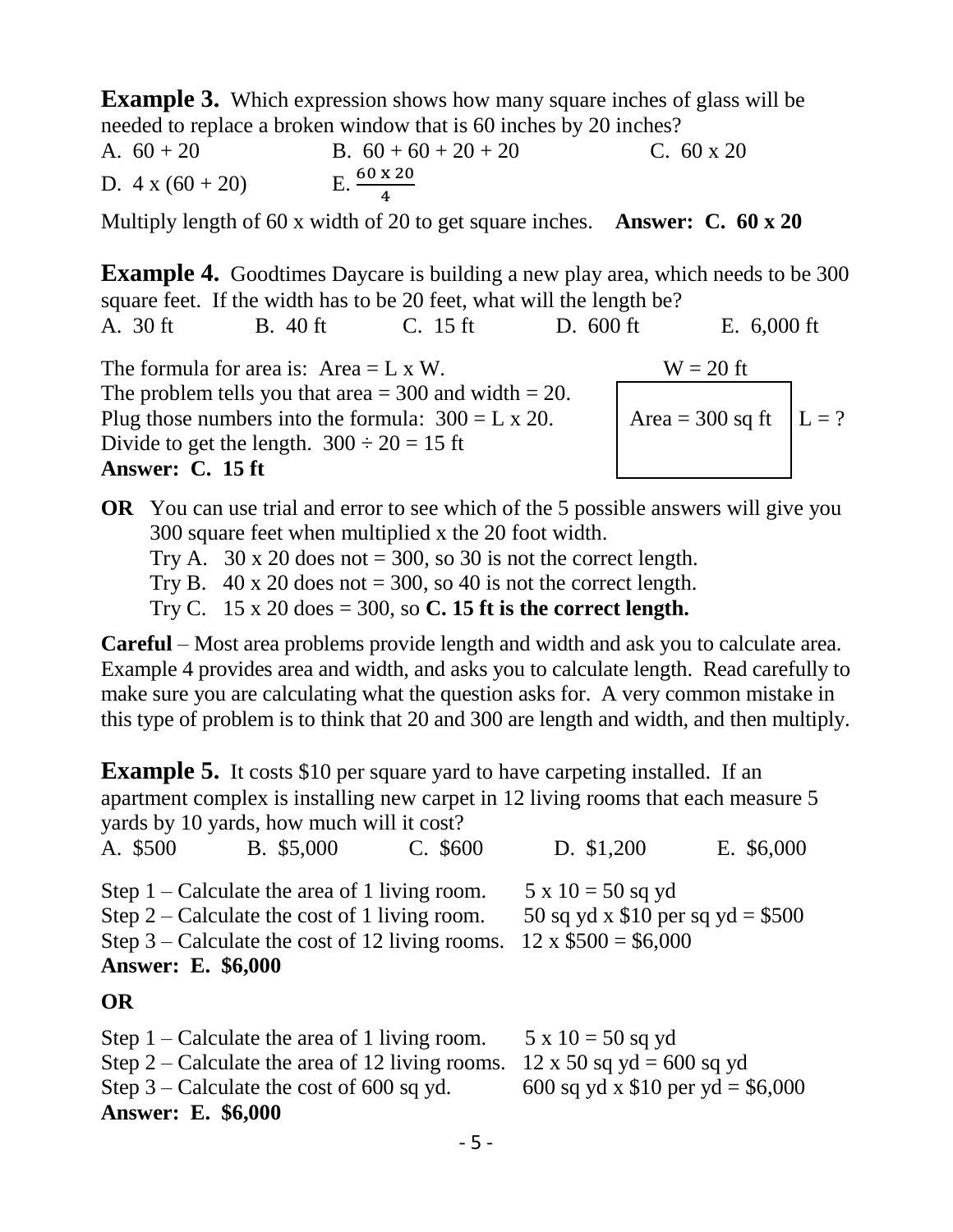**Example 6.** Ebony wants to make a cardboard sign to fit inside a frame that is 36 inches wide and 48 inches tall. How many square feet of cardboard should she buy? A. 84 sq ft B. 12 sq ft C. 1,728 sq ft D. 168 sq ft E. 14 sq ft

Notice that the dimensions are given in inches and the answer needs to be in square feet. So, convert the inches to feet, and then get area.

There are 12 inches in 1 foot, so divide by 12 to convert inches to feet.  $36 \text{ in} \div 12 = 3 \text{ ft}$  $48 \text{ in} \div 12 = 4 \text{ ft}$ Area  $= L \times W = 3 \times 4 = 12$  sq ft  $36 in = 3 ft$  $3 x 4 =$ 

**12 sq ft**  $\begin{cases} 48 \text{ in} = 4 \text{ ft} \\ 48 \text{ in} = 4 \text{ ft} \end{cases}$  **Answer: B. 12 sq ft** 

For area problems, it is usually easier to convert first, then multiply, as just shown, but you could also get the area in square inches first and then convert to square feet.

 $36 \times 48 = 1,728$  square inches. Divide by 144 to get square feet.  $1,728 \div 144 = 12$  sq ft<br>**Answer: B. 12 sq ft** 

**Note –** When you convert an area from square inches to square feet, you divide by 144, because there are 144 square inches in 1 square foot.

A square foot is 12 inches on each side, so the area of 1 square foot is the same as 12 in x 12 in = 144 sq in.

A common mistake is to divide by 12 because we are used to thinking that there are 12 inches in 1 foot. And there are, however, only when referring to linear feet.

The conversion for linear feet, used to measure distance, is  $1 \text{ ft} = 12 \text{ in.}$ The conversion for square feet, used to measure area, is 1 sq ft  $= 144$  sq in.

So, dividing by 12 is not correct because there are 144 square inches in 1 square foot, not 12 square inches. The mistake comes from confusing linear inches with square inches.

**Note –** Example 6 gives the dimensions in width and height instead of width and length. When calculating perimeter and area of a rectangle, the rectangle has a long side and a short side, and it doesn't matter if the sides are called length, width, or height. For area, multiply the long side times the short side. For perimeter, add up 2 short sides plus 2 long sides.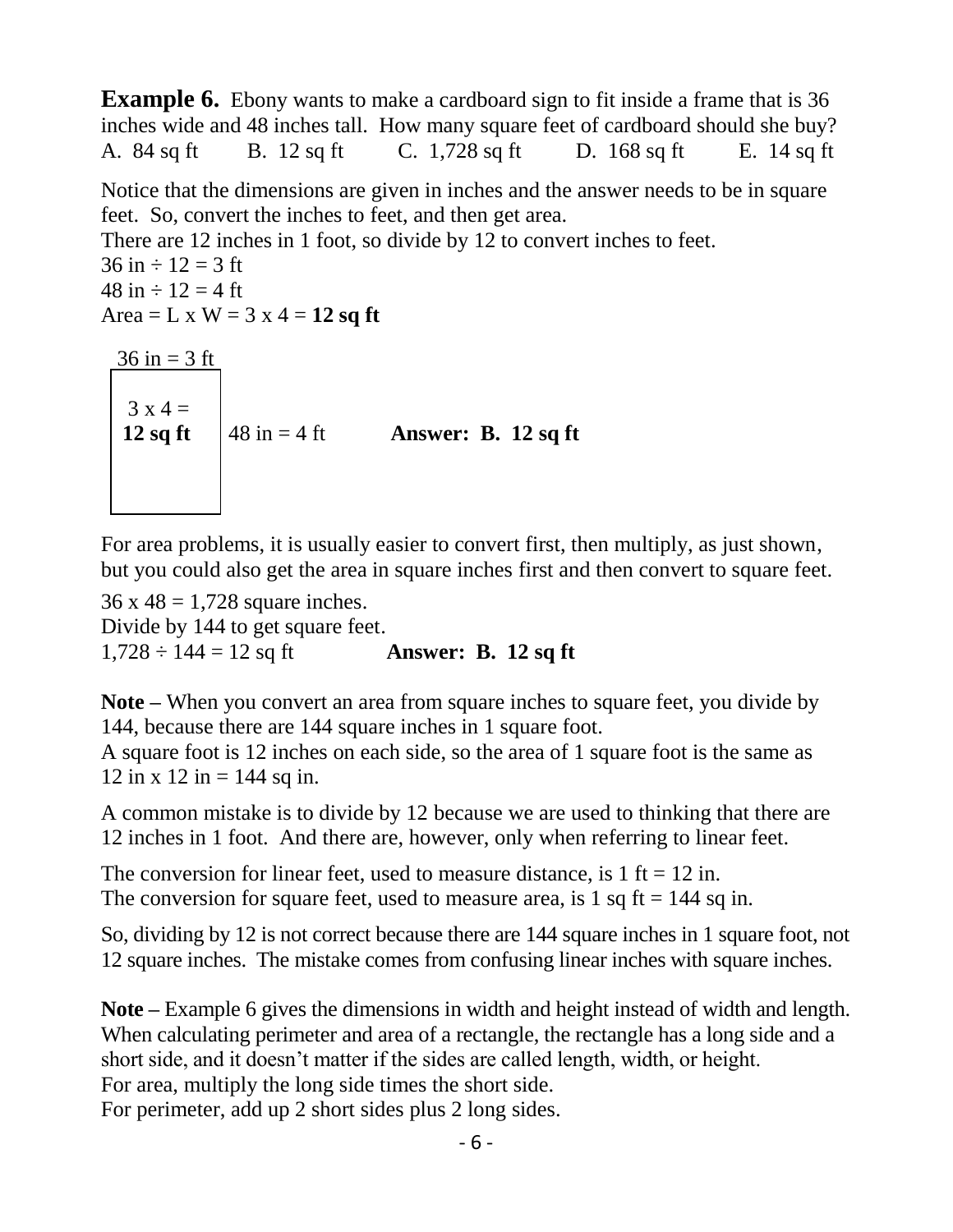**Practice Two – Area** (Draw a diagram if it helps.) *Answers – p. 32*

| <b>1.</b> What is the area of a rectangular table that is 14 feet long and $2\frac{1}{2}$ feet wide? |                          |               |               |                          |
|------------------------------------------------------------------------------------------------------|--------------------------|---------------|---------------|--------------------------|
| A. 33 sq ft                                                                                          | B. $49\frac{1}{2}$ sq ft | C. $35$ sq ft | D. $70$ sq ft | E. $16\frac{1}{2}$ sq ft |

**2.** Which expression shows how many square inches of tile are needed to cover a kitchen backsplash that is 50 inches long and 12 inches wide?

A.  $50 + 12$  B.  $2 \times (50 + 12)$  C.  $\frac{50 \times 12}{4}$  D.  $50 \times 12$  E.  $\frac{2(50 + 12)}{4}$ 

**3.** If the area of a floor is 660 square feet, and the length is 30 feet, what is the width of the floor?

A. 600 ft B. 20 ft C. 22 ft D. 165 ft E. 25 ft

**4.** How many square yards of material are in a blanket that measures 12 ft by 6 ft? A. 72 sq yd B. 36 sq yd C. 18 sq yd D. 6 sq yd E. 8 sq yd **5.** How much will it cost to carpet a room that measures 28 feet by 20 feet if

carpeting costs \$2.75 per square foot? A. \$560 B. \$1,540 C. \$1,450 D. \$264 E. \$528

### **3. Area vs. Perimeter**

**REMEMBER: Perimeter is the distance around the edge, and Area is the amount of flat space inside the edge.** 

**Perimeter**: add up the lengths of 2 long sides plus 2 short sides. **Add up 4 numbers.**

**Area**: multiply the long side times the short side. **Multiply 2 numbers.**

Before you do a problem, decide if you are calculating area or perimeter. It may help to draw a picture.

\*\*If you want length or distance around something, it is a perimeter problem**.** 

\*\*If you want how much of something is needed to cover something else, it is an area problem.

\*\*Look at what the problem is asking for. If a problem asks how many square inches, square feet, or square anything, then you know it is an area problem.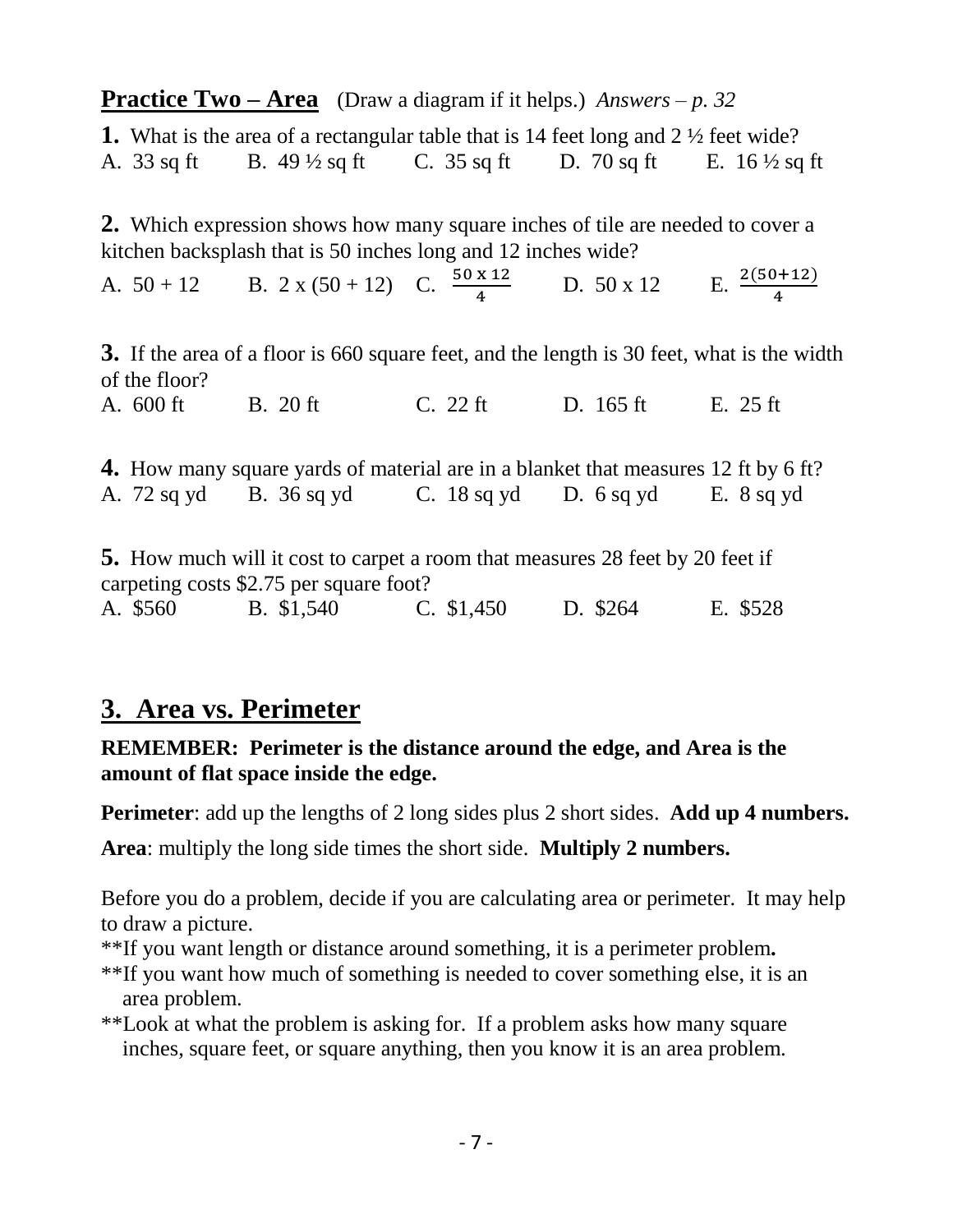### **Practice Three – Area vs. Perimeter** *Answers – p. 34*

Label each as area (A) or perimeter (P).

- a) Baseboard around the room\_\_\_
- b) Amount of sod needed to cover a field\_\_\_\_
- c) Crown molding around the ceiling
- d) Amount of tile to cover a kitchen floor\_\_\_
- e) Size of glass in a picture frame\_\_\_
- f) Pathway around a garden\_\_\_
- g) Distance around the edge of a picture frame\_\_\_
- h) Wallpaper to cover a whole wall
- i) Size of carpet to cover the floor of a room\_\_\_
- j) Lace to trim the edge of a tablecloth\_\_\_
- k) Length of a fence to go around a garden
- l) Square feet of paneling to cover a wall\_\_\_
- m) Distance run around a field
- n) Walkway around a swimming pool

## **4. Mixed Basic Area & Perimeter Word Problems**

### **Practice 4 – Mixed Word Problems** *Answers – p. 34*

**1.** Leo is installing molding around the ceiling of his living room, which is 20 feet long and 15 feet wide. How many feet of molding should he buy? A. 300 ft B. 35 ft C. 70 ft D. 55 ft E. 50 ft

**2.** If Leo also wants to put new tile on the ceiling, how much tile should he buy? Use information from question #1.

A. 350 sq ft B. 300 sq ft C. 70 sq ft D. 400 sq ft E. 225 sq ft

**3.** Damon is installing a fence around a square playground that is 20 yards wide. How much fencing will he need? A. 80 yd B. 400 yd C. 40 yd D. 60 yd E. 75 yd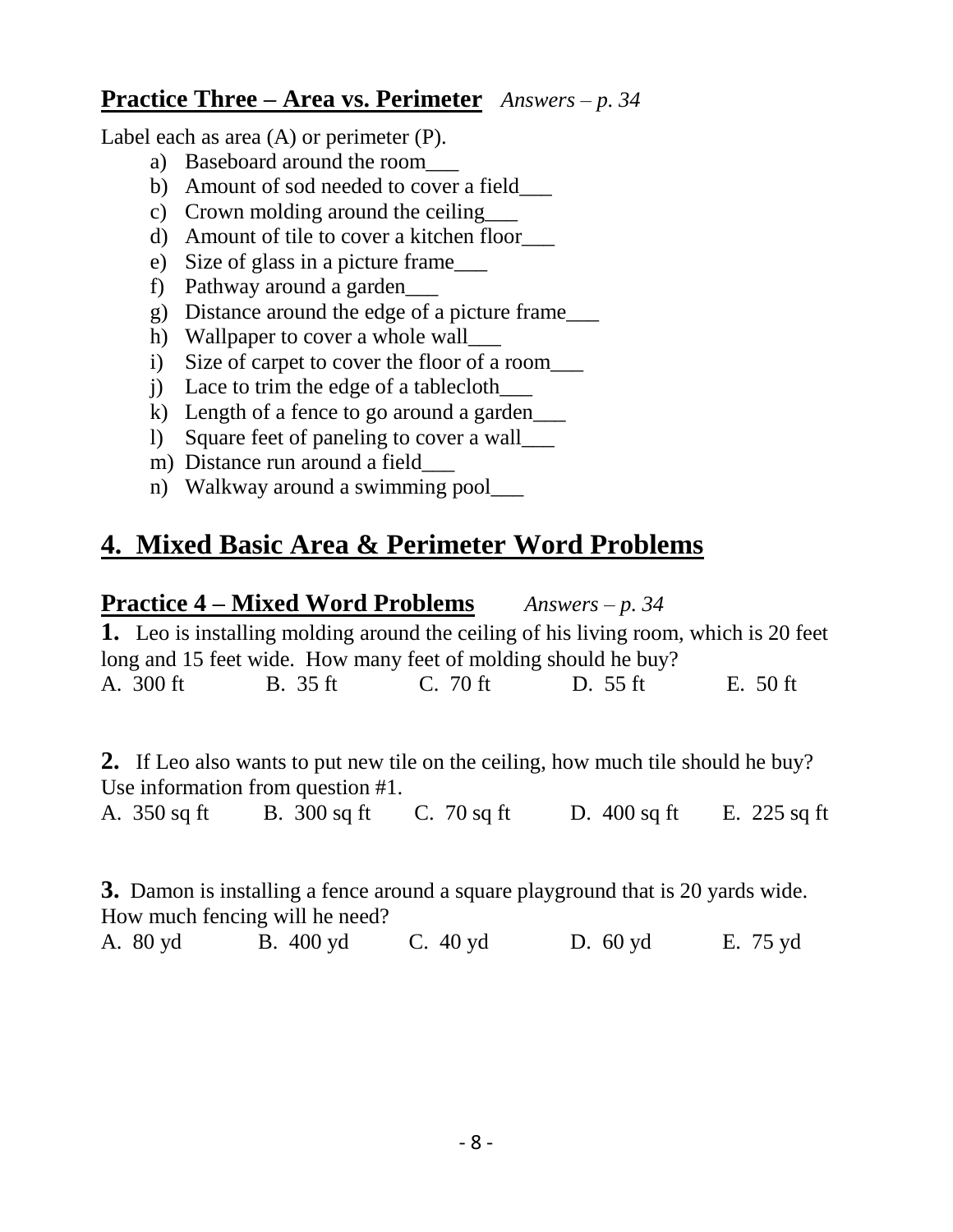**4.** Lara has a fancy frame that she wants to put a mirror in and then hang over her couch. If the frame is 48 inches long and 24 inches wide, how many square feet of mirror should she buy?

A. 1,152 sq ft B. 144 sq ft C. 96 sq ft D. 12 sq ft E. 8 sq ft 48 in  $|24 \text{ in }$ 

**5.** A walking path has been built around the outside edge of an athletic field that measures 75 yards by 35 yards. Which expression shows how many yards would be traveled by walking around the pathway one time?

A. 75 x 35 B. 75 + 35 C. 2 x (75 + 35) D. 2 x 75 + 35 E. 110 x 4

**6.** A large living room with a hardwood floor measures 40 feet long and 26 feet wide. How much will it cost to refinish the floor if the charge is \$3 per square foot? A. \$1,040 B. \$3,210 C. \$396 D. \$3,120 E. \$198

**7.** The fabric required for one drapery panel measures 5 yards by 14 yards. Which expression shows how much it will cost to buy fabric for 8 panels if the fabric costs \$4.50 per square yard?

A.  $5 \times 14 \div 8 \times \$4.50$  B.  $5 \times 14 \times 8 \times \$4.50$  C.  $8 \times (5 + 14) \times \$4.50$ D.  $(19 \times 2) \times 8 \times $4.50$  E. 5 x 14 x 8 ÷ \$4.50

**8.** Jerome wants his new patio to be 600 square feet. If the width has to be 25 feet, what will the length be?

A. 625 ft B. 575 ft C. 24 ft D. 50 ft E. 75 ft  $L = ?$  $A = 600$  sq ft W = 25 ft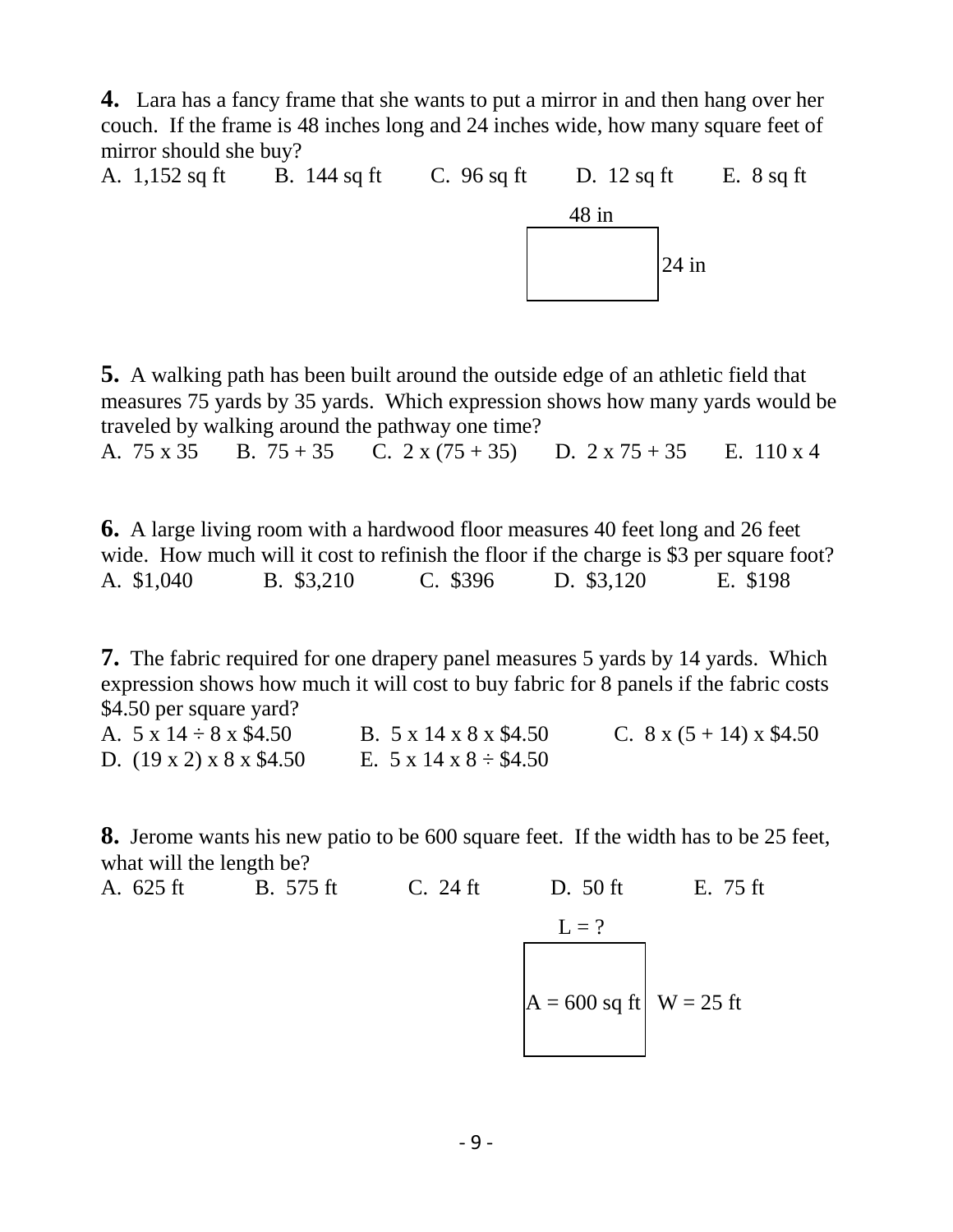**9.** Which expression shows the cost to tile a bathroom floor that measures 10 feet by 7 feet if the tile costs \$6.25 per square foot?

A.  $\frac{10+7}{\$6.25}$ B.  $(10 + 10 + 7 + 7) \times $6.25$  C.  $10 \times 7 \times $6.25$ D.  $\frac{2 \times (10+7)}{$6.25}$ E.  $10 \times 7 \div $6.25$ 

**10.** Leroy wants to make a vegetable garden in his side yard. It has to be 4 feet wide, and he wants it to cover an area of 60 square feet. How long should the garden be?

A. 15 ft B. 240 ft C. 64 ft D. 128 ft E. 12 ft

**11** Emmanuel is putting anti-slip tape around the edge of his swimming pool. If the pool is 30 yards wide and 75 yards long, how many feet of tape will he need? A. 210 ft B. 2,250 ft C. 420 ft D. 630 ft E. 70 ft

**12.** The Hillside Playground has a path around the outside that people use for jogging. The dimensions of the playground are 100 yards wide and 80 yards long. How many yards does Jerome run if he runs around the playground 5 times? A. 360 yd B. 1,800 yd C. 180 yd D. 900 yd E. 8,000 yd

**13.** Sandria is making a bulletin board with a decorative ribbon border. The board is 20 inches long and 30 inches wide, and she needs to run the ribbon around the edge 3 times to make it look nice. How much ribbon will she need? A. 600 in B. 50 in C. 100 in D. 200 in E. 300 in

### \*\*\*  $\rightarrow$  **Multi-Step Challenger**  $\leftarrow$  \*\*\* *Answer* – *p. 21*

A room has a perimeter of 60 feet and a length of 18 feet. If carpeting costs \$29 per square yard, how much will it cost to carpet the room?

A. \$31,320 B. \$2,262 C. \$696 D. \$1,944 E. \$12,528

$$
L = 18 \text{ ft}
$$
  
Perimeter = 60 ft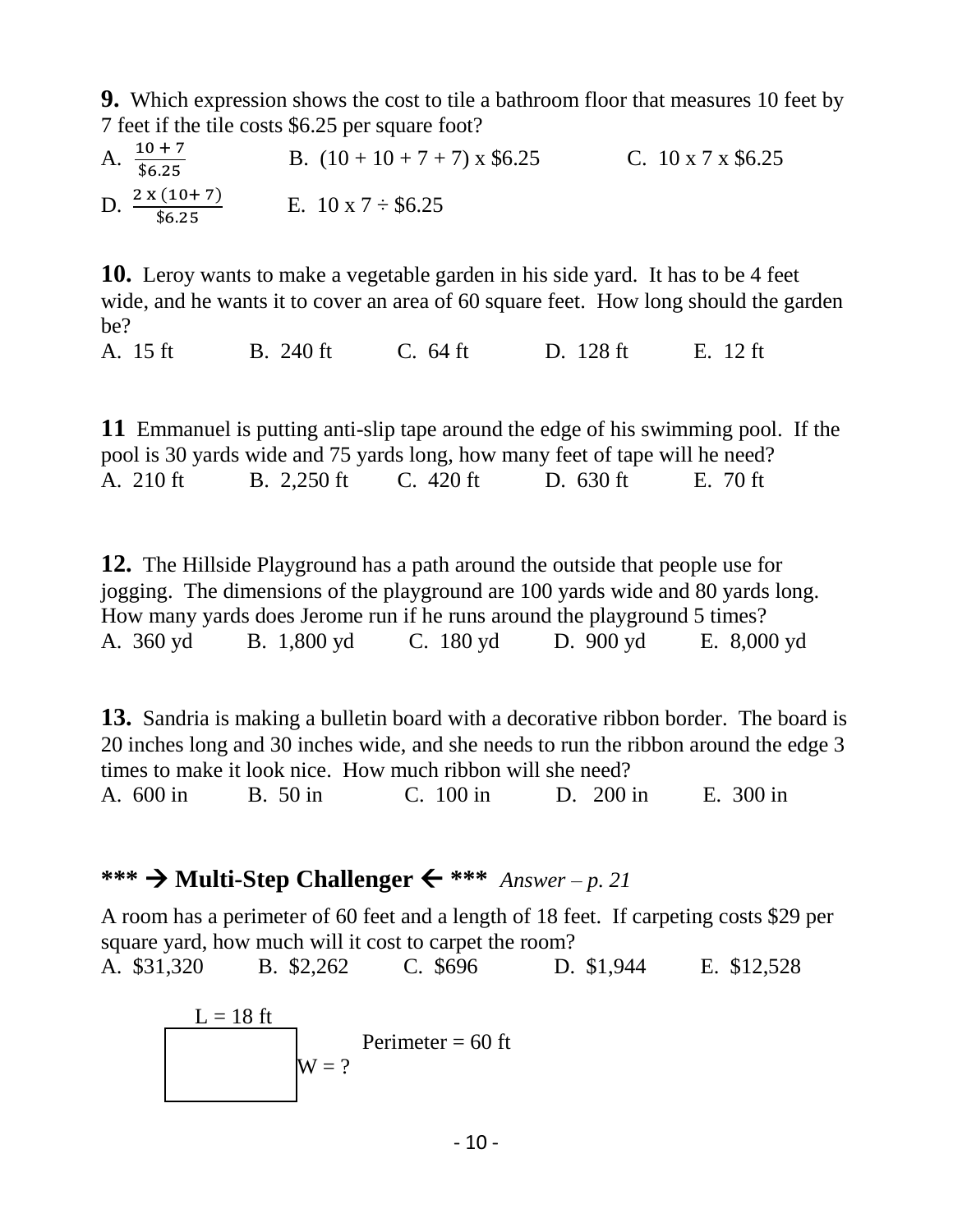# **MORE TYPES OF AREA & PERIMETER OF SQUARES and RECTANGLES WORD PROBLEMS**

# **5. "Covering an Area" Word Probems**

This type of word problem requires you to figure out how much of some material is needed to cover an area. Answers may be asked for as numbers or expressions.

**Example 1.** The Logans want to wallpaper one wall in their entryway. The wallpaper comes in rolls that are 2 feet by 5 feet and the wall is 10 feet long and 20 feet wide. How many rolls of wallpaper will be needed to cover the wall? A. 200 B. 210 C. 30 D. 20 E. 25



**Step 1:** Calculate the area of the wall:  $10 \times 20 = 200$  sq ft

**Step 2:** Calculate the area that each roll of wallpaper will cover:  $2 \times 5 = 10$  sq ft

**Step 3:** Divide to see how many rolls are needed:  $200 \div 10 = 20$  rolls of wallpaper **Answer: D. 20**

### **OR**

Once you figure out how many square feet need to be covered, and how many square feet are in 1 roll of wallpaper, if you don't know what to do next, you could use trial and error to see how many 10 sq ft rolls are needed to cover the 200 sq ft wall.

| Try A. 200 rolls | Does 200 rolls x 10 sq ft per roll = 200 sq ft?<br>No, it is 2,000 sq ft so 200 rolls of wallpaper is not correct. |
|------------------|--------------------------------------------------------------------------------------------------------------------|
| Try B. 210 rolls | Does 210 rolls x 10 sq ft per roll = 200 sq ft?<br>No, it is 2,100 sq ft so 210 rolls of wallpaper is not correct. |
| Try C. 30 rolls  | Does 30 rolls x 10 sq ft per roll = 200 sq ft?<br>No, it is 300 sq ft so 30 rolls of wallpaper is not correct.     |
| Try D. 20 rolls  | Does 20 rolls x 10 sq ft per roll = 200 sq ft?<br>Yes, it is 200 sq ft so 20 rolls of wallpaper is the answer.     |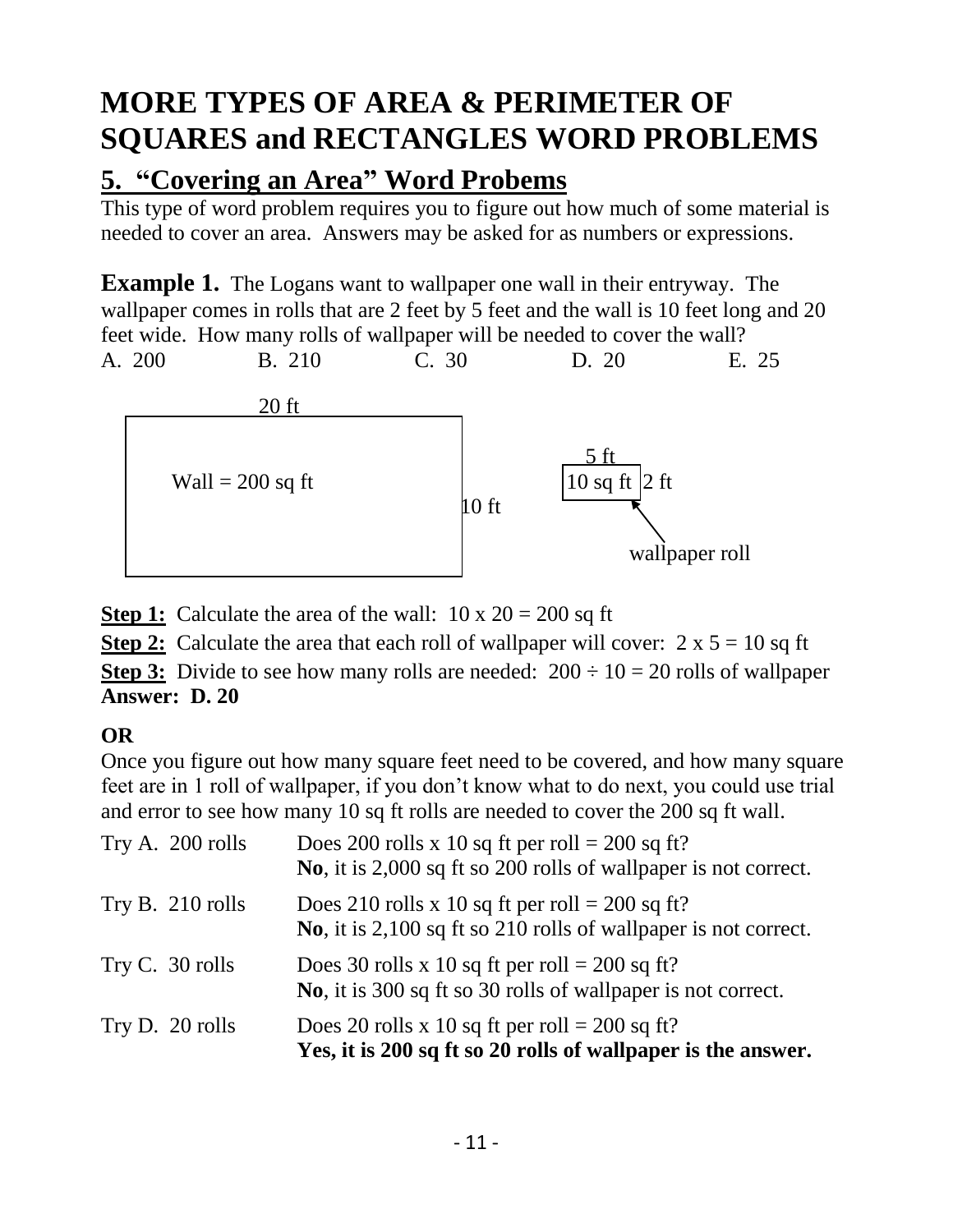**Example 2.** The Smiths are putting new tile on the floor in their den. Each tile is 1 square foot and is purchased in boxes that contain 16 tiles. How many boxes of tiles will be needed if the den is 13 feet wide and 25 feet long? A. 20 B. 31 C. 21 D. 8 E. 22

Calculate the number of square feet to be covered:  $13 \times 25 = 325$  sq ft Square feet of tile per box: 16 tiles x 1 sq ft each = 16 sq ft Divide to see how many boxes are needed:  $325 \div 16 = 20.3125$  boxes

Normally, 20.3125 would round down to 20. In this problem you have to go up to 21 boxes because 20 boxes of tile would not be enough to do the job.

**Answer: C. 21**

**Example 3.** A porch floor is being covered with outdoor carpet tiles that are each 3 feet long and 1 foot wide, and the porch is 15 feet by 20 feet. Which expression shows how many carpet tiles are needed?

| A. $(20 \times 15) \div 3$ | B. $(20 + 15) \div 3$   | C. $20 \times 15 \times 3$ |
|----------------------------|-------------------------|----------------------------|
| D. $20 + 15 \div 3$        | E. $(20 + 15) \times 3$ |                            |

Notice that you need an expression answer, not a numerical solution. You need to divide total square feet to be covered by the number of square feet in each outdoor carpet tile.

Total square feet to be covered, or area: 20 x 15 The number of square feet in each tile:  $3 \times 1 = 3$ **Answer:** A.  $(20 \times 15) \div 3$ 

**Note -** This could also have been written as  $(15 \times 20) \div 3$ , and, if you think of the fraction bar as a division sign, the answer could also be written as

20 x 15  $\frac{x \cdot 15}{3}$  or  $\frac{15 x \cdot 20}{3}$  $\frac{120}{3}$ .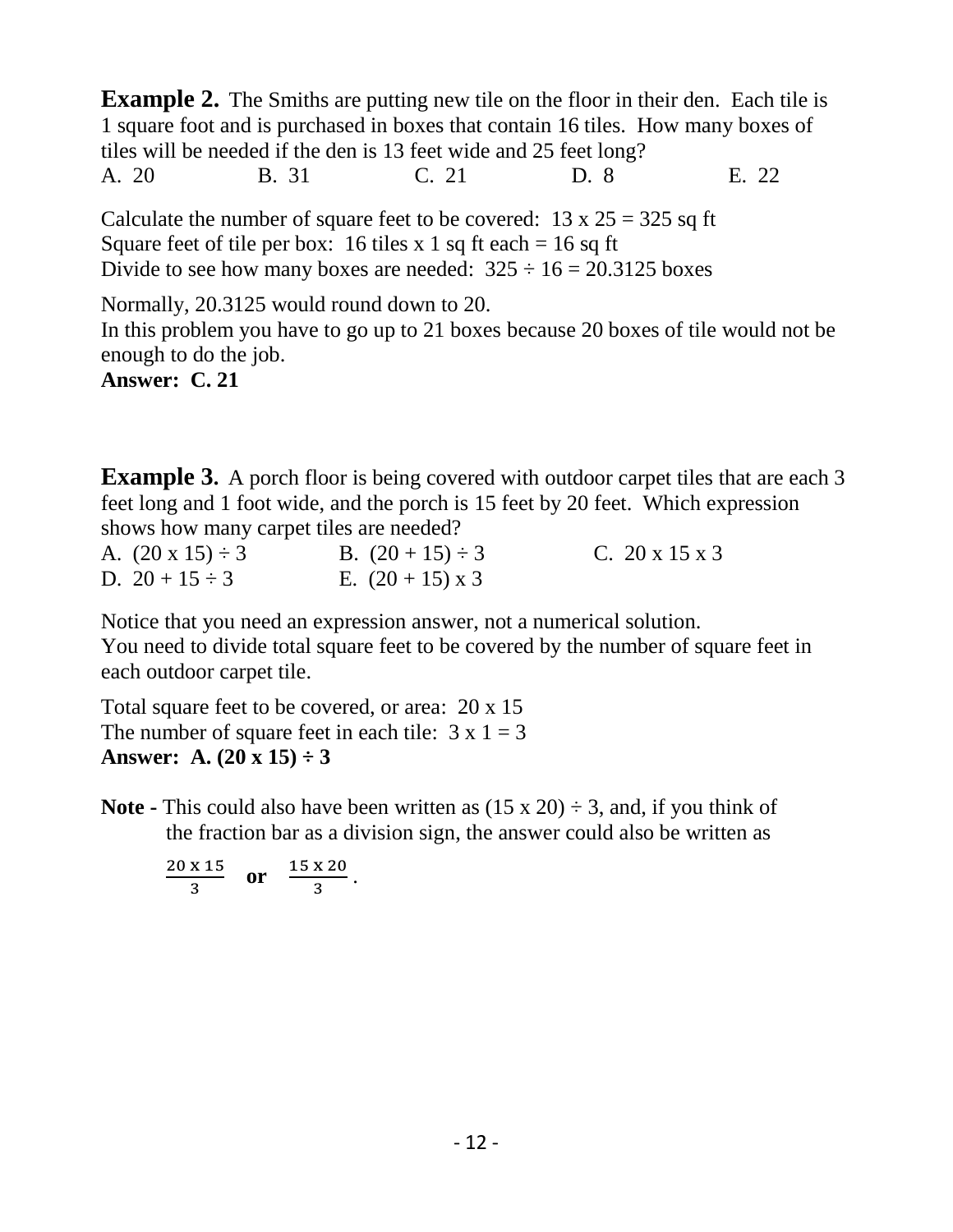**Example 4.** Alana is adding decorative mirror tile to accent her bathroom wall. If the tiles are 3-inch-square, and she is covering an area that is 6 inches by 75 inches, how many mirror tiles will she need?

A. 150 B. 75 C. 100 D. 38 E. 50

Note that the tiles are described as 3-inch-square. This means they are square tiles that are 3 inches on each side. Each tile has an area of  $3 \times 3 = 9$  sq in.

"3-inch-square" is not the same as "3 square inches."

"3-inch-square" gives the length of the sides of a square.

"3 square inches" is the area of a figure.

| $3$ in                       |                                                             |
|------------------------------|-------------------------------------------------------------|
| $\alpha =$                   | 3-inch-square means a square that is 3 inches on all sides, |
| $\vert 9$ sq in $\vert 3$ in | so area = $3 \times 3 = 9$ square inches.                   |
|                              | 3-inch-square <b>does not</b> mean 3 square inches.         |

You need to divide total square inches to be covered by the number of square inches in each tile.

Total square inches to be covered, or area:  $6 \times 75 = 450$  sq in The number of square inches in each tile:  $3 \times 3 = 9$  sq in  $450 \div 9 = 50$  tiles **Answer: E. 50**

### **Practice Five – "Covering an Area" Word Problems** *Answers – p. 39*

**1.** A hotel is putting new wooden flooring down in one of their function rooms. If the room is 60 feet long and 100 feet wide, and the wooden flooring comes in pieces that are 2 feet wide and 10 feet long, how many pieces of wooden flooring will be needed?

A. 300 B. 500 C. 350 D. 12 E. 8

**2.** Deandra is covering one wall of her craft room with cork tiles. If the wall is 10 feet by 20 feet, and the tiles are 2 feet long and 1 foot wide, which expression represents the number of cork tiles needed?

| A. 10 x 20 x 2      | B. $(10 + 20) \times 2$    | C. $(10 + 20) \div 2$ |
|---------------------|----------------------------|-----------------------|
| D. $10 + 20 \div 2$ | E. $(10 \times 20) \div 2$ |                       |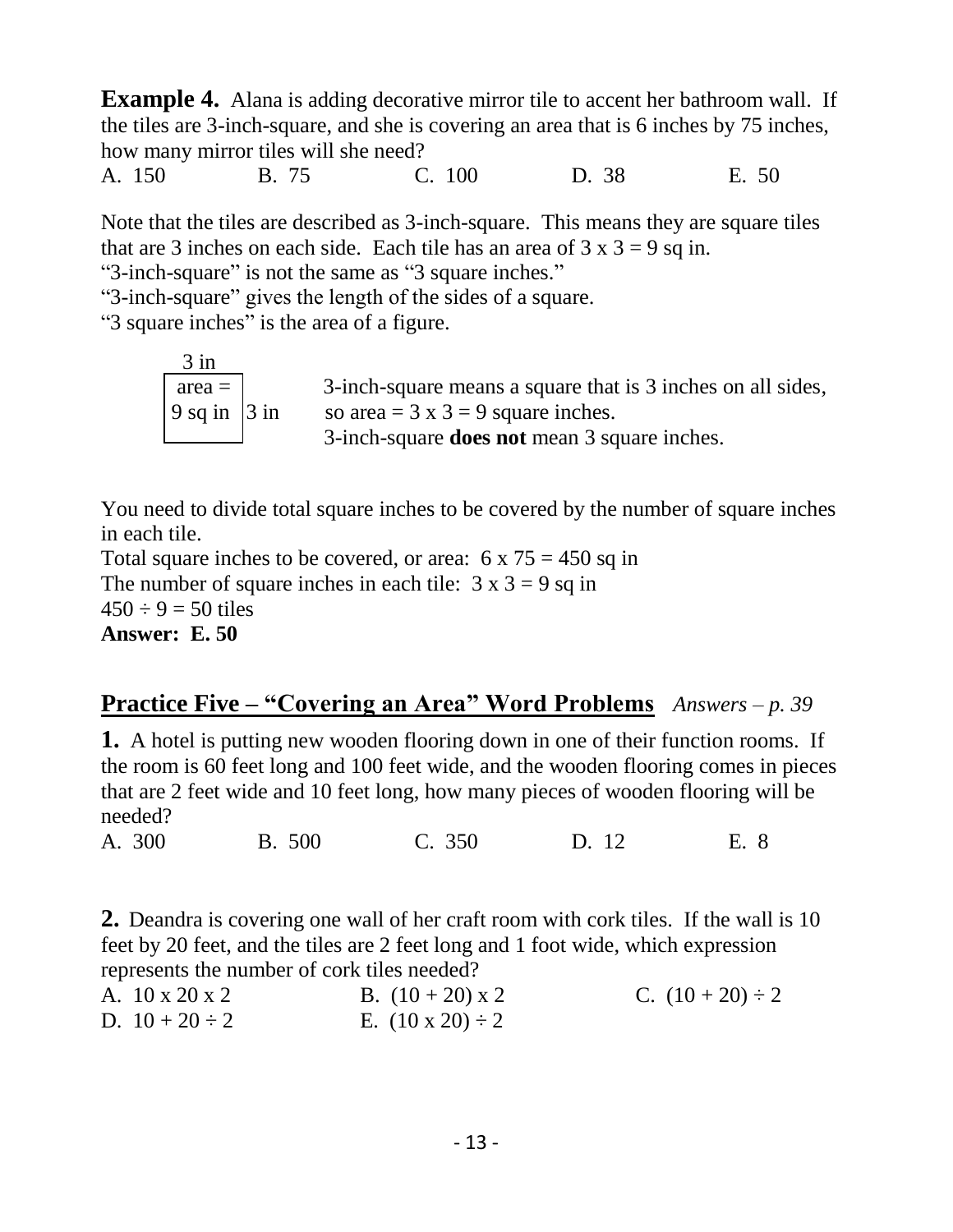**3.** A kitchen is getting a new tile floor. The kitchen is 10 feet wide and 24 feet long, and the tiles are 2 feet by 3 feet. Which expression shows how many tiles are needed to cover the kitchen floor?

A.  $\frac{6}{10 \times 24}$ B.  $(10 \times 24) + (2 \times 3)$ 10 x 24 6 D.  $10 \times 24 \times 6$  E.  $10 + 24 + 2 + 3$ 

**4.** How many 4-inch-square tiles are needed to cover a kitchen backsplash area that is 4 feet by 5 feet?

A. 5 B. 720 C. 360 D. 180 E. 810

**5.** Suzanne is putting new wallpaper on both walls of her entryway. Each wall is 10 feet tall and 30 feet wide, and the wallpaper comes in rolls that are 3 feet wide and 10 feet tall. How many rolls of wallpaper will she need to cover both walls? A. 10 B. 20 C. 30 D. 40 E. 50

**6.** Decorative mosaic tile wall covering comes in rolls that can cover 4 square feet. Which expression shows how many rolls will be needed to cover a 10 x 8 foot section of wall?

A.  $\frac{10 \times 8}{4}$  $B. \ \frac{4}{10 \times 8}$  C. 4 x 8 x 10 D.  $\frac{4 \times 10}{8}$ E.  $10 \times 8 + 4$ 

**7.** Pegboard is sold in 2-foot-square pieces that cost \$4.49 each. How much will it cost to cover a section of workshop wall that is 4 feet tall and 8 feet wide? A. \$71.84 B. \$143.68 C. \$53.92 D. \$35.92 E. \$8

**8.** A contractor needs to order enough drywall to cover 520 square feet of wall. How many 4 x 8 foot sheets of drywall should be ordered? A. 16 B. 17 C. 43 D. 44 E. 71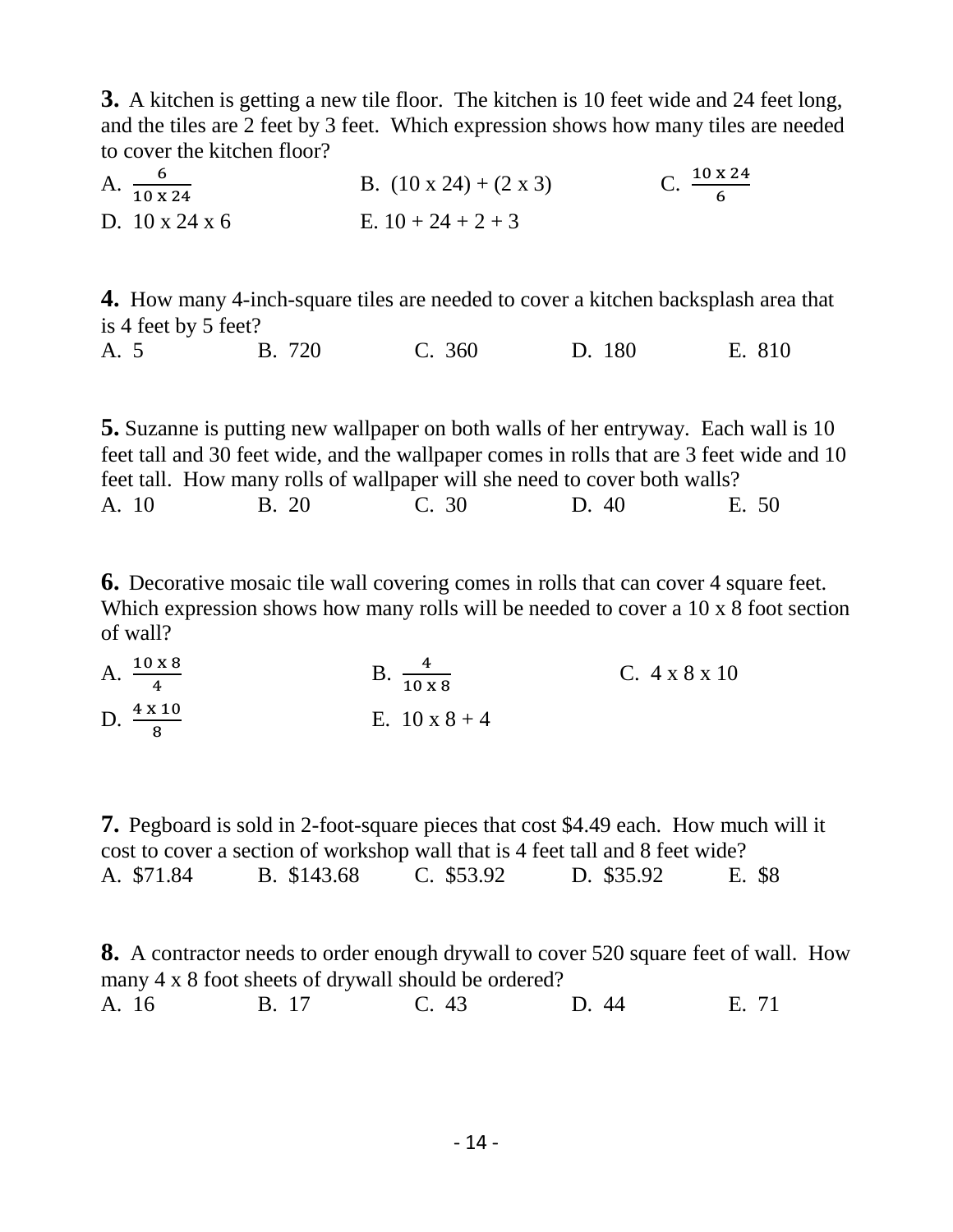### **6. Area of L-Shaped Figures**

In this type of problem, you must divide an L-shaped figure into two rectangles, get the area of each, and then add together to get the total area of the L-shaped figure.

**Example 1.** What is the area of the figure shown? A. 165 sq ft B. 242 sq ft C. 200 sq ft D. 250 sq ft E. 66 sq ft 15 ft 6 ft7 ft 11 ft 5 ft 22 ft

Divide the figure into two rectangles, get the area of each rectangle, and add together.



Notice that to get the area of the large rectangle on the left side, you multiply 11 x 15, **NOT 11 x 22**. The 22 ft number is the distance all the way across the base of both rectangles. This is longer than the base of the one rectangle that you are measuring.

You could also divide into two rectangles the other way, and get the same answer.

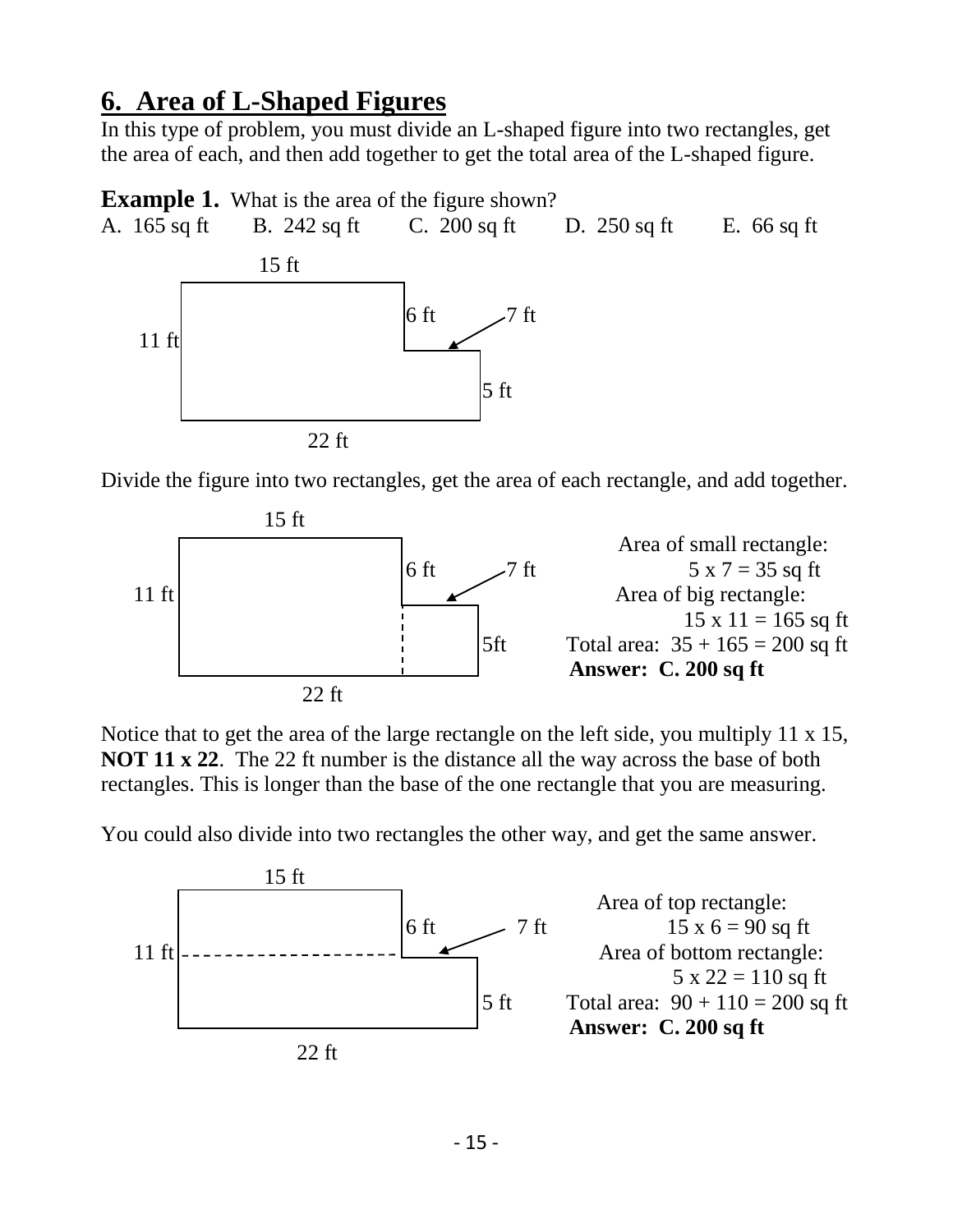**Example 2.** What is the area of the bedroom bathroom suite shown in the diagram?





Get the area of the bedroom and the area of the bathroom and add together. Notice that in this diagram, the lengths of the sides are shown by arrows pointing to the beginning and end of the side, with the number of feet in the middle of the arrows.

Bedroom area:  $20 \times 25 = 500$  sq ft Bathroom area:  $15 \times 14 = 210$  sq ft Add together: 500 + 210 = 710 sq ft **Answer: C. 710 sq ft**.

### **Practice Six – Area of L-Shaped Figures** *Answers – p. 43*

|             | <b>1.</b> What is the area of the diagram below? |               |               |               |
|-------------|--------------------------------------------------|---------------|---------------|---------------|
| A. 38 sq ft | B. 58 sq ft                                      | C. $50$ sq ft | D. $68$ sq ft | E. $24$ sq ft |

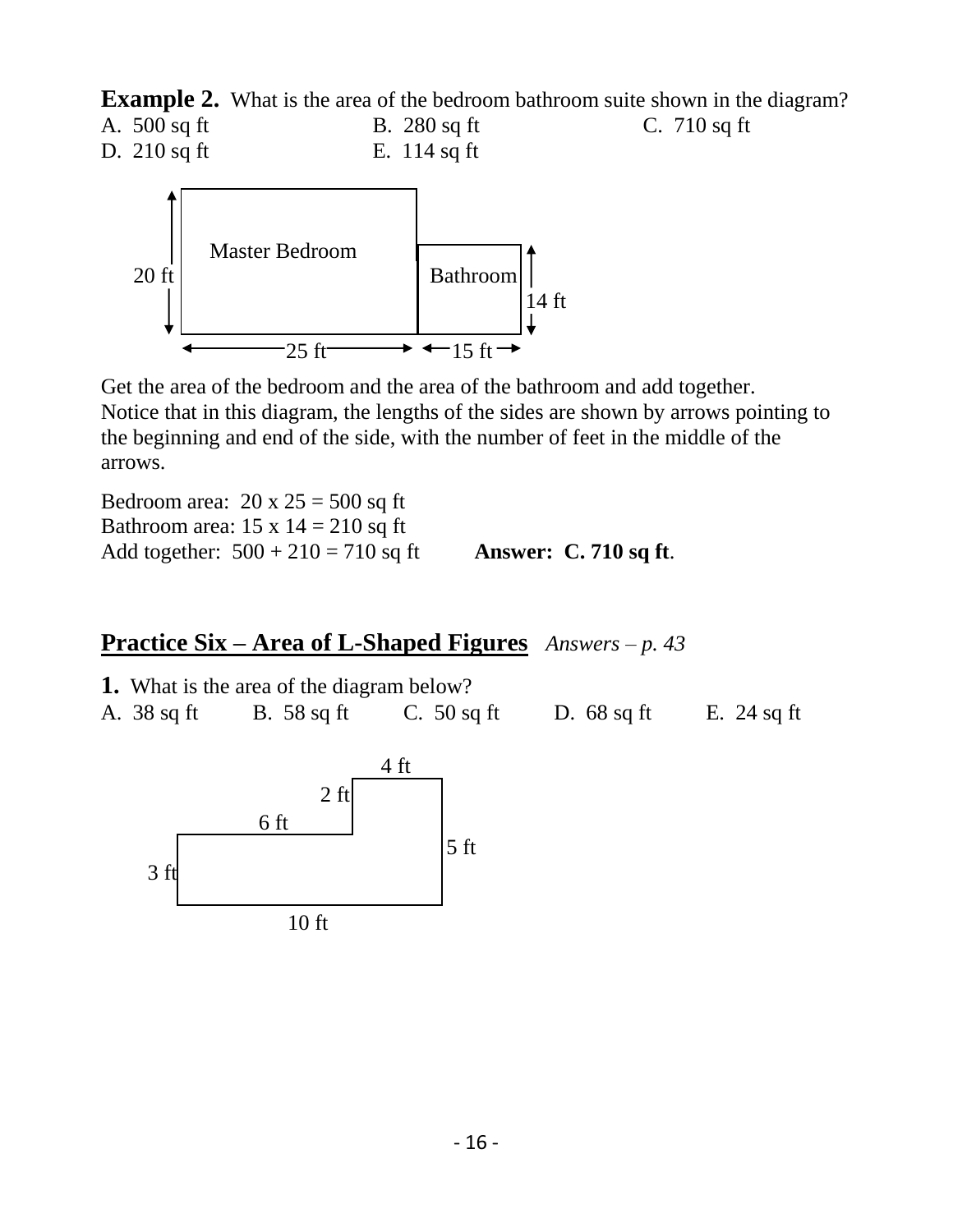**2.** What is the area of the figure below?





**3.** What is the area of the corner of an office suite that holds the conference room and break room as shown in the diagram?

A. 780 sq ft B. 540 sq ft C. 1,125 sq ft D. 660 sq ft E. 390 sq ft

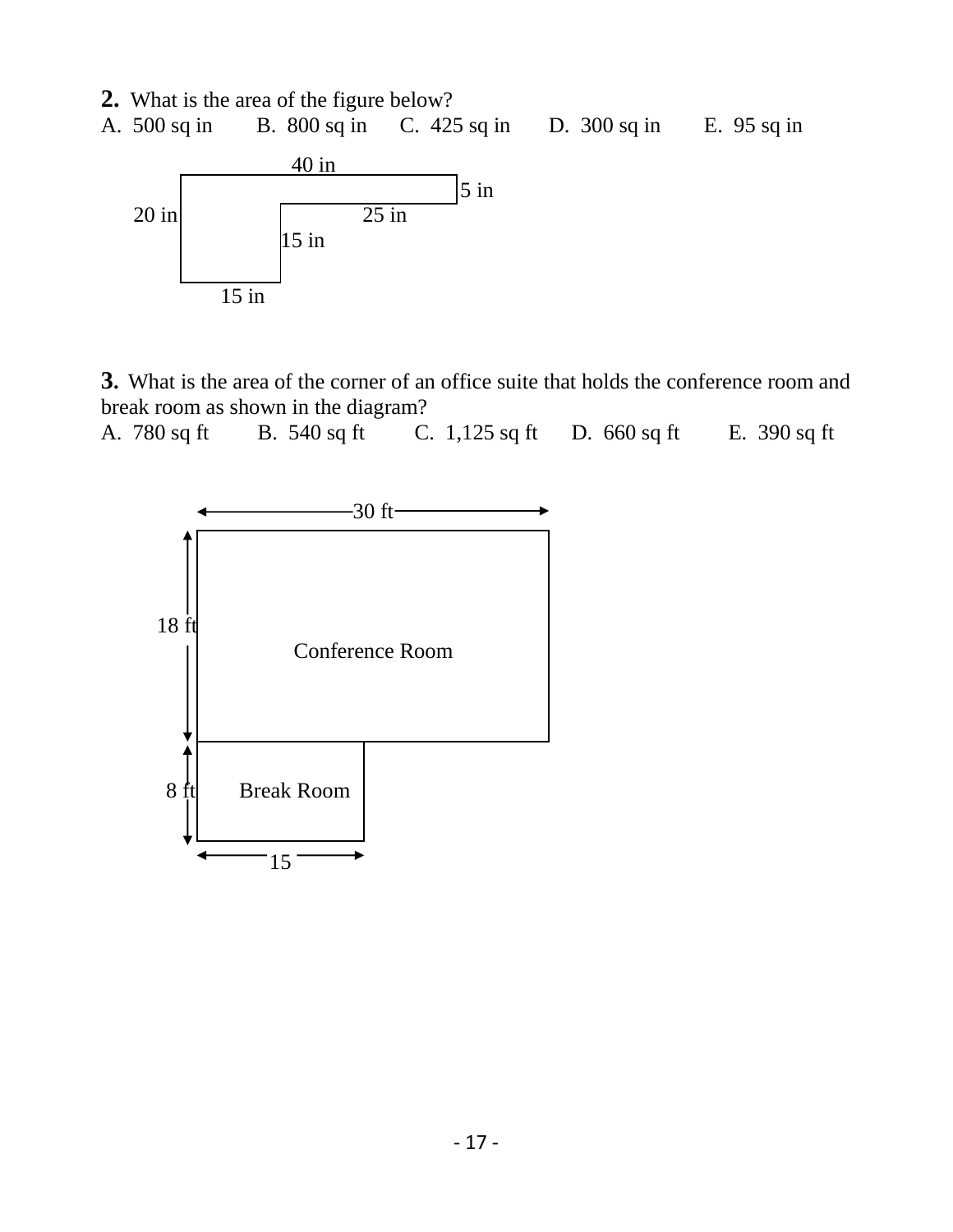## **7. Missing Information in L-Shaped Figures**

In this type of problem, the lengths of some sides are not provided. Use the lengths that are provided to calculate the missing lengths, then calculate what is asked for in the problem.

**Example 1.** How many feet of wire fence will be needed to go around the backyard shown in the diagram?



When you are calculating the missing length of a side, look at the sides that go in the same direction as the side with the missing length. Then, add or subtract the numbers.

**Side A** is horizontal, (goes across), so look at the lengths of the other horizontal sides, which are 14 and 8.  $14 - 8 = 6$  ft

**Side B** is vertical, (goes up and down) so look at the lengths of the other vertical sides, which are 10 and 7.  $10-7=3$  ft

Add up the sides to get perimeter:  $7 + 14 + 10 + 8 + 3 + 6 = 48$ **Answer: B. 48 ft** 

**Tip –** Be careful that you add up all 6 sides. Don't leave one out by mistake.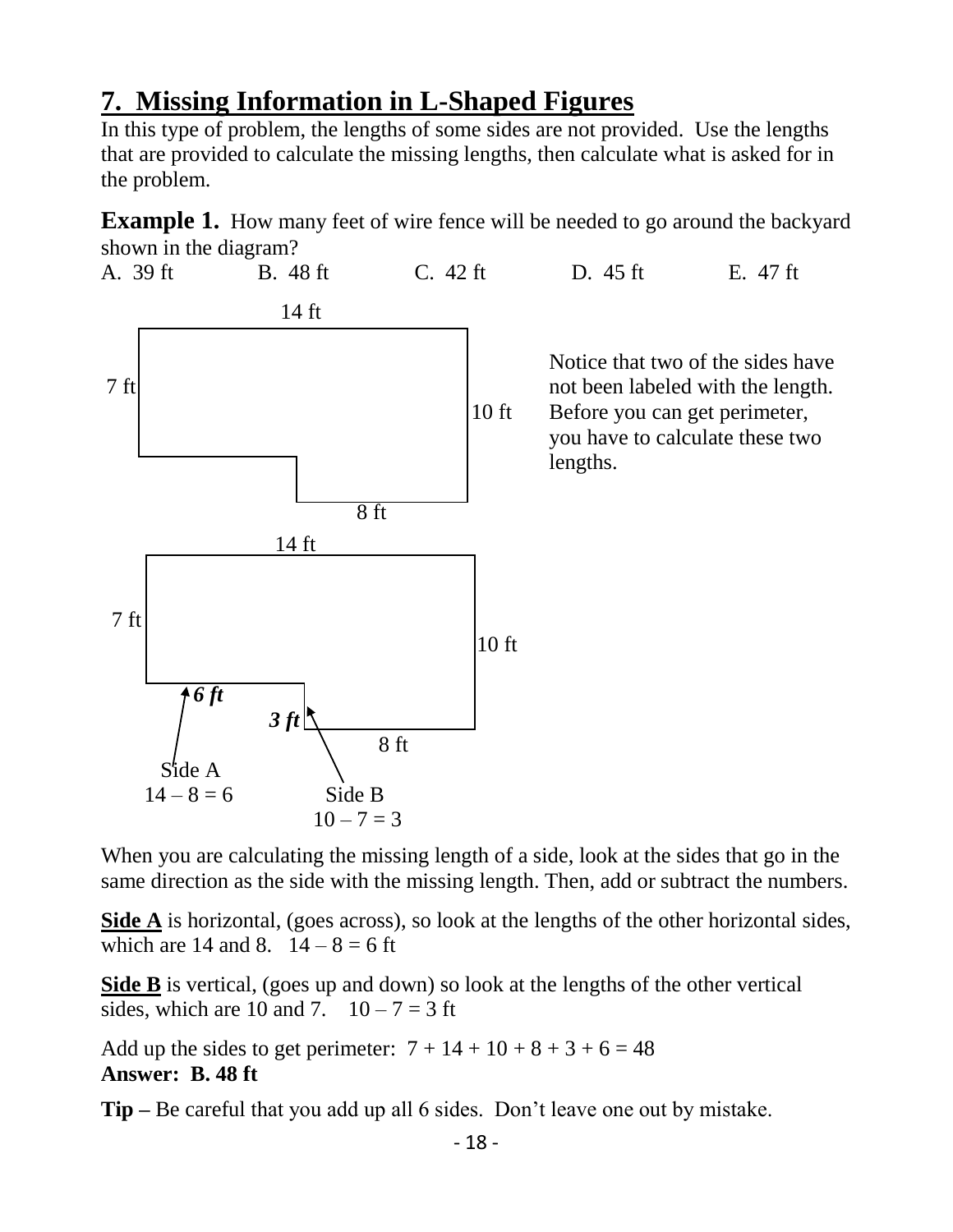

**For Side A**, look at the lengths of the other two sides that go in the same direction. These are the sides that measure 16 yd and 4 yd.

Side A is longer than either of those sides, so add to get the length.  $16 + 4 = 20$  yd

**For Side B**, look at the lengths of the other two sides that go in the same direction. These are the sides that measure 23 yd and 6 yd.

Side B is shorter than the 23 yd side, so subtract to get the length.  $23 - 6 = 17$  yd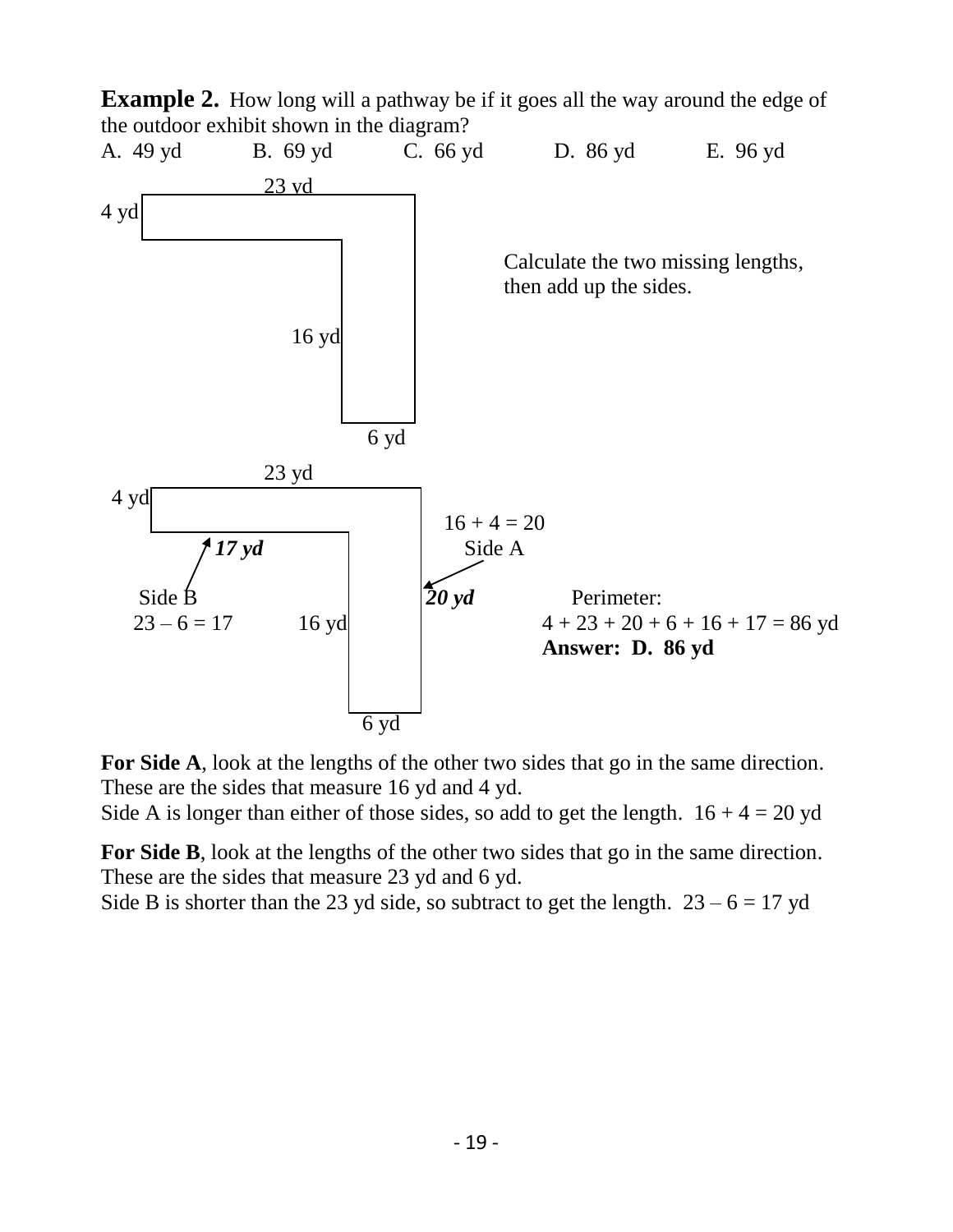**Example 3.** How much will it cost to carpet the exhibit floor in Example 2 if carpet costs \$9 per sq yd?

A. \$188 B. \$1,926 C. \$1,080 D. \$774 E. \$1,692

You have already calculated the missing sides, so calculate area, then multiply to get cost.



Area of top rectangle:  $4 \times 17 = 68$  sq yd Area of rectangle on the right:  $6 \times 20 = 120$  sq yd Total area:  $68 + 120 = 188$  sq yd Cost: 188 x \$9 = \$1,692 **Answer: E. \$1,692**

### **Practice Seven – Missing Information In L-Shaped Figures**

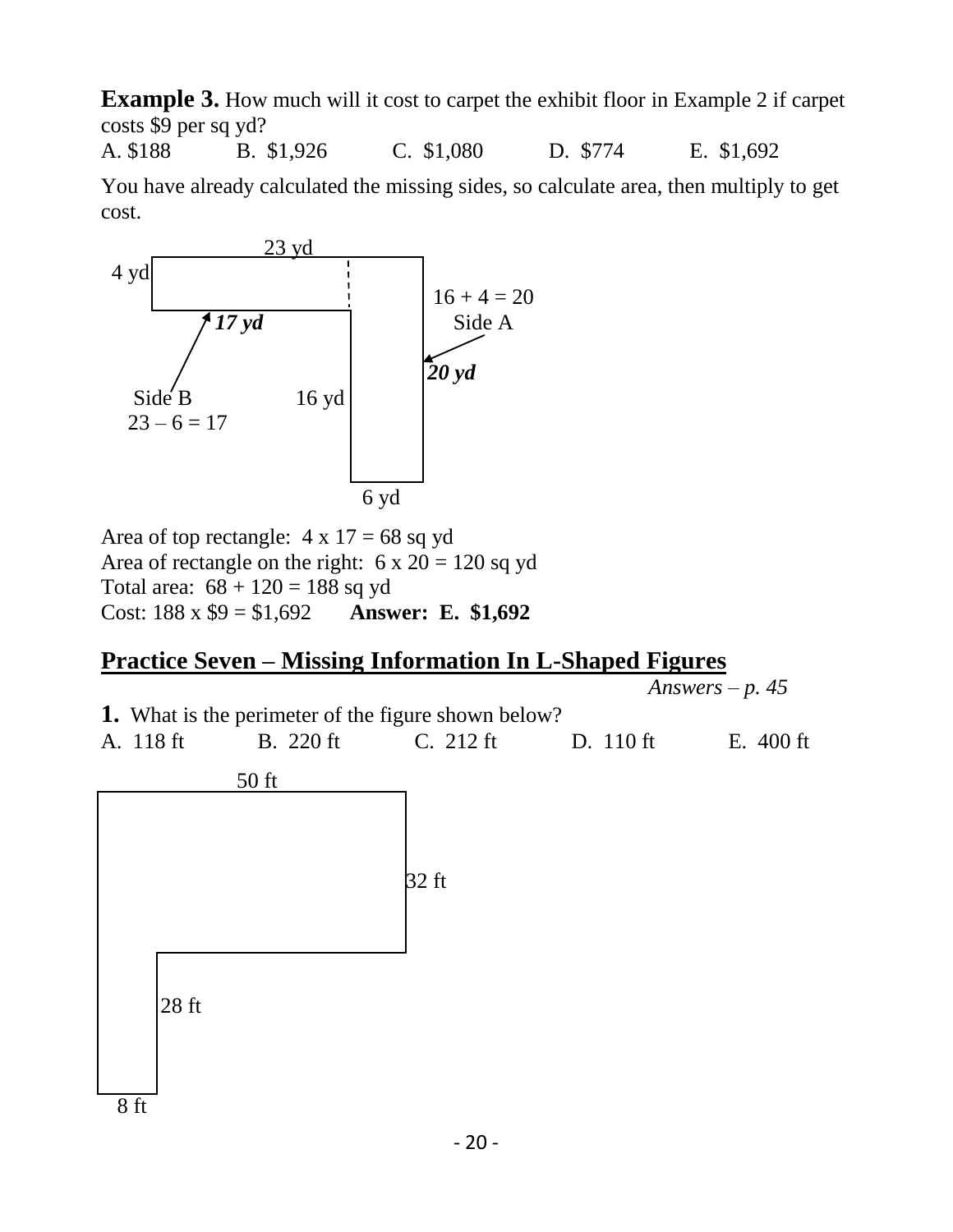**2.** How long will a fence need to be to surround the playground shown below?



**3.** Lina needs 12 pieces of fabric shaped like the diagram below for the quilt she is making. How many square inches will these pieces cover? A. 27 sq in B. 216 sq in C. 28 sq in D. 336 sq in E. 324 sq in

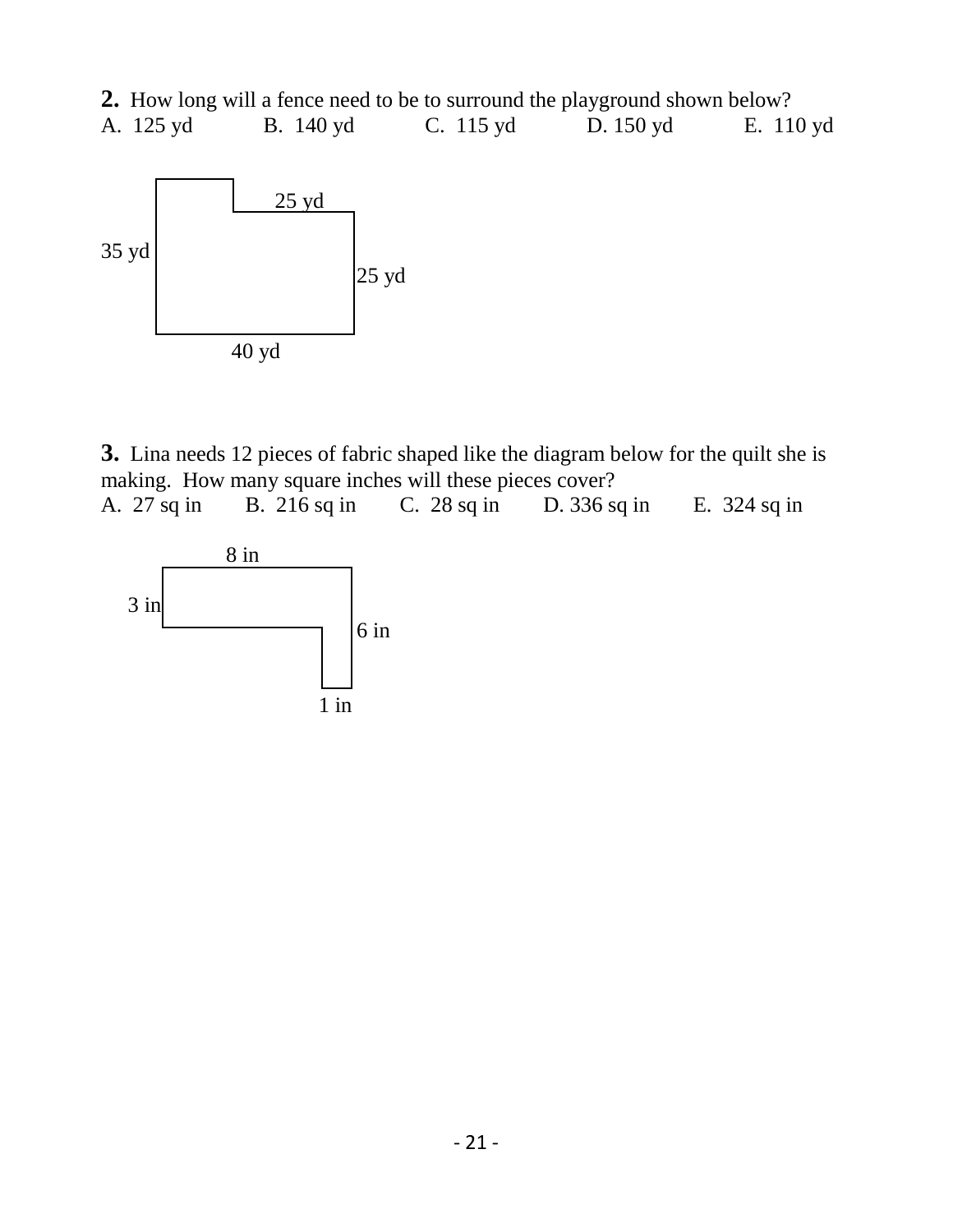## **8. Area of Figures with Cutouts**

In this type of problem, calculate the area of a portion of a rectangle by subtracting out the parts you don't want.

**Example 1.** A park with a rectangular pond in the center is to be planted with new grass. What is the area that will be planted?

A. 19,500 sq ft B. 190 sq ft C. 21,125 sq ft D. 17,875 sq ft E. 19,410 sq ft



The area to be planted is the space all around the pond, but not including the pond. Area of the park including the pond:  $130 \times 150 = 19,500$  sq ft Area of the pond:  $25 \times 65 = 1,625$  sq ft Subtract to get area around the pond:  $19,500 - 1,625 = 17,875$  sq ft **Answer: D. 17,875 sq ft** 

**Example 2.** Which expression shows how many square feet of wallpaper will be needed to cover the wall shown in the diagram?

A.  $8 \times 18$  B.  $(8 \times 18) + (3 \times 7)$  C.  $(8 \times 18) \div (3 \times 7)$ D.  $(18 \times 7) - (3 \times 8)$  E.  $(8 \times 18) - (3 \times 7)$ 



Notice that you need an expression answer, not a number.

Also, understand that the door in the diagram will not be covered with the wallpaper. Sometimes the problem will spell this out and sometimes it won't.

Total area of the wall with door included: 8 x 18 Area of the door by itself: 3 x 7 Subtract door from total area:  $(8 \times 18) - (3 \times 7)$  **Answer: E.**  $(8 \times 18) - (3 \times 7)$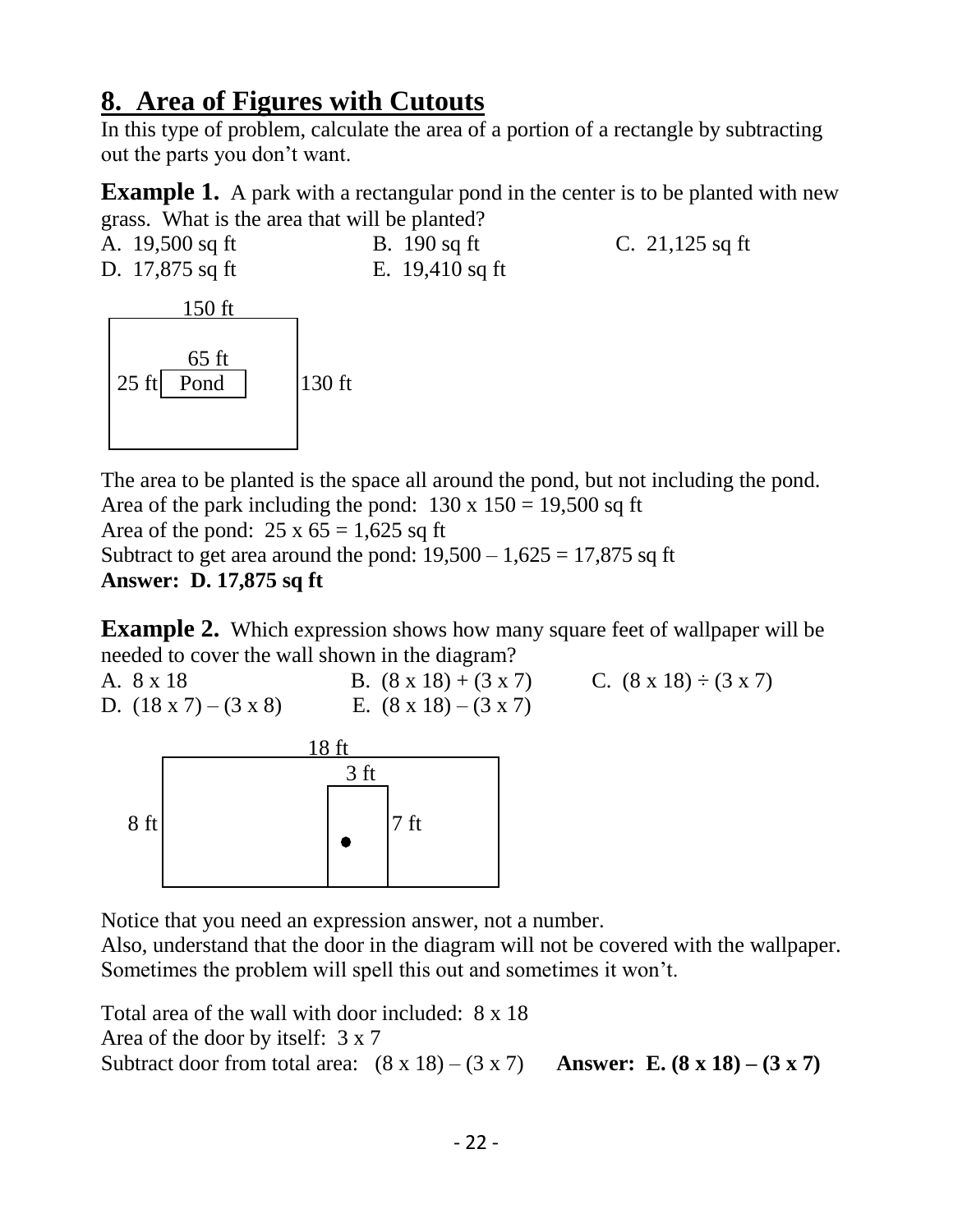**Example 3.** If wallpaper costs \$1.79 per square foot, how much will it cost to buy the wallpaper needed for the wall in Example #2? A. \$257.76 B. \$440.34 C. \$220.17 D. \$202.71 E. \$93.08 Total sq ft:  $(8 \times 18) - (3 \times 7) = 123$  sq ft Cost:  $123 \times $1.79 = $220.17$ **Answer: C. \$220.17**

**Example 4.** A blue tablecloth has a red border around the edge. Based on the diagram below, what expression would you use to calculate the area of the red border?

A.  $60 \times 102$  B.  $(60 \times 102) - (52 \times 94)$  C.  $(52 \times 102) - (60 \times 94)$ D.  $(60 \times 102) \times (52 \times 94)$  E.  $(52 \times 102) + (60 \times 94)$ 



To get the area of the border, you have to get the area of the whole tablecloth (red border plus blue center), and then subtract out the area of the center.

Be careful when reading the numbers on diagrams like this. The many lines and arrows can be confusing. The outside dimensions, for the whole tablecloth, are 60 in and 102 in. The inside dimensions, for the center of the tablecloth, are 52 in and 94 in.

Area of the whole tablecloth: 60 x 102 Area of the center of the tablecloth: 52 x 94 Subtract to get the area of the border:  $(60 \times 102) - (52 \times 94)$ **Answer: B. (60 x 102) – (52 x 94)**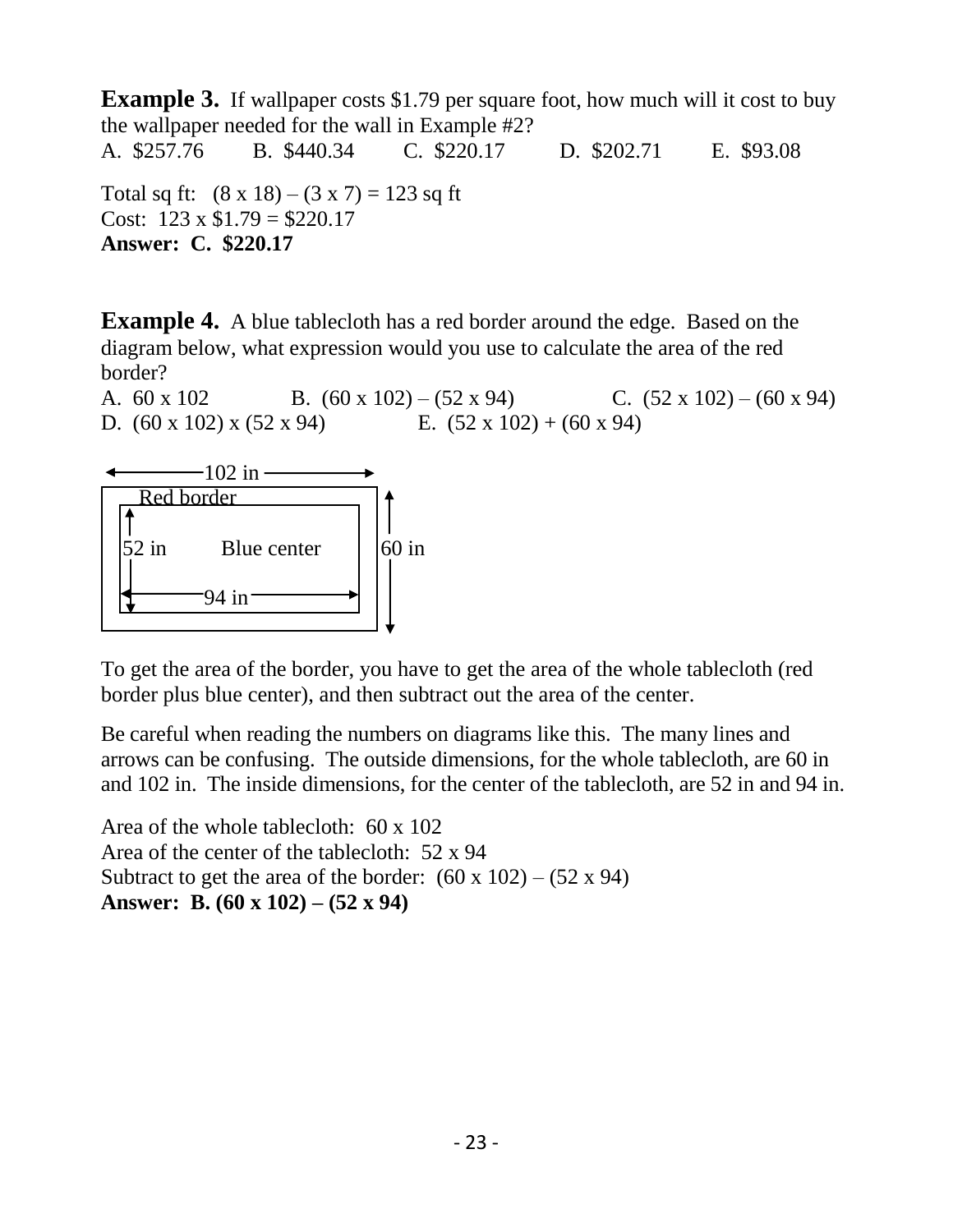### **Practice Eight – Area of Figures with Cutouts** *Answers – p. 48*

**1.** The auditorium below is getting a new wooden floor, except for the stage area which will have a painted floor. What is the area that will be covered with wooden flooring?

A. 2,425 sq ft B. 2,800 sq ft C. 300 sq ft D. 180 sq ft E. 3,175 sq ft



**2.** A plain square wooden frame surrounding a square wall mirror is being decorated with mosaic tile. Based on the diagram below, what expression could you use to calculate the area of the frame?

A.  $(16 \times 16) + (12 \times 12)$  B.  $(16 \times 16) - (12 \times 12)$  C.  $2(16 \times 12)$ D.  $(12 \times 12) - (16 \times 16)$  E.  $(16-12) \times (16-12)$  $-16$  in  $-$ 12 in

**3.** A wall with two windows is getting painted with an accent color. The wall measures 10 x 18 feet, and each window is 3 x 4 feet. Which expression would you use to calculate the area of the wall that will be painted?

A.  $(10 \times 18) - (3 \times 4)$  B.  $(10 \times 18) + (3 \times 4)$  C.  $(10 \times 18) - 2(3 \times 4)$ D.  $(10 \times 18) \times 2(3 \times 4)$  E.  $2(10 + 18) - 4(3 + 4)$ 

A diagram is not provided, but it may be helpful to draw one.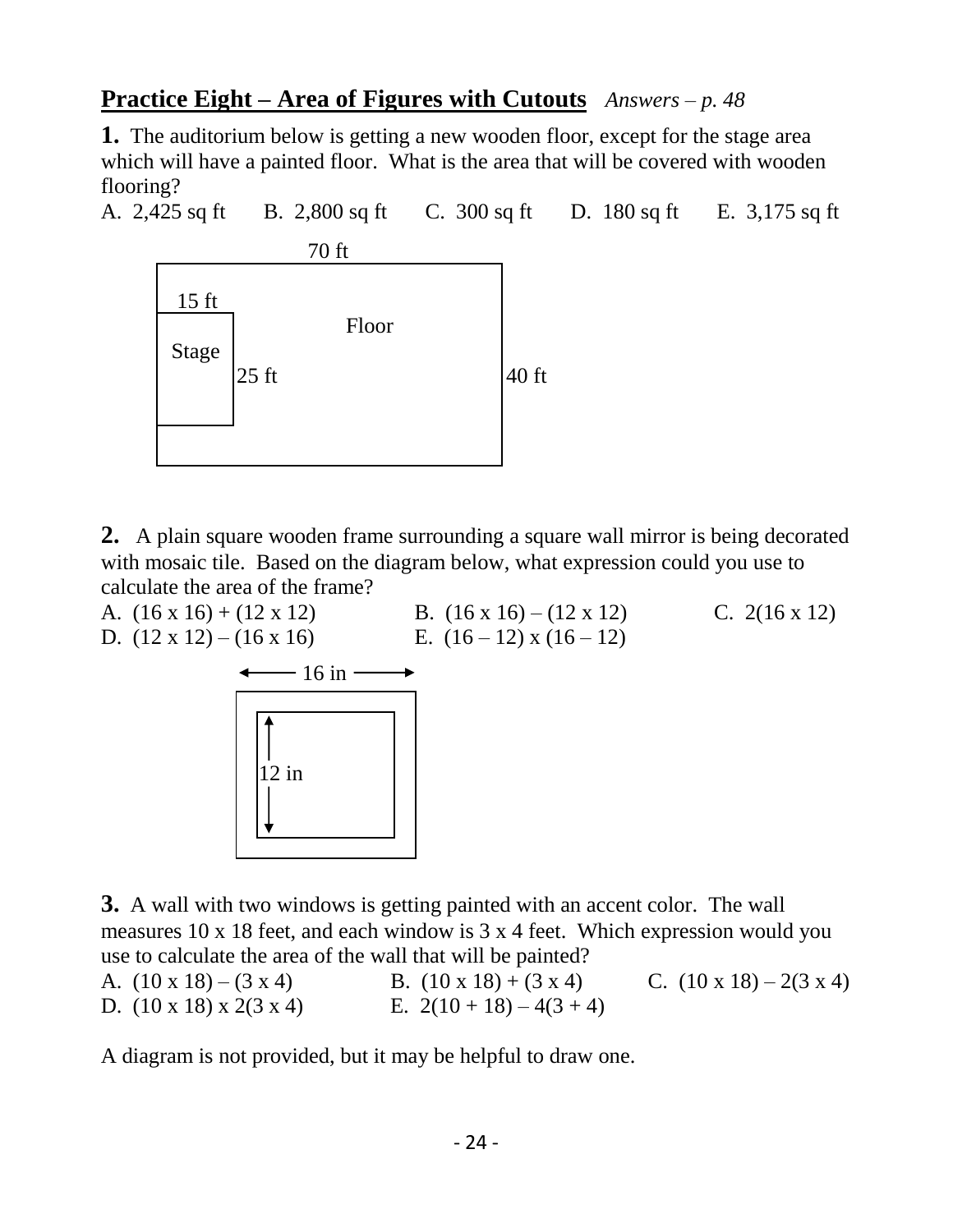**4.** A sculpture display area at a museum has a walkway built around and through it, as shown below. To complete the project, the walkway will be tiled with tiles that cost \$4 per square foot, and a guardrail that costs \$12 per foot will be built around each 8 ft x 10 ft display area. How much will it cost to complete the project? A. \$1,664 B. \$3,584 C. \$2,624 D. \$2,096 E. \$2,528



### **Practice Nine – More Word Problem Practice** *Answers – p. 51*

Questions 1 and 2 refer to the diagram below.

**1.** The area in the diagram will be paved with outdoor tile, and a border of stepping stones will be placed around the outside edge. How many square yards of outdoor tile will be needed?

A. 400 sq yd B. 80 sq yd C. 300 sq yd D. 325 sq yd E. 320 sq yd



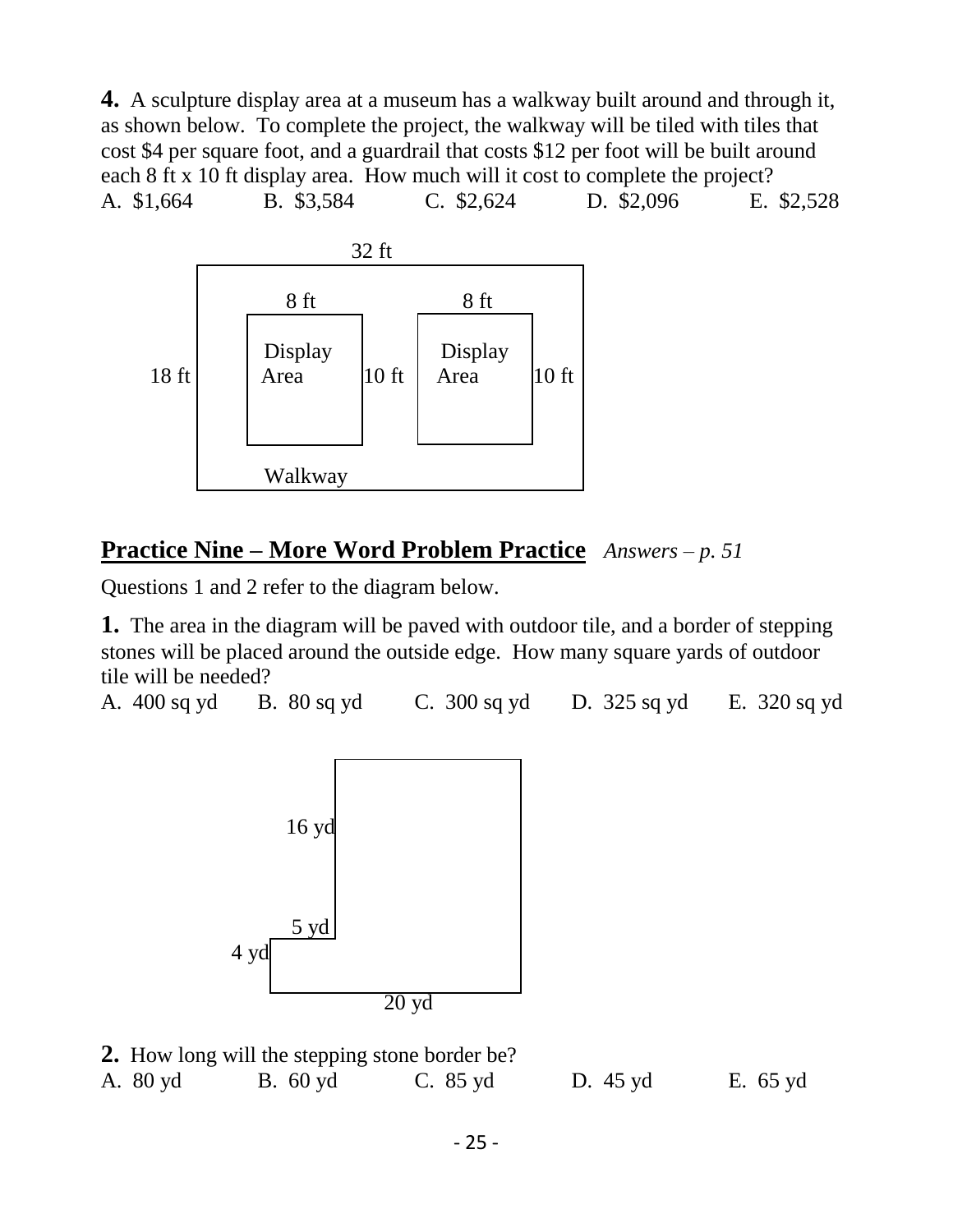**3.** A micro-tile backsplash material is sold in 4 x 1 foot sections, and Adel wants to use it on her backsplash area that measures 3 x 8 feet. Which expression shows how many micro-tile sections are needed?

A.  $\frac{4}{3 \times 8}$ B.  $(3 \times 8) \times 4$  C.  $\frac{3 \times 8}{4}$  $\frac{x}{4}$  D. 2(3+8) + 2(4+1) E. 3 x 4 ÷ 8

**4.** Lenore is making posters to advertise a New Year's Eve party, as shown in the diagram below. Each poster will have a border made from fancy metallic fireworks pattern paper. Which expression could you use to calculate the number of square inches of fireworks pattern paper that Lenore will need?

A.  $(48 \times 36) + (28 \times 40)$  B.  $(48 \times 36) - (28 \times 40)$  C.  $(48 \times 28) - (40 \times 36)$ D.  $(48 \times 28) \times (40 \times 36)$  E.  $2(48 + 36) + 2(28 \times 40)$ 

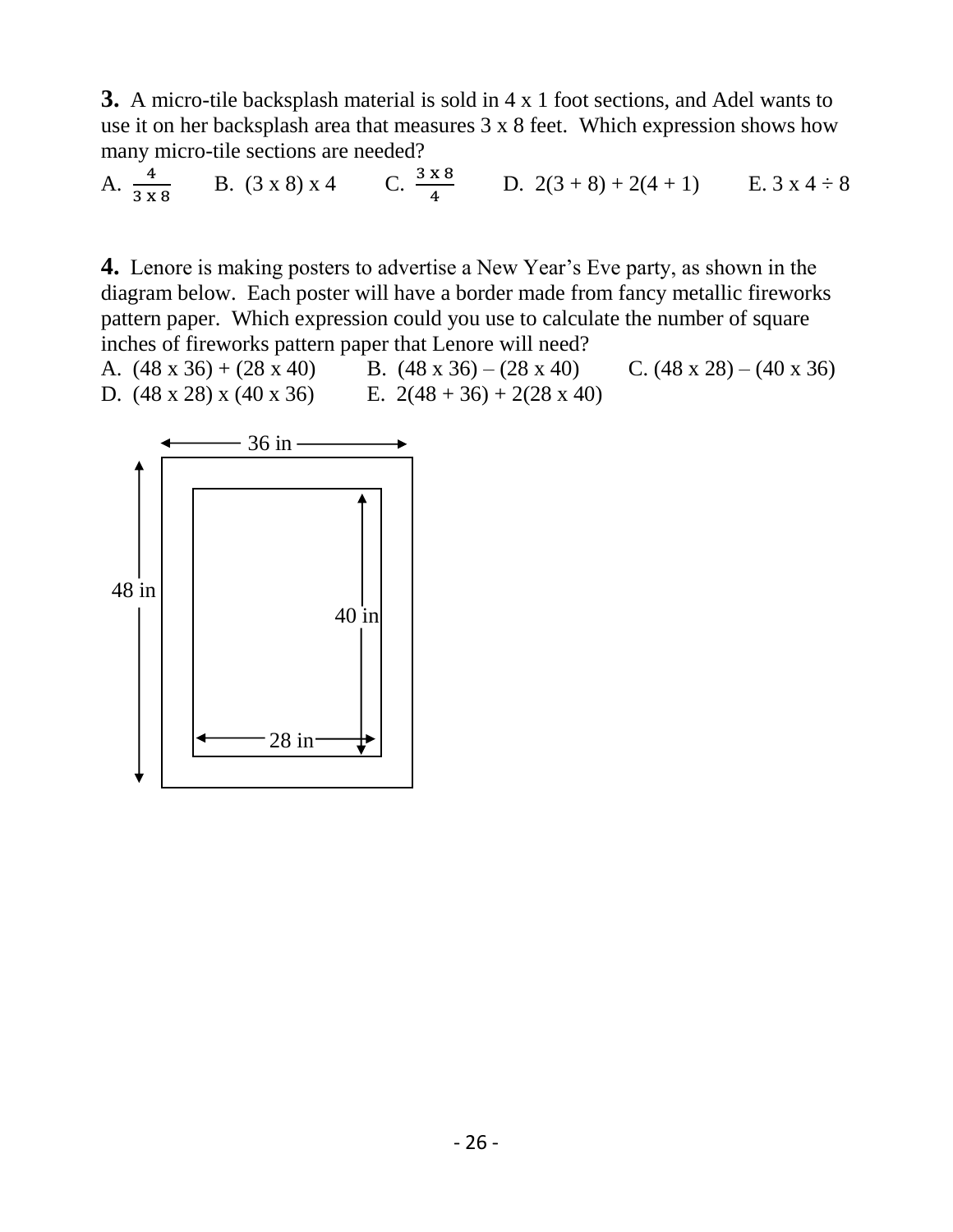Questions 5 and 6 refer to the room in the diagram below.



**5.** How much will it cost to carpet the room if carpeting costs \$3.99 per square foot? A. \$180 B. \$143.64 C. \$430.92 D. \$718.20 E. \$798

**6.** How much will it cost to put crown molding around the edge of the ceiling, if the molding costs \$4.99 per foot? A. \$60 B. \$294.90 C. \$299.40 D. \$359.28 E. \$748.50

**7.** How many 2-foot-square ceiling tiles will be needed to cover the ceiling in a room that is 16 feet long and 20 feet wide? A. 160 B. 144 C. 36 D. 320 E. 80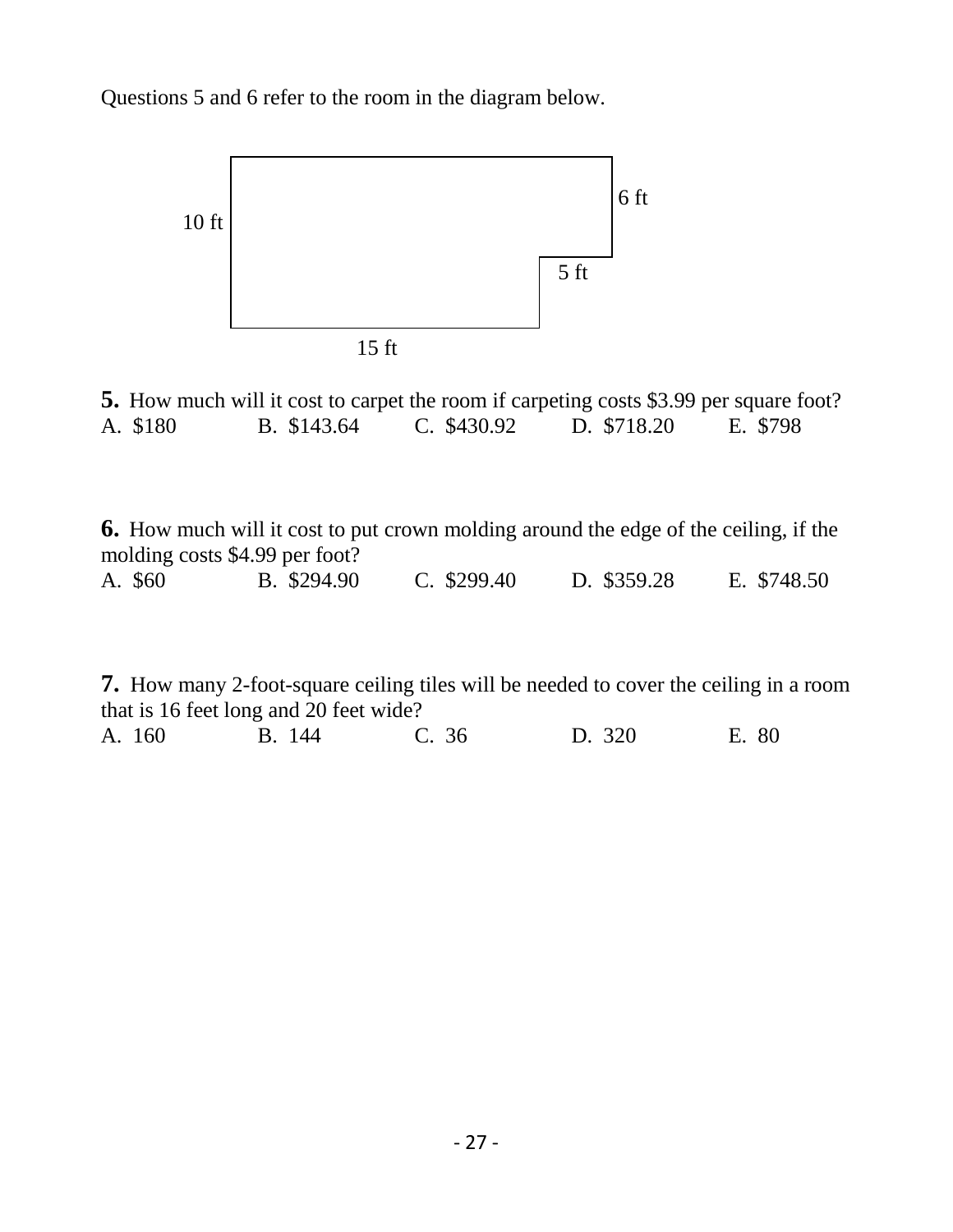Questions  $8 - 10$  refer to the diagram below of a wall with 2 square windows.



**8.** The wall in the diagram will be painted, not including the 2 windows. Which expression shows how many square feet of wall will be painted? A.  $(16 \times 10) - (3 \times 3)$  B.  $(16 \times 10) - 2(3 \times 3)$  C.  $2(16 \times 10) - (3 + 3)$ D.  $2(16 \times 10) - 2(3 \times 3)$  E.  $(16 \times 10) \div 2(3 \times 3)$ 

**9.** In the Gateway Apartment Complex, there are 26 walls exactly like the wall in the diagram that need to be painted. If one gallon of paint covers 400 square feet of wall, how many gallons of paint will need to be purchased to cover the 26 walls? A. 9 B. 10 C. 15 D. 8 E. 12

**10.** They are also putting new glass in all the windows in the 26 walls. If glass costs \$5 per square foot, what will it cost to buy the glass for all the windows? A. \$468 B. \$1,170 C. \$1,560 D. \$2,340 E. \$4,160

**11.** Decorative tiles for a kitchen backsplash measure 2 inches wide and 2 inches long. How many of these tiles will be needed to cover a backsplash area that is 2 ½ feet by 8 feet?

A. 10 B. 720 C. 5 D. 1,440 E. 270

**12.** A 12 by 24 inch decorative wall quilt is being put together with pre-cut quilt pieces that are each 4 inches long and 1 inch wide. Which expression shows how many quilt pieces will be needed?

| A. $(12 \times 24) \times 4$ | B. $2(12 + 24) \div 4$  | C. $(12 \times 24) \div 4$ |
|------------------------------|-------------------------|----------------------------|
| D. $2(12 + 24) \times 4$     | E. $(12 \times 24) + 4$ |                            |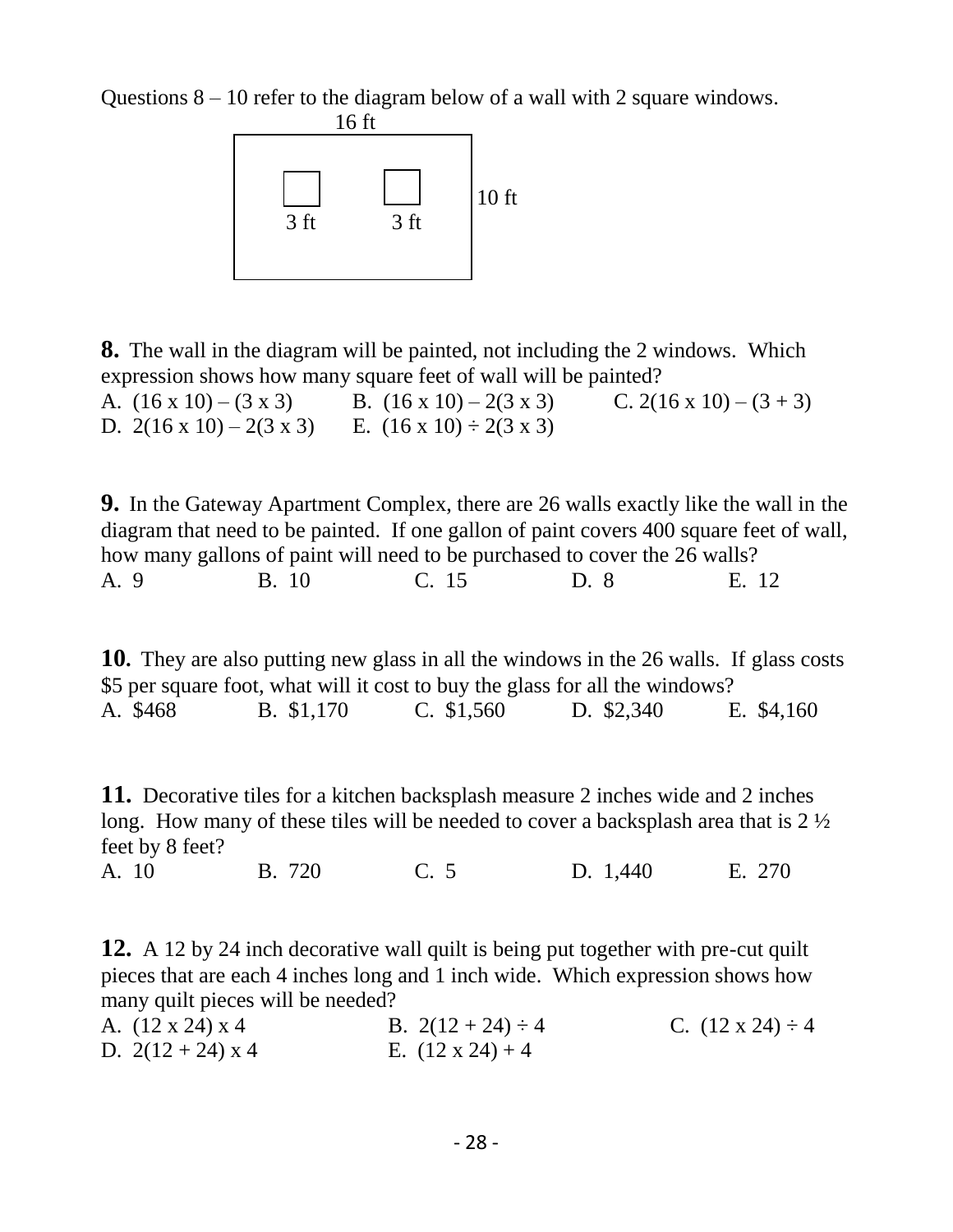**13.** For the quilt being made in problem #12, the quilt pieces come in packs of 10 that cost \$2.75 per pack. How much will it cost to buy enough quilt pieces? A. \$72 B. \$19.25 C. \$27.50 D. \$198 E. \$22

**14.** At the zoo, there is a rectangular wild bird exhibit space with a walkway going around all four sides, as shown in the diagram below. What expression would you use to calculate the area of the walkway?

A. 84 x 144 B. (84 x 144) – (72 x 132) C. 72 x 132 D.  $(84 \times 144) + (72 \times 132)$  E.  $(72 \times 144) - (84 \times 132)$ 



**15.** The bathroom shown is getting a new tile floor. Which expression could be used to show how many square feet of tile are needed, assuming that the bathtub area will not be tiled?



**16.** Acoustical ceiling tile is being installed in a workroom that is 72 feet long and 44 feet wide. If each tile covers 8 square feet, which of the following expressions would you use to calculate the number of tiles needed?

| A. 72 x 44 x 8         | B. $2(72 + 44) \div 8$     | C. $72 \div 8 + 44 \div 8$ |
|------------------------|----------------------------|----------------------------|
| D. $2(72+44) \times 8$ | E. $(72 \times 44) \div 8$ |                            |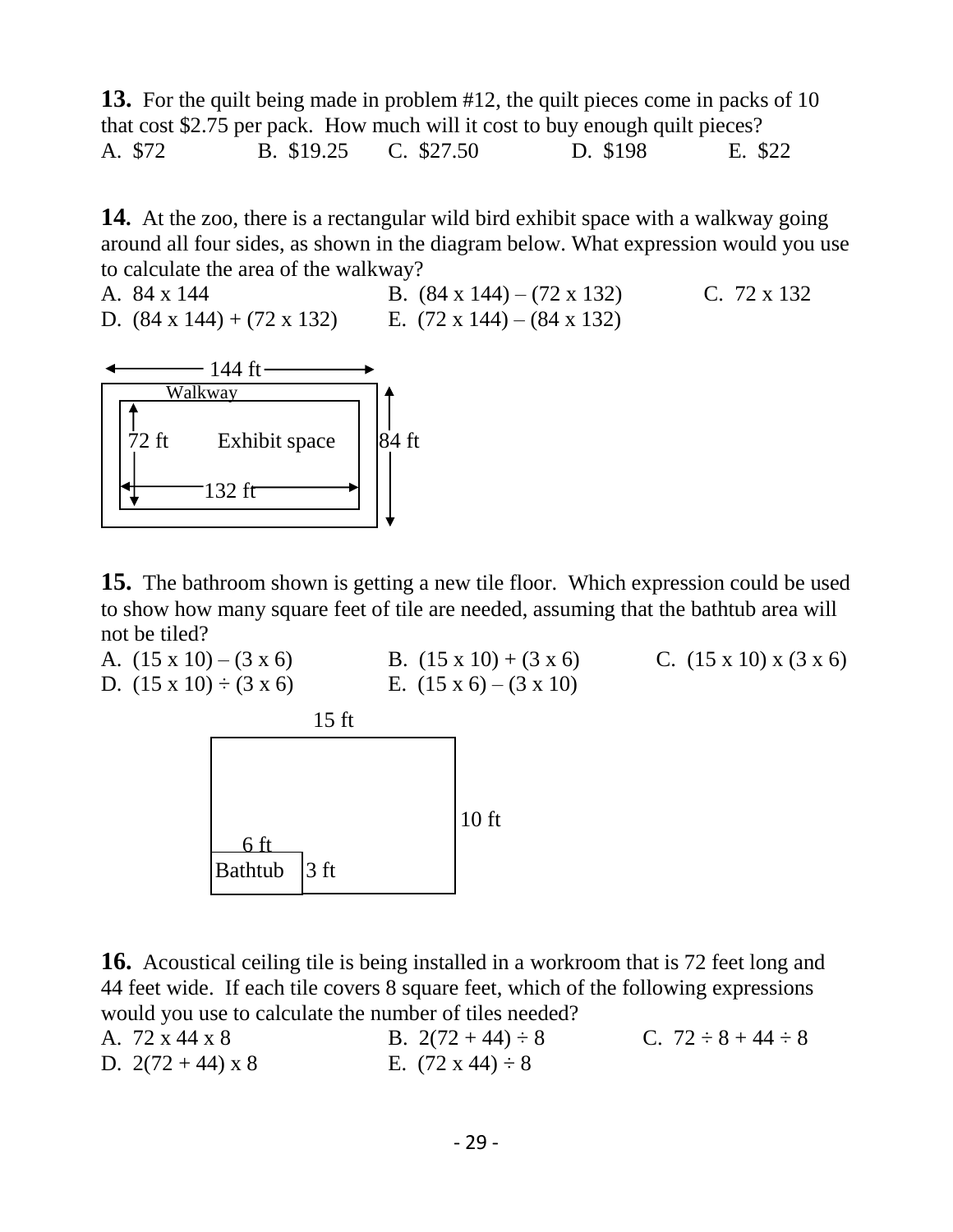**17.** The grass courtyard at Boone Town Hall has a statue on a concrete rectangular base as shown in the diagram. If the grass part of the courtyard is being reseeded at a cost of \$1.75 per square yard, how much will the reseeding job cost? A. \$1,785 B. \$1,200 C. \$1,020 D. \$686 E. \$1,875



#### **\*\*\* Multi-Step Challenger \*\*\***

The layout of Primo Coffee Corner is shown below. There is a 12 by 6 foot counter/coffee station and a 3 by 4 foot condiment station. New wood flooring is being installed everywhere except under these two stations. How much will it cost to install the flooring if the charge is \$8 per square foot?

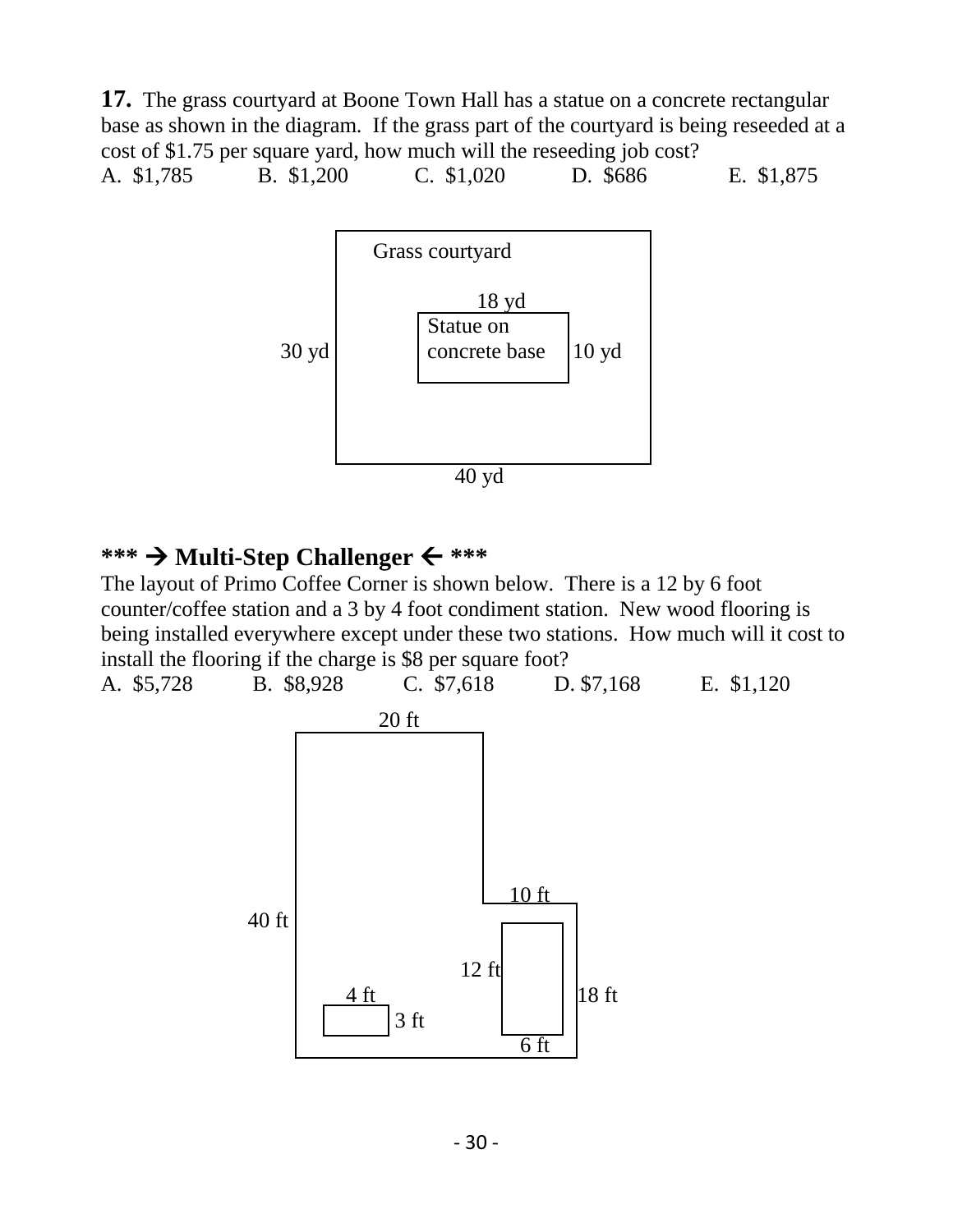# **ANSWER KEY**

### **Practice One – Perimeter** *(page 3)*

**1.** Tom wants to fence in his backyard. If the backyard is 30 feet wide and 15 feet long, how many feet of fence will he need to buy?

A. 45 ft **B. 90 ft** C. 450 ft D. 75 ft E. 540 ft

The fence goes around the outside edge of the backyard, so it is the same as perimeter.

Opposite sides are equal. Add up all four sides.  $15 + 15 + 30 + 30 = 90$  ft **Answer: B. 90 ft** 30 ft



**2.** What is the perimeter, in yards, of a room that is 10 yards wide and 18 yards long? A. 180 B. 28 C. 65 D. 112 **E. 56**

The question asks for perimeter, so make sure you know the meaning of the word perimeter. Perimeter means to calculate the distance around the outside edge. Opposite sides are equal. Add up all four sides.  $10 + 10 + 18 + 18 = 56$  yd **Answer: E. 56 yd** 18 yd



**3.** Which expression shows how many inches of framing will be needed to frame a picture that is 8 inches wide and 20 inches long?

**A.**  $2 \times (8 + 20)$  B.  $8 + 20$  C.  $8 \times 20$  D.  $2 \times (8 \times 20)$  E.  $2 \times 8 + 20$ 

Framing goes around the edge of a picture, so find an expression for perimeter. Opposite sides are equal. Add up the four sides.  $8 + 8 + 20 + 20$ Remember, this can also be expressed as  $(2 \times 8) + (2 \times 20)$  or  $2 \times (8 + 20)$ . **Answer: A.**  $2 x (8 + 20)$ 

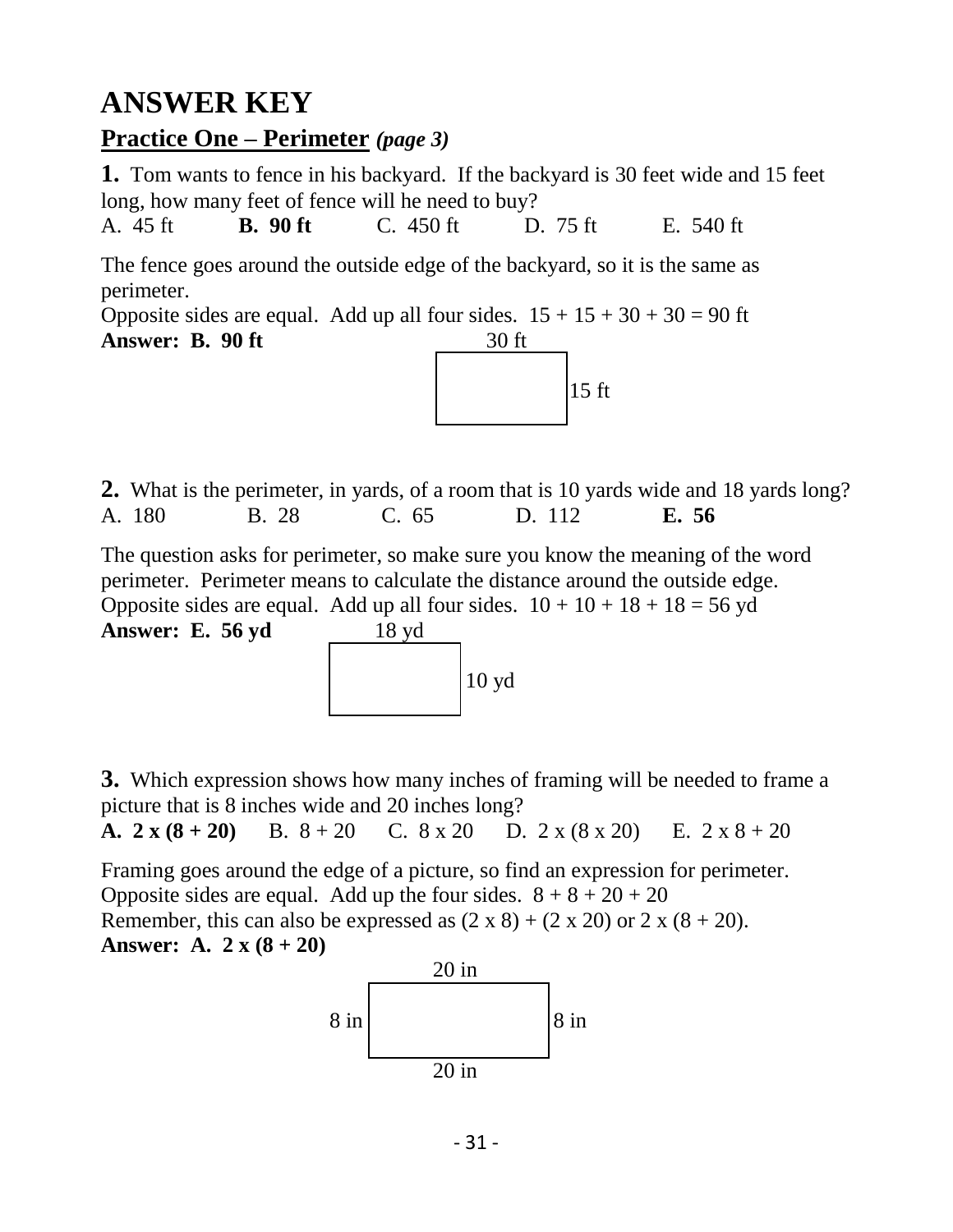**4.** A square tablecloth is to be trimmed with a lace border. If the tablecloth is 3 feet wide, and lace trim costs \$2.99 per foot, how much will the lace trim cost? A. \$12.00 B. \$23.92 C. \$8.97 **D. \$35.88** E. \$12.99 Trimming goes around the edge, so calculate perimeter. In a square, all four sides are equal, so perimeter is  $4 \times 3$  ft = 12 ft. Multiply x cost per foot.  $12 \times $2.99 = $35.88$ **Answer: D. \$35.88**

**5.** The edge of a bulletin board will be trimmed with ribbon. How many inches of ribbon will be needed if the bulletin board is 5 feet wide and 2 feet long? A. 14 in B. 186 in C. 40 in D. 336 in **E. 168 in**

The ribbon is going around the edge, so calculate perimeter. Notice that the dimensions of the bulletin board are given in feet, and the question asks for the amount of ribbon in inches.

Convert the feet to inches, then add up the four sides.

5 ft x  $12 = 60$  in 2 ft x  $12 = 24$  in  $\frac{5 \text{ ft} = 60 \text{ in}}{2 \text{ ft} = 24 \text{ in}}$  $60 + 60 + 24 + 24 = 168$  inches **Answer: E. 168 in**

**OR** Add up the four sides in feet, and then convert to inches.  $5 + 5 + 2 + 2 = 14$  ft 14 ft x  $12 = 168$  inches **Answer: E. 168 in**

### **Practice Two – Area** *(page 7)*

**1.** What is the area of a rectangular table that is 14 feet long and 2 ½ feet wide? A. 33 sq ft B. 49 ½ sq ft **C. 35 sq ft** D. 70 sq ft E. 16 ½ sq ft Area is asked for. Be sure you know that area of a rectangle means length x width.  $14 \times 2 \frac{1}{2} = 35$  sq ft **Answer: C. 35 sq ft**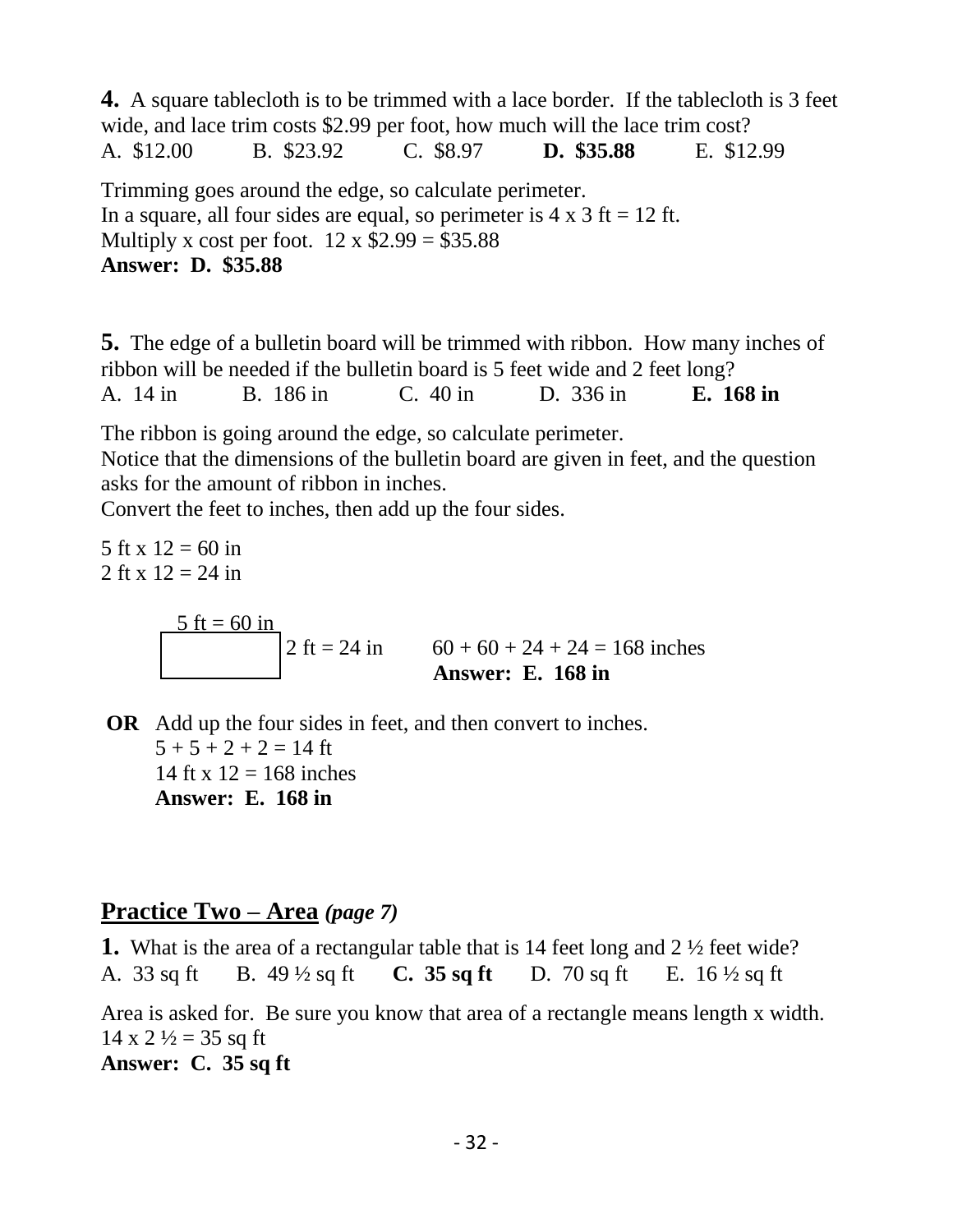**2.** Which expression shows how many square inches of tile are needed to cover a kitchen backsplash that is 50 inches long and 12 inches wide?

A.  $50 + 12$  B.  $2 \times (50 + 12)$  C.  $\frac{50 \times 12}{4}$  **D.**  $50 \times 12$  E.  $\frac{2(50 + 12)}{4}$ 

Tile to cover a surface means area.

Also note that the question asks for the answer in square inches, not in inches. When an answer is asked for in square anything, it means to calculate area.

Area = L x W  $A = 50 \times 12$  **Answer: D. 50 x 12** 

**3.** If the area of a floor is 660 square feet, and the length is 30 feet, what is the width of the floor?

A. 600 ft B. 20 ft **C. 22 ft** D. 165 ft E. 25 ft

Notice that you are not asked to calculate area. You are given area and length, and asked to calculate width.

The formula for area is  $Area = L \times W$ . You are given area = 660 and length = 30. L = 30 ft<br>Plug those numbers into the formula<br>and you get 660 = 30 x W.  $A = 660$  sq ft  $W = ?$ Plug those numbers into the formula and you get  $660 = 30$  x W. Divide to get the width.  $660 \div 30 = 22$  ft **Answer: C. 22 ft**

**OR** Use trial and error to see which of the 5 possible answers will give you 660 sq ft when multiplied x the 30 ft length.

Try A. 30 x 600 does not = 660, so 600 ft is not the correct width.

Try B.  $30 \times 20$  does not = 660, so 20 ft is not the correct width.

Try C. 30 x 22 does = 660, so **C. 22 ft is the correct width.**

**4.** How many square yards of material are in a blanket that measures 12 feet by 6 feet?

A. 72 sq yd B. 36 sq yd C. 18 sq yd D. 6 sq yd **E. 8 sq yd**

The amount of material in a blanket covers a surface, so calculate area. Note that the blanket dimensions are given in feet, and the answer is asked for in square yards.

Convert the feet to yards, then multiply length x width to get area.

12 ft  $\div$  3 = 4 yd 6 ft  $\div 3 = 2$  yd  $4 \times 2 = 8$  sq yd 6 ft = 2 yd **Answer: E. 8 sq yd**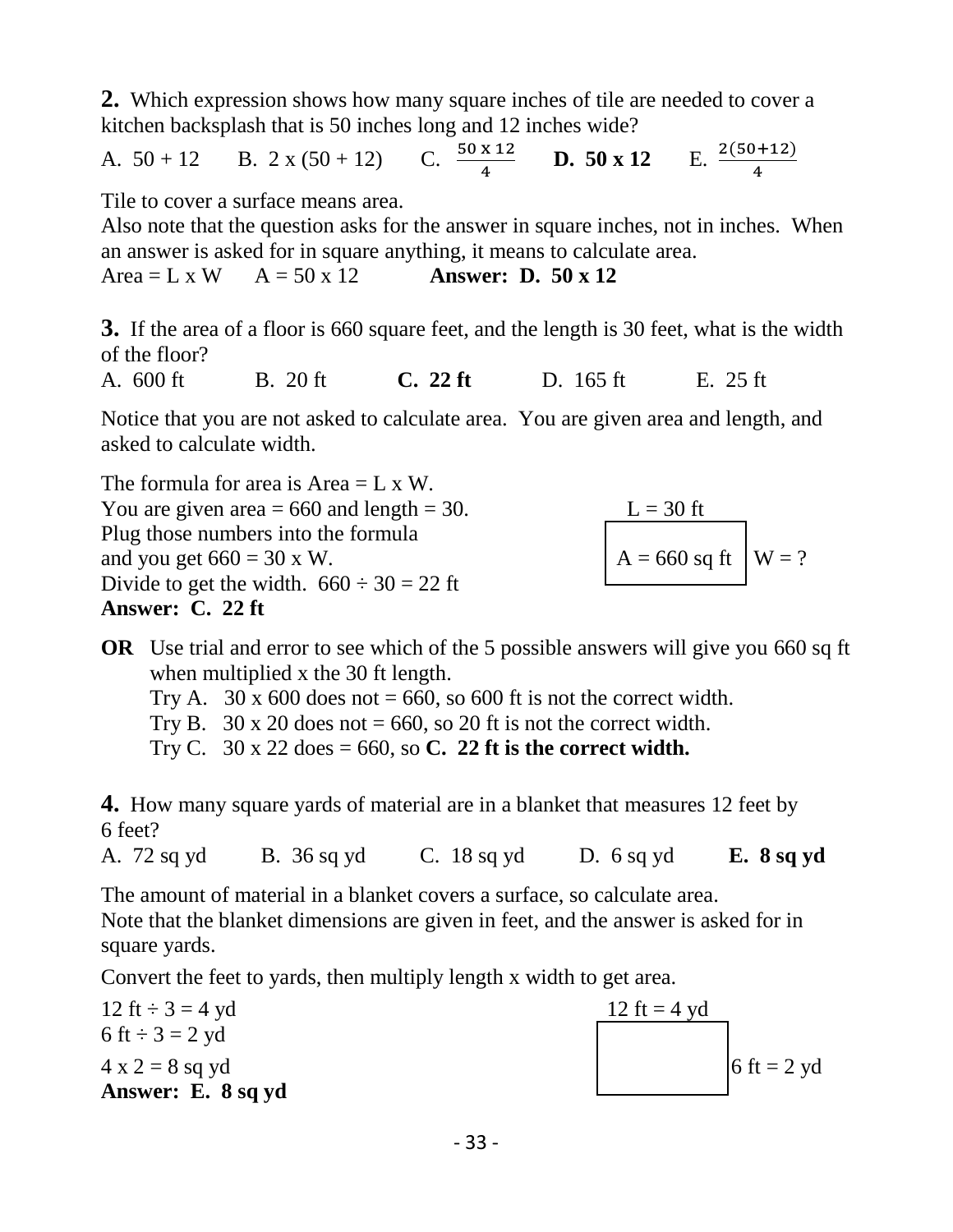|          | <b>5.</b> How much will it cost to carpet a room that measures 28 feet by 20 feet if |                    |          |
|----------|--------------------------------------------------------------------------------------|--------------------|----------|
|          | carpeting costs \$2.75 per square foot?                                              |                    |          |
| A. \$560 | <b>B.</b> \$1,540 C. \$1,450                                                         | D. \$264           | E. \$528 |
|          | Carpet covers a floor surface, so calculate area.                                    |                    |          |
|          | Area = L x W $A = 28$ x 20 = 560 sq ft                                               |                    |          |
|          | Multiply sq ft x cost per sq ft. $560 \times $2.75 = $1,540$                         | Answer: B. \$1,540 |          |
|          |                                                                                      |                    |          |

### **Practice Three – Area vs Perimeter** *(page 8)*

Label each as area (A) or perimeter (P).

- a) Baseboard around the room **P**
- b) Amount of sod needed to cover a field **A**
- c) Crown molding around the ceiling **P**
- d) Amount of tile to cover a kitchen floor **A**
- e) Size of glass in a picture frame **A**
- f) Pathway around a garden **P**
- g) Distance around the edge of a picture frame **P**
- h) Wallpaper to cover a whole wall **A**
- i) Size of carpet to cover the floor of a room **A**
- j) Lace to trim the edge of a tablecloth  $P$
- k) Length of a fence to go around a garden **P**
- l) Square feet of paneling to cover a wall **A**
- m) Distance run around a field **P**
- n) Walkway around a swimming pool **P**

### **Practice Four – Mixed Area and Perimeter Word Problems** *(page 8)*

**1.** Leo is installing molding around the ceiling of his living room, which is 20 feet long and 15 feet wide. How many feet of molding should he buy? A. 300 ft B. 35 ft **C. 70 ft** D. 55 ft E. 50 ft

Molding goes around the edge of the ceiling, so calculate perimeter.

Add up the lengths of the four sides.

 $20 + 20 + 15 + 15 = 70$  Answer: C. 70 ft

**2.** If Leo also wants to put new tile on the ceiling, how much tile should he buy? Use information from question #1.

A. 350 sq ft **B. 300 sq ft** C. 70 sq ft D. 400 sq ft E. 225 sq ft

Tile covers the space inside the edges of the ceiling, so calculate area. Also note that the answers are in sq ft, which tells you this is an area problem. Area = L x W  $A = 20x15 = 300$  sq ft **Answer: B. 300 sq ft**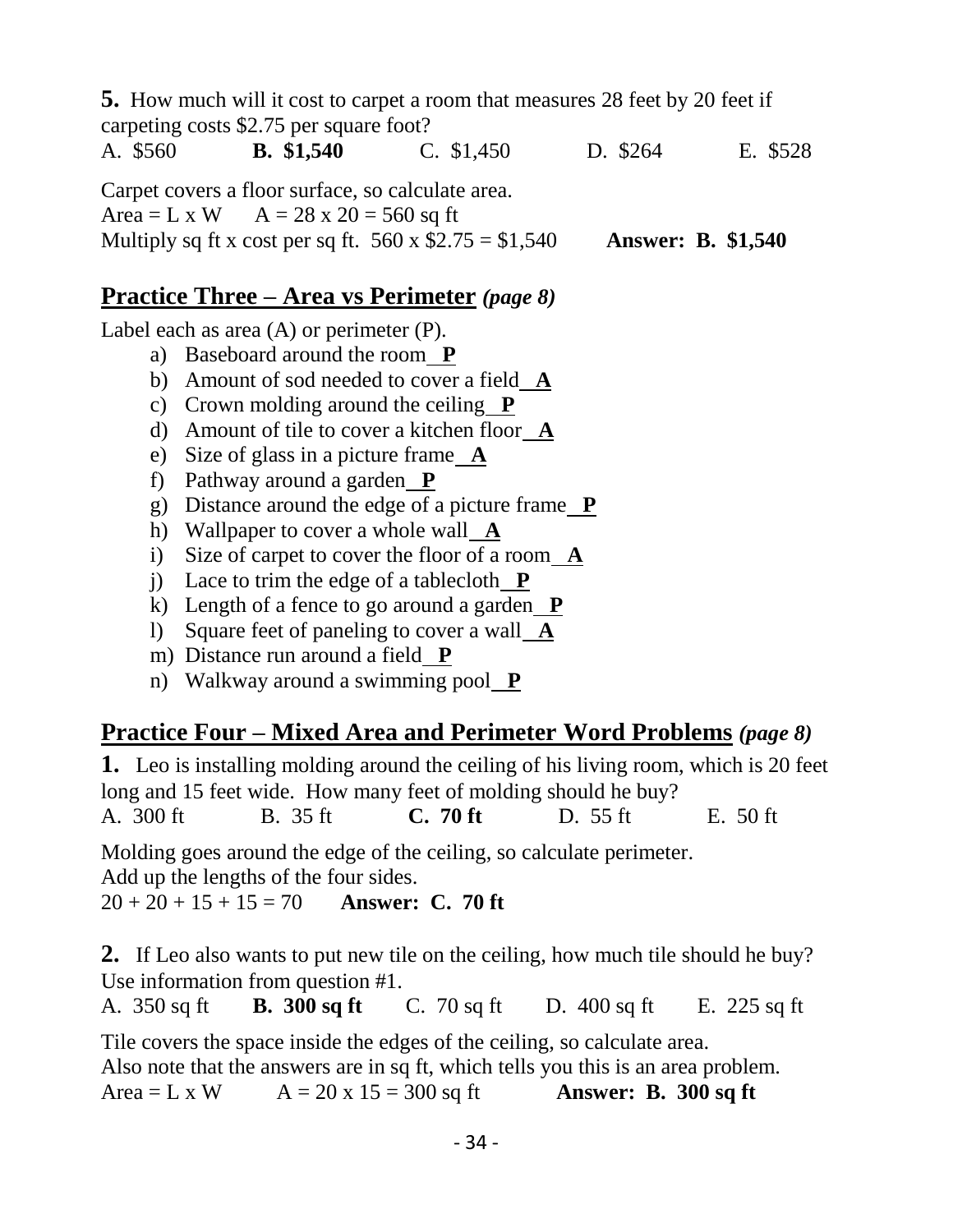**3.** Damon is installing a fence around a square playground that is 20 yards wide. How much fencing will he need?

**A. 80 yd** B. 400 yd C. 40 yd D. 60 yd E. 75 yd

The fence goes around the edge of the playground, so calculate perimeter. A square is the same length on all four sides. Add up the four sides.  $20 + 20 + 20 + 20 = 80$  **OR**  $4 \times 20 = 80$  **Answer: A. 80 yards** 

**4.** Lara has a fancy frame that she wants to put a mirror in and then hang over her couch. If the frame is 48 inches long and 24 inches wide, how many square feet of mirror should she buy?

A. 1,152 sq ft B. 144 sq ft C. 96 sq ft D. 12 sq ft **E. 8 sq ft**

The mirror covers the space inside the frame, so calculate area.

Note that the dimensions are given in inches, and the answer is asked for in square feet. Convert inches to feet, then multiply to get area in square feet.

 $48 \text{ in} \div 12 = 4 \text{ ft}$   $48 \text{ in} = 4 \text{ ft}$ 24 in  $\div$  12 = 2 ft Area = L x W  $A = 4x2 = 8$  sq ft  $24 \text{ in } = 2 \text{ ft}$ **Answer: E. 8 sq ft**



**5.** A walking path has been built around the outside edge of an athletic field that measures 75 yards by 35 yards. Which expression shows how many yards would be traveled by walking around the pathway one time?

A. 75 x 35 B. 75 + 35 **C. 2 x (75 + 35)** D. 2 x 75 + 35 E. 110 x 4

The pathway is around the edge of the field, so calculate perimeter.

Add up the four sides:  $75 + 75 + 35 + 35$ This can also be written as:  $2 \times (75 + 35)$  or  $(2 \times 75) + (2 \times 35)$ **Answer: C. 2 x (75 + 35)**

**Tip** – What if you know that the perimeter is  $75 + 75 + 35 + 35$ , but aren't sure which of the answer choices is the same as that? Calculate the value of your answer, then calculate the value of each answer choice until you get one that matches. Calculate the value of your answer:  $75 + 75 + 35 + 35 = 220$ Try Answer A.  $75 \times 35 = 2,625$  No Match. Try Answer B.  $75 + 35 = 110$  No Match. Try Answer C.  $2 \times (75 + 35) = 220$  Matches 220, the value of your answer. **Answer: C. 2 x (75 + 35)**

**Note** – Answer D is not correct because Order of Operations rules tell you to multiply 2 x 75 first, and then add 35, to get 185.

Answer C is correct because Order of Operations rules tell you to first do what is inside the parentheses, and then multiply x 2, to get 220.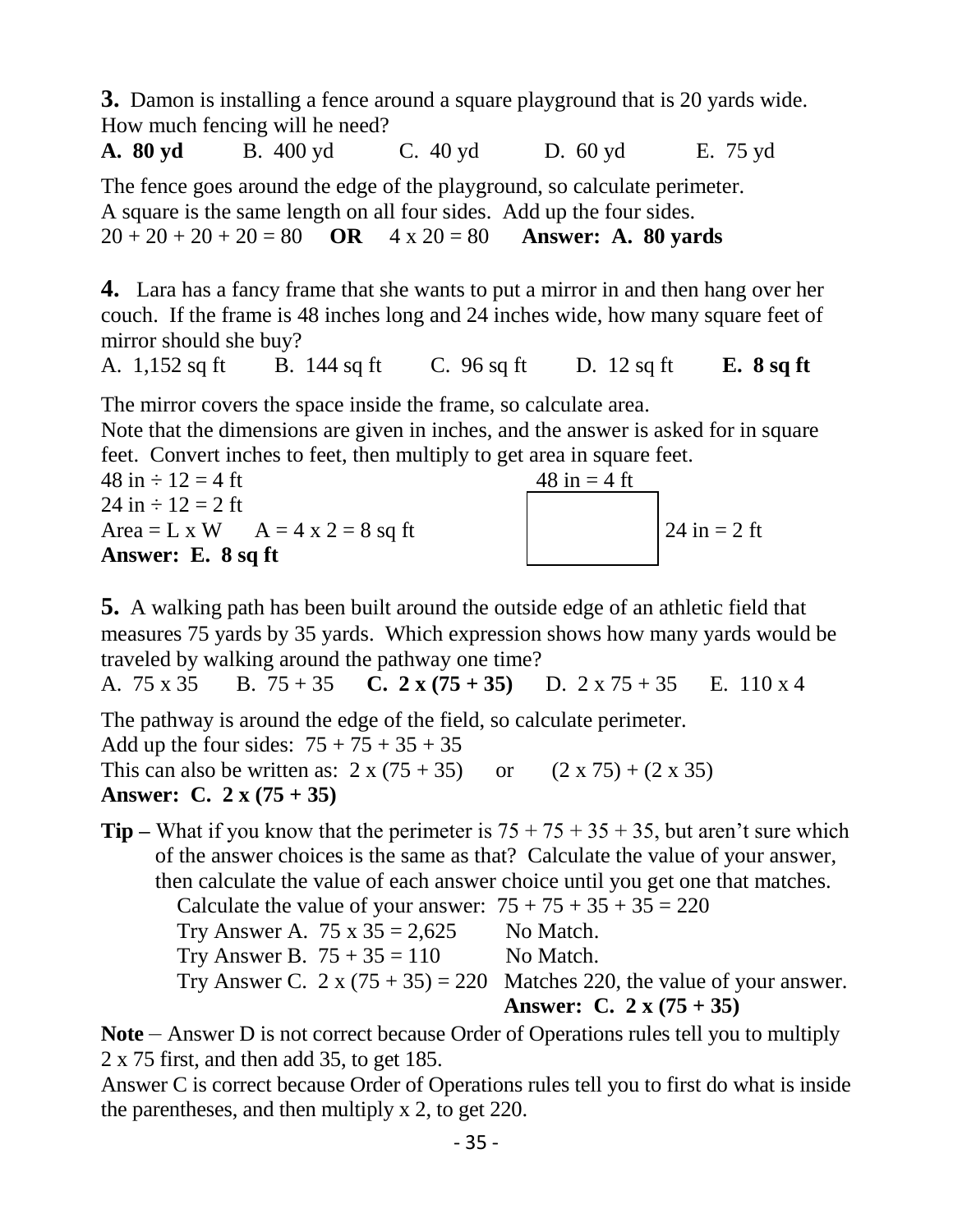**6.** A large living room with a hardwood floor measures 40 feet long and 26 feet wide. How much will it cost to refinish the floor if the charge is \$3 per square foot? A. \$1,040 B. \$3,210 C. \$396 **D. \$3,120** E. \$198 The surface of a floor is area. First calculate the number of square feet, then multiply x the cost per square foot. Area = L x W  $40 \times 26 = 1,040$  sq ft 1,040 sq ft x \$3 = \$3,120 **Answer: D. \$3,120**

**7.** The fabric required for one drapery panel measures 5 yards by 14 yards. Which expression shows how much it will cost to buy fabric for 8 panels if the fabric costs \$4.50 per square yard?

| A. $5 \times 14 \div 8 \times $4.50$           | B. $5 \times 14 \times 8 \times $4.50$ |                     | C. $8 \times (5 + 14) \times $4.50$ |
|------------------------------------------------|----------------------------------------|---------------------|-------------------------------------|
| D. $(19 \times 2) \times 8 \times $4.50$       | E. $5 \times 14 \times 8 \div $4.50$   |                     |                                     |
| An amount of fabric is area.                   |                                        |                     |                                     |
| Determine area in sq yd of one panel:          |                                        | 5 x 14              |                                     |
| Mutiply x 8 panels to get total sq yd needed:  |                                        | 5 x 14 x 8          |                                     |
| Multiply x \$4.50 per sq yd to get total cost: |                                        | 5 x 14 x 8 x \$4.50 |                                     |
| Answer: B. 5 x 14 x 8 x \$4.50                 |                                        |                     |                                     |

**8.** Jerome wants his new patio to be 600 square feet. If the width has to be 25 feet, what will the length be?

A. 625 ft B. 575 ft **C. 24 ft** D. 50 ft E. 75 ft

This is an area problem where you are given the area and the width, and asked to calculate the length.  $L = ?$ 

| $Area = L \times W$                 |                             |  |
|-------------------------------------|-----------------------------|--|
| $600 = L \times 25$                 |                             |  |
| Divide to get L. $600 \div 25 = 24$ | $A = 600$ sq ft $W = 25$ ft |  |
| Answer: C. 24 ft                    |                             |  |
|                                     |                             |  |

**OR** You can use trial and error to see which of the 5 possible answers will give you 600 sq ft when multiplied x the 25 ft width.

Try A.  $625 \times 25$  does not = 600, so 625 ft is not the correct length.

Try B. 575 x 25 does not  $= 600$ , so 575 ft is not the correct length.

Try C.  $24 \times 25$  does  $= 600$ , so **C. 24 ft is the correct length.**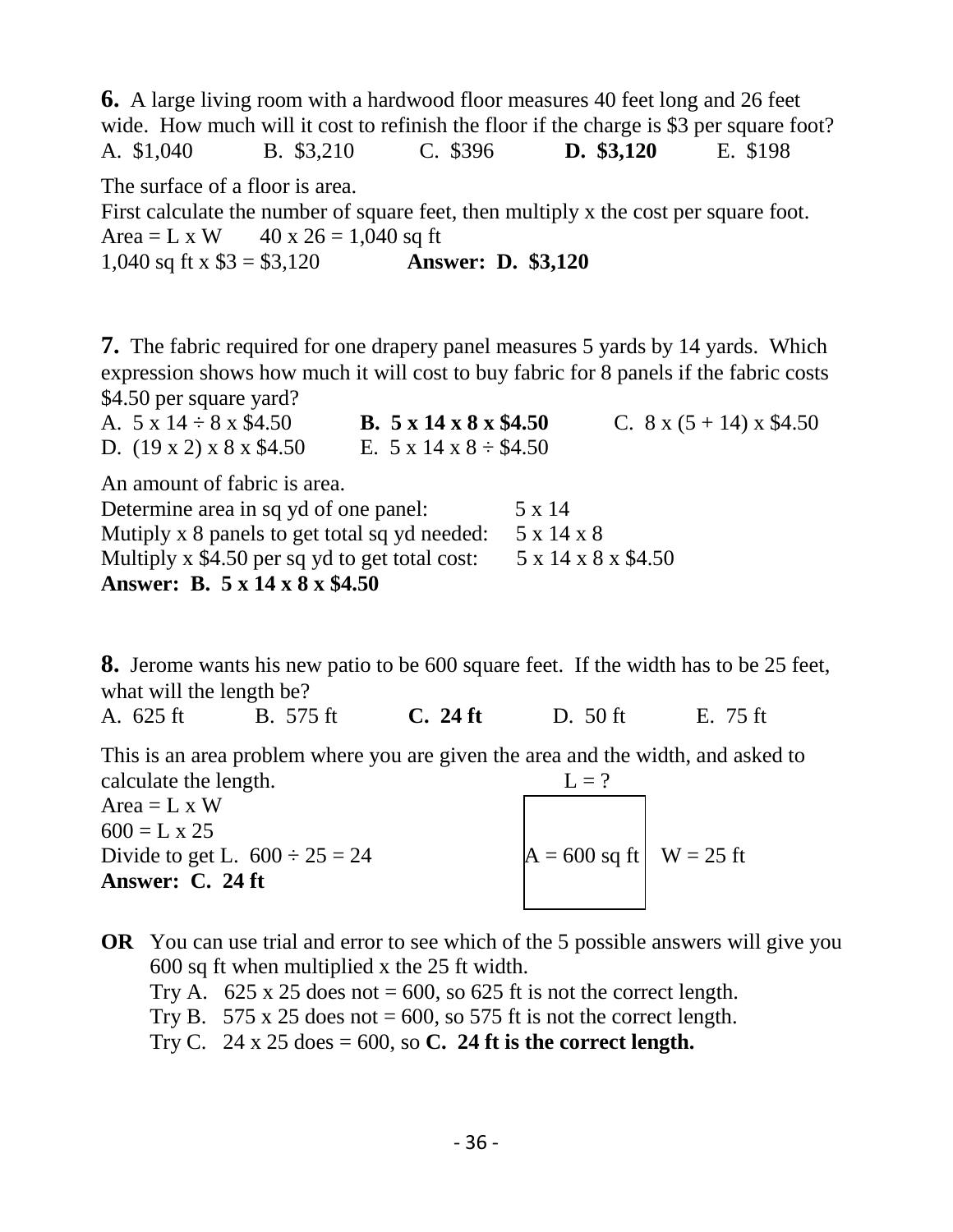**9.** Which expression shows the cost to tile a bathroom floor that measures 10 feet by 7 feet if the tile costs \$6.25 per square foot?

| A. $\frac{10+7}{$6.25}$            | B. $(10 + 10 + 7 + 7)$ x \$6.25 | C. $10 \times 7 \times $6.25$ |
|------------------------------------|---------------------------------|-------------------------------|
| D. $\frac{2 \times (10+7)}{$6.25}$ | E. $10 \times 7 \div \$6.25$    |                               |

The amount of tile to cover a floor is area.

Calculate the number of square feet, which is  $L \times W$ : 10 x 7 Multiply x  $$6.25$  per square foot to get cost: 10 x 7 x  $$6.25$ **Answer: C. 10 x 7 x \$6.25**

**10.** Leroy wants to make a vegetable garden in his side yard. It has to be 4 feet wide, and he wants it to cover an area of 60 square feet. How long should the garden be?

**A. 15 ft** B. 240 ft C. 64 ft D. 128 ft E. 12 ft

This is an area problem where you are given the area and the width, and asked to calculate the length.

Area = L x W  $60 =$  L x 4 Divide to get L.  $60 \div 4 = 15$  **Answer: A. 15 ft** 

**OR** Use trial and error as shown in problem #8 above.

**11.** Emmanuel is putting anti-slip tape around the edge of his swimming pool. If the pool is 30 yards wide and 75 yards long, how many feet of tape will he need? A. 210 ft B. 2,250 ft C. 420 ft **D. 630 ft** E. 70 ft Tape goes around the edge, so calculate perimeter.

Notice that the dimensions are given in yards, and the answer is asked for in feet.

Convert yards to feet, then calculate perimeter.

 There are 3 feet in each yard so multiply yards x 3 to get feet. 30 yards  $x$  3 = 90 ft 75 yards x  $3 = 225$  ft Perimeter is 90 + 90 + 225 + 225 = 630 ft **Answer: D. 630 ft**

**OR** Calculate perimeter in yards, then convert answer to feet: Perimeter is  $30 + 30 + 75 + 75 = 210$  yards There are 3 feet in each yard so multiply yards x 3 to get feet.  $210 \times 3 = 630$  ft  **Answer: D. 630 ft**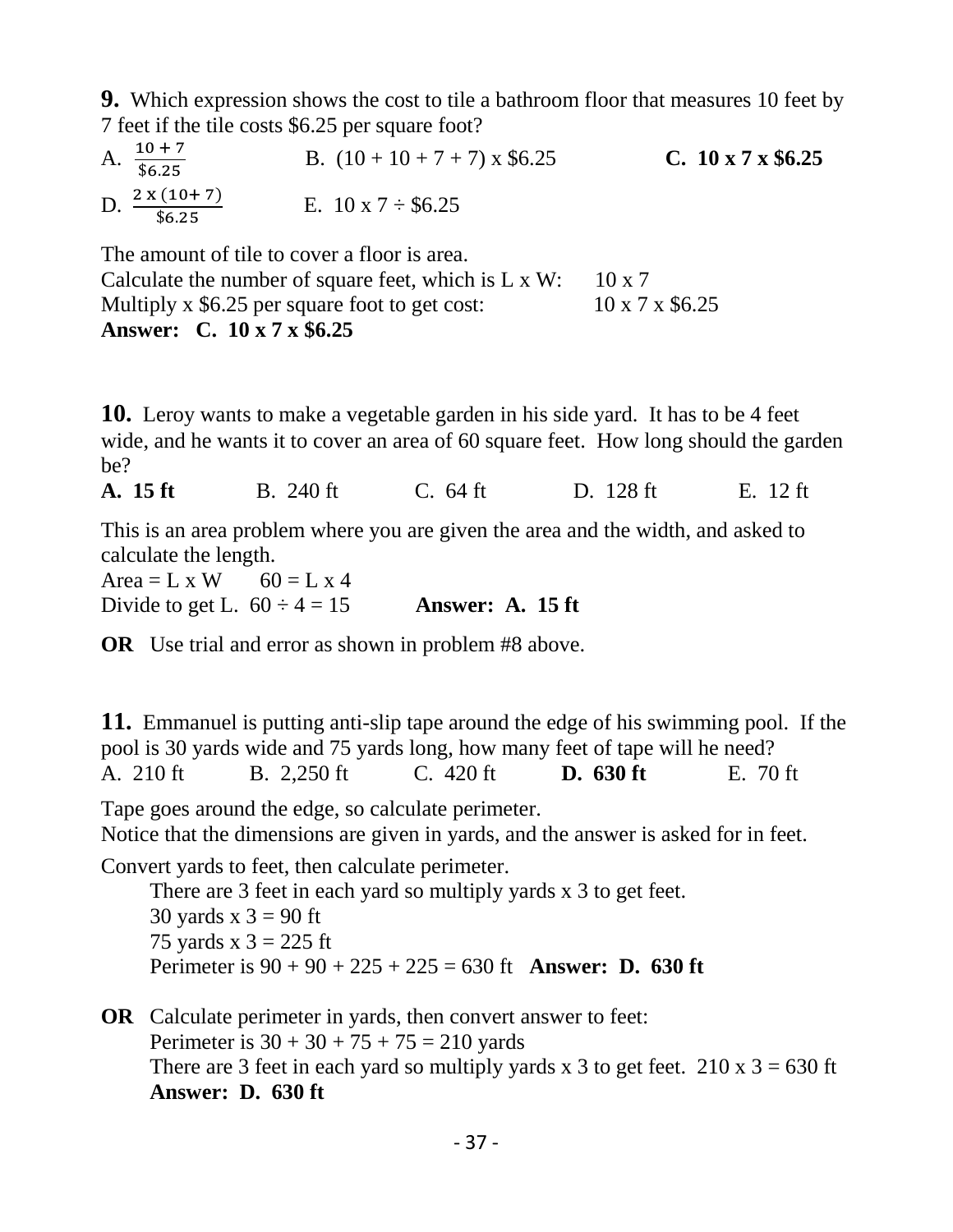**12.** The Hillside Playground has a path around the outside that people use for jogging. The dimensions of the playground are 100 yards wide and 80 yards long. How many yards does Jerome run if he runs around the playground 5 times? A. 360 yd **B. 1,800 yd** C. 180 yd D. 900 yd E. 8,000 yd This is the distance around something, so calculate perimeter.  $100 + 100 + 80 + 80 = 360$ 360 yards is once around the playground.

Multiply x 5 because he runs around 5 times.  $5 \times 360 = 1,800$ 

**Answer: B. 1,800 yd**

**13.** Sandria is making a bulletin board with a decorative ribbon border. The board is 20 inches long and 30 inches wide, and she needs to run the ribbon around the edge 3 times to make it look nice. How much ribbon will she need? A. 600 in B. 50 in C. 100 in D. 200 in **E. 300 in** The ribbon goes around the edge, so this is perimeter. Perimeter is  $20 + 20 + 30 + 30 = 100$  inches. 100 inches goes around the perimeter once. Multiply x 3 to go around 3 times. 3 x 100 = 300 **Answer: E. 300 in**

### **\*\*\* Multi-Step Challenger \*\*\***

A room has a perimeter of 60 feet and a length of 18 feet. If carpeting costs \$29 per square yard, how much will it cost to carpet the room?

A. \$31,320 B. \$2,262 **C. \$696** D. \$1,944 E. \$12,528

$$
L = 18 \text{ ft}
$$
  
Perimeter = 60 ft

To solve this problem, you must first get area of the room in square yards, and then multiply x cost per square yard.

### **Step 1 – Figure out the Width (so you can calculate area)**

You have to use the perimeter and length that are given to get the width you need.

 $P = L + L + W + W$ 

 $60 = 18 + 18 + W + W$ 

Subtract to get the size of both widths:  $60 - 18 - 18 = 24$  ft

(If you subtract both lengths from the total

perimeter, you are left with both widths.)

24 ft is for both widths, so divide by 2 to get one width:  $24 \div 2 = 12$  ft = W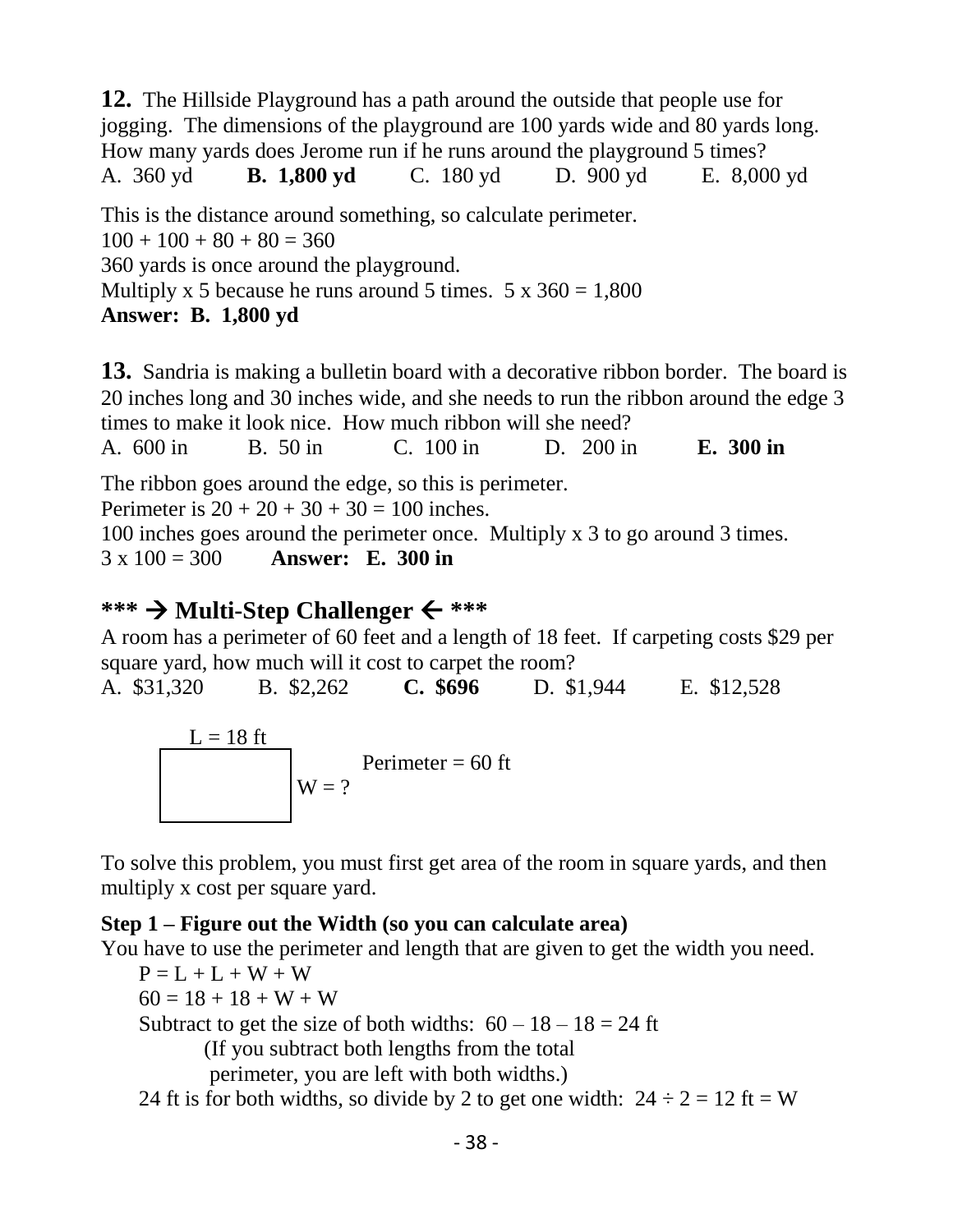#### **Step 2 – Convert Feet to Yards**

Now you know  $L = 18$  ft and  $W = 12$  ft. But, you need sq yd, not sq ft, because the cost is given in sq yd. So, convert L and W to yards before calculating the area. 18 ft  $\div$  3 = 6 yd and 12 ft  $\div$  3 = 4 yd

**Step 3 – Calculate Number of Square Yards**

Calculate area in sq yd.  $6x 4 = 24$  sq yd

#### **Step 4 – Calculate Cost**

Calculate cost by multiplying total sq yd x cost per sq yd.  $24 \times $29 = $696$ **Answer: C. \$696**

**Note –** In Step 1, if you're not sure what to do once you get to  $60 = 18 + 18 + W + W$ , try the "guess and check" method.

Take a guess at what width might be, and see if it works.

Guess that width is 8. Does  $18 + 18 + 8 + 8 = 60$ ? No, it equals 52. Too small, try a bigger number.

Guess that width is 10. Does  $18 + 18 + 10 + 10 = 60$ ? No, it equals 56. Too small, try a bigger number.

Guess that width is 14. Does  $18 + 18 + 14 + 14 = 60$ ? No it equals 64. Too big, try a smaller number.

Guess that width is 12. Does  $18 + 18 + 12 + 12 = 60$ ? Yes, it equals 60, so 12 is the correct width.

### **Practice Five – "Covering an Area" Word Problems** *(page 13)*

**1.** A hotel is putting new wooden flooring down in one of their function rooms. If the room is 60 feet long and 100 feet wide, and the wooden flooring comes in pieces that are 2 feet wide and 10 feet long, how many pieces of wooden flooring will be needed?

**A. 300** B. 500 C. 350 D. 12 E. 8

You need to calculate the total square feet to be covered with wooden flooring, the number of square feet in each piece of flooring, and then divide.

Square feet to be covered:  $60 \times 100 = 6,000$  sq ft Square feet in each piece of flooring:  $2 \times 10 = 20$  sq ft  $6,000 \div 20 = 300$  pieces of wooden flooring. **Answer: A. 300**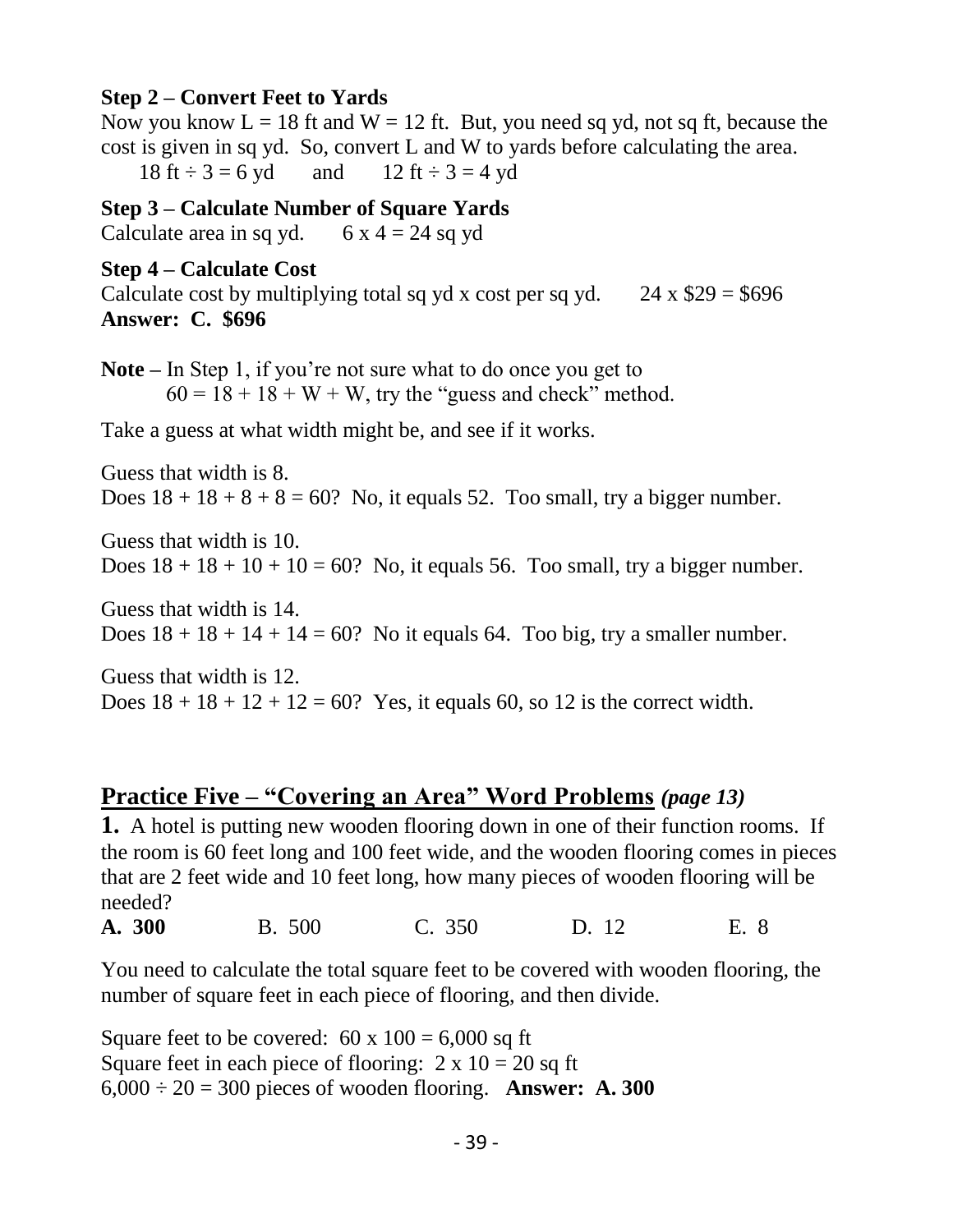**2.** Deandra is covering one wall of her craft room with cork tiles. If the wall is 10 feet by 20 feet, and the tiles are 2 feet long and 1 foot wide, which expression represents the number of cork tiles needed?

A.  $10 \times 20 \times 2$  B.  $(10 + 20) \times 2$  C.  $(10 + 20) \div 2$ D.  $10 + 20 \div 2$  **E.**  $(10 \times 20) \div 2$ 

You need to calculate the total square feet to be covered with cork, the number of square feet in each piece of cork, and then divide.

Note that you need an expression, not a numerical solution.

Square feet to be covered: 10 x 20. Square feet in each piece of cork: 2 x 1, or 2. Divide to get number of cork tiles needed:  $(10 \times 20) \div 2$ **Answer:** E.  $(10 \times 20) \div 2$ 

**3.** A kitchen is getting a new tile floor. The kitchen is 10 feet wide and 24 feet long, and the tiles are 2 feet by 3 feet. Which expression shows how many tiles are needed to cover the kitchen floor?

| A. $\frac{6}{10 \times 24}$ | B. $(10 \times 24) + (2 \times 3)$ | C. $\frac{10 \times 24}{6}$ |
|-----------------------------|------------------------------------|-----------------------------|
| D. $10 \times 24 \times 6$  | E. $10 + 24 + 2 + 3$               |                             |

You need to calculate the total square feet to be covered with tile, the number of square feet in each piece of tile, and then divide.

Note that you need an expression, not a numerical solution.

Square feet to be covered: 10 x 24. Square feet in each piece of tile: 2 x 3 Divide to get number of tiles needed:  $(10 \times 24) \div (2 \times 3)$ 

None of the answer choices looks like this. Some are in fraction form, and some use the number 6 instead of the expression (2 x 3).

 $(10 \times 24) \div (2 \times 3)$  becomes  $(10 \times 24) \div 6$ .  $(10 \times 24) \div 6$  can also be written as  $\frac{10 \times 24}{6}$  $\frac{x \cdot 24}{6}$  or  $\frac{24 \cdot x \cdot 10}{6}$  $\frac{x}{6}$ . **Answer:** C.  $\frac{10 \times 24}{6}$ 

**Tip** – What if you know that the expression is  $(10 \times 24) \div (2 \times 3)$ , but aren't sure which of the answer choices is the same as that? Calculate the value of your answer, then calculate the value of each answer choice until you get one that matches.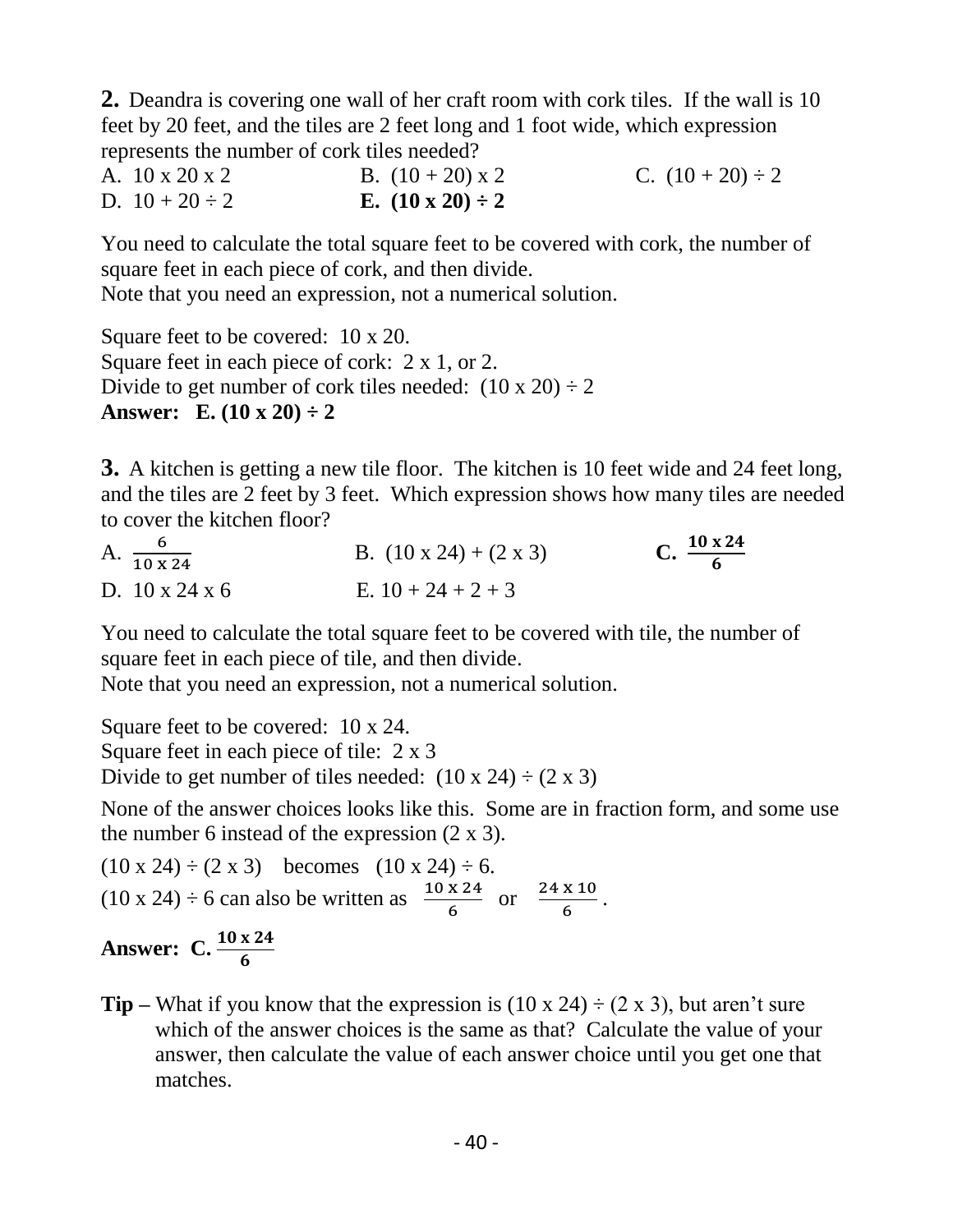**4.** How many 4-inch-square tiles are needed to cover a kitchen backsplash area that is 4 feet by 5 feet?

A. 5 B. 720 C. 360 **D. 180** E. 810

You need to calculate the total square inches to be covered with tile, and the number of square inches in each piece of tile, and then divide. Note that the tiles are given in inches and the backsplash is given in feet, so convert both to the same unit before calculating.

**Remember** – "4-inch-square" means a square that is 4 inches on all sides, so a 4-inch-square piece of tile covers  $4 \times 4 = 16$  square inches. (4-inch-square **is not** the same as 4 square inches.)

Square inches to be covered: Convert 4 feet to inches:  $4 \times 12 = 48$  inches Convert 5 feet to inches:  $5 \times 12 = 60$  inches  $48 \times 60 = 2,880$  sq in Square inches in each piece of tile:  $4 \times 4 = 16$  sq in Divide to get number of tiles needed:  $2,880 \div 16 = 180$  tiles

#### **Answer: D. 180**

**5.** Suzanne is putting new wallpaper on both walls of her entryway. Each wall is 10 feet tall and 30 feet wide, and the wallpaper comes in rolls that are 3 feet wide and 10 feet tall. How many rolls of wallpaper will she need to cover both walls? A. 10 **B. 20** C. 30 D. 40 E. 50

You need to calculate the total square feet to be covered with wallpaper for 1 wall, the number of square feet in each roll of wallpaper, and then divide to see how many rolls of wallpaper are needed for 1 wall. Then multiply by 2 because there are 2 walls to be covered.

Square feet to be covered for each wall:  $10 \times 30 = 300$  sq ft Square feet in each roll of wallpaper:  $3 \times 10 = 30$  sq ft  $300 \div 30 = 10$  rolls for each wall 10 rolls  $x$  2 walls = 20 rolls for both walls **Answer: B. 20**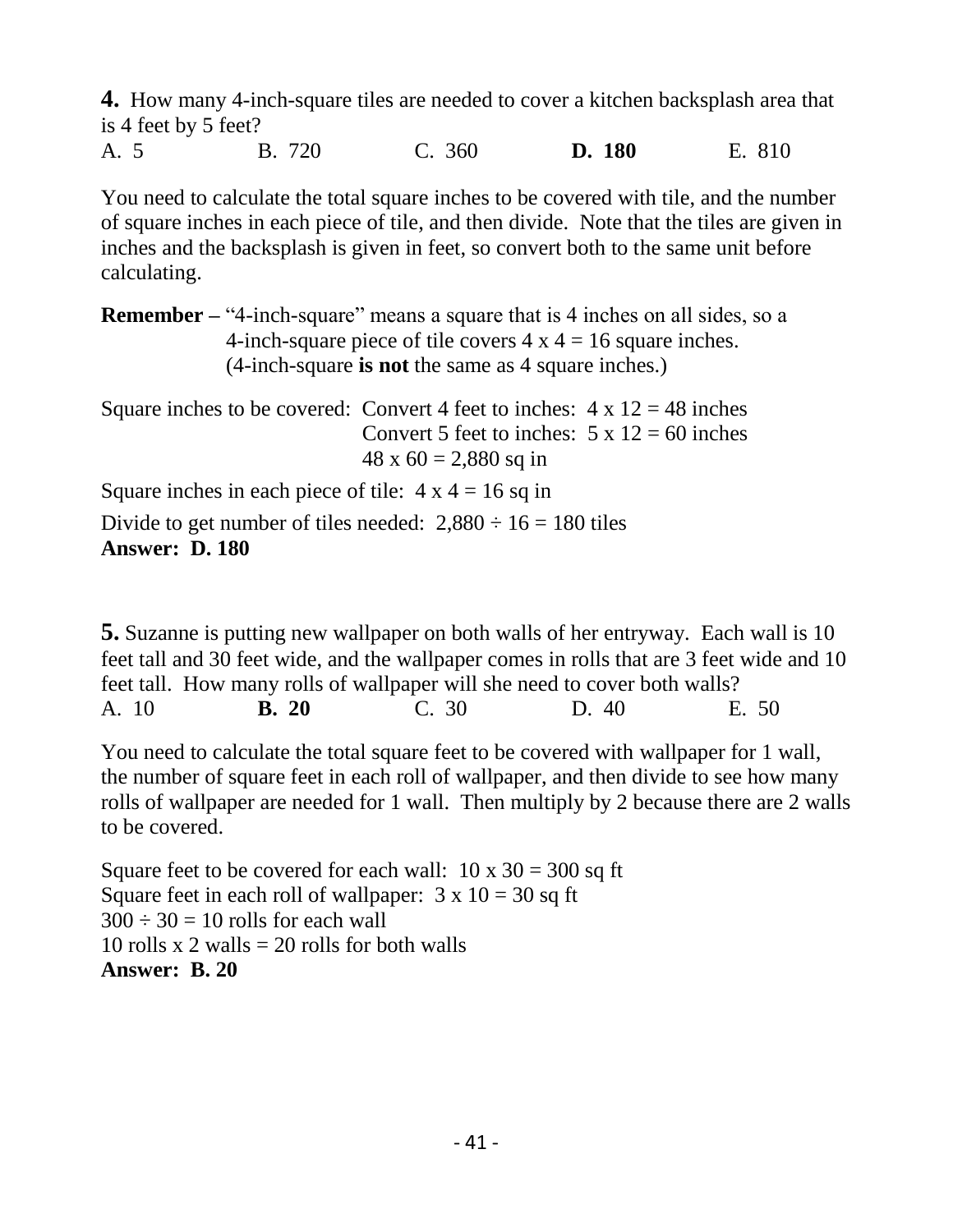**6.** Decorative mosaic tile wall covering comes in rolls that each cover 4 square feet. Which expression shows how many rolls will be needed to cover a 10 x 8 foot section of wall?

**A.** 
$$
\frac{10 \times 8}{4}
$$
  
\n**B.**  $\frac{4}{10 \times 8}$   
\n**C.** 4 x 8 x 10  
\n**D.**  $\frac{4 \times 10}{8}$   
\n**E.** 10 x 8 + 4

You need to calculate the total square feet to be covered with tile, the number of square feet in each roll of tile, and then divide.

Note that you need an expression, not a numerical solution.

Square feet to be covered: 10 x 8

Square feet in each roll of tile: 4, as stated in the problem

Divide to get number of rolls of tile needed:  $(10 \times 8) \div 4$ 

None of the answer choices look like this, so convert to fraction form.

#### **Answer: A.**  $\frac{10 \times 8}{4}$ 4

**Note** – a roll that can "cover 4 square feet," as stated in problem #6, means the area of the roll is 4 sq ft.

This is different from a roll that is 4-foot-square, which would mean a roll that is square shaped measuring 4 feet on each side, with an area of  $4 \times 4 = 16$  sq ft.

**7.** Pegboard is sold in 2-foot-square pieces that cost \$4.49 each. How much will it cost to cover a section of workshop wall that is 4 feet tall and 8 feet wide? A. \$71.84 B. \$143.68 C. \$53.92 **D. \$35.92** E. \$8

You need to calculate the total square feet to be covered with pegboard, and the number of square feet in each piece of pegboard. Then divide to get number of pieces of pegboard needed, and finally multiply x \$4.49 to get cost.

Square feet to be covered:  $4 \times 8 = 32$  sq ft Square feet in each piece of pegboard:  $2 \times 2 = 4$  sq ft (Remember "2-foot-square" means a square that is 2 feet on all sides.)  $32 \div 4 = 8$  pieces of pegboard needed  $8 \times \$4.49 = \$35.92$ **Answer: D. \$35.92**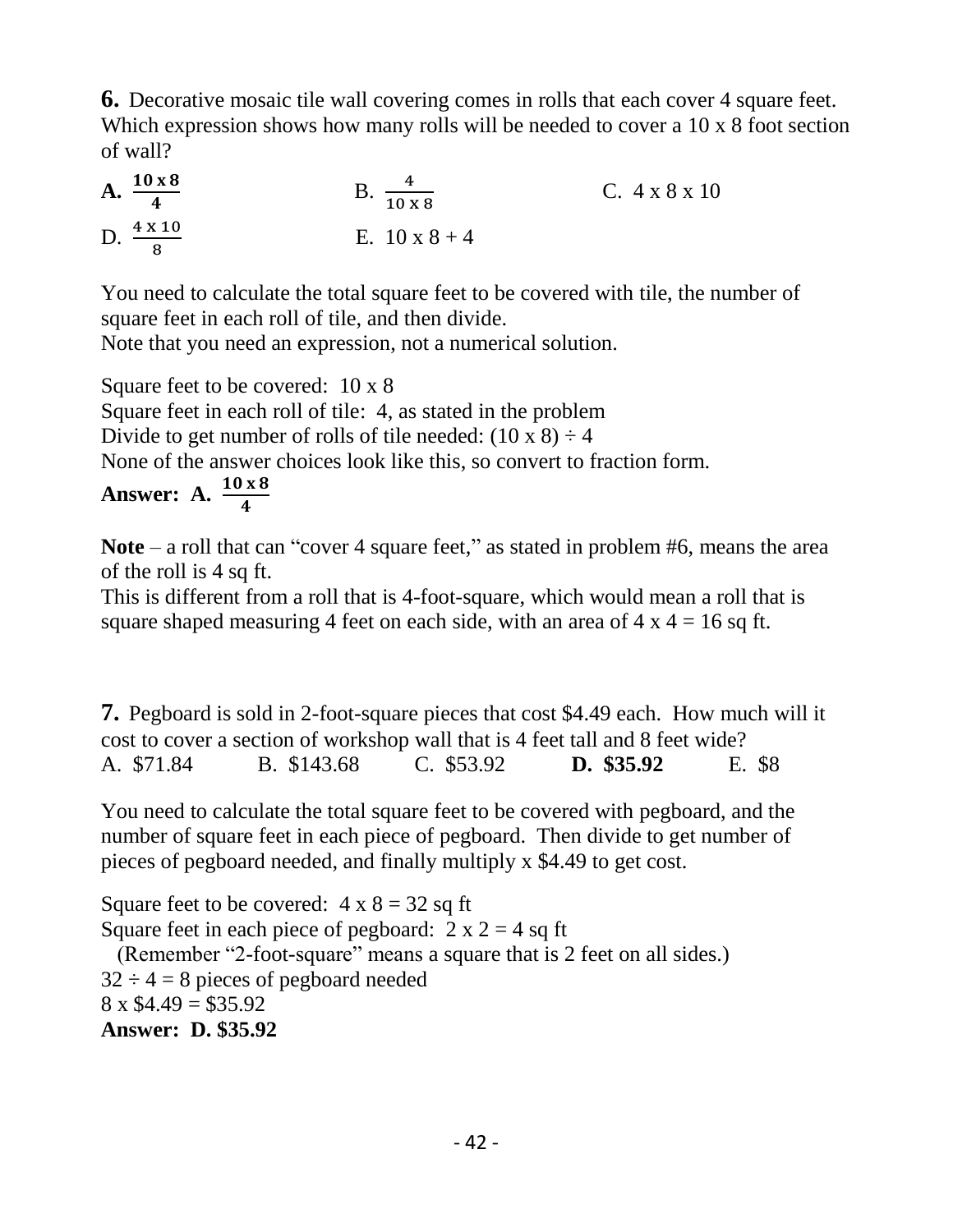**8.** A contractor needs to order enough drywall to cover 520 square feet of wall. How many 4 x 8 foot sheets of drywall should be ordered?

A. 16 **B. 17** C. 43 D. 44 E. 71

You need to calculate the total square feet of wall to be covered, the number of square feet in each sheet of drywall, then divide.

Square feet to be covered: 520 sq ft, as stated in the problem Square feet in each sheet of drywall:  $4 \times 8 = 32$  sq ft  $520 \div 32 = 16.25$  sheets of drywall Don't round down, because 16 sheets will not be enough to do the job. Go up to 17. **Answer: B. 17**

### **Practice Six – Area of L-Shaped Figures** *(page 16)*

**1.** What is the area of the diagram below? **A. 38 sq ft** B. 58 sq ft C. 50 sq ft D. 68 sq ft E. 24 sq ft  $4 \text{ ft}$ 2 ft Top rectangle area:  $4 \times 2 = 8$  sq ft 6 ft  $\vert$   $\vert$  Bottom rectangle area:  $3 \times 10 = 30$  sq ft 5 ft Total area:  $30 + 8 = 38$  sq ft 3 ft **Answer: A. 38 sq** ft 10 ft

**2.** What is the area of the figure below?

A. 500 sq in B. 800 sq in **C. 425 sq in** D. 300 sq in E. 95 sq in



Area of top rectangle:  $5 \times 40 = 200$  sq in Area of bottom rectangle:  $15 \times 15 = 225$  sq in Total area:  $200 + 225 = 425$  sq in **Answer: C. 425 sq in**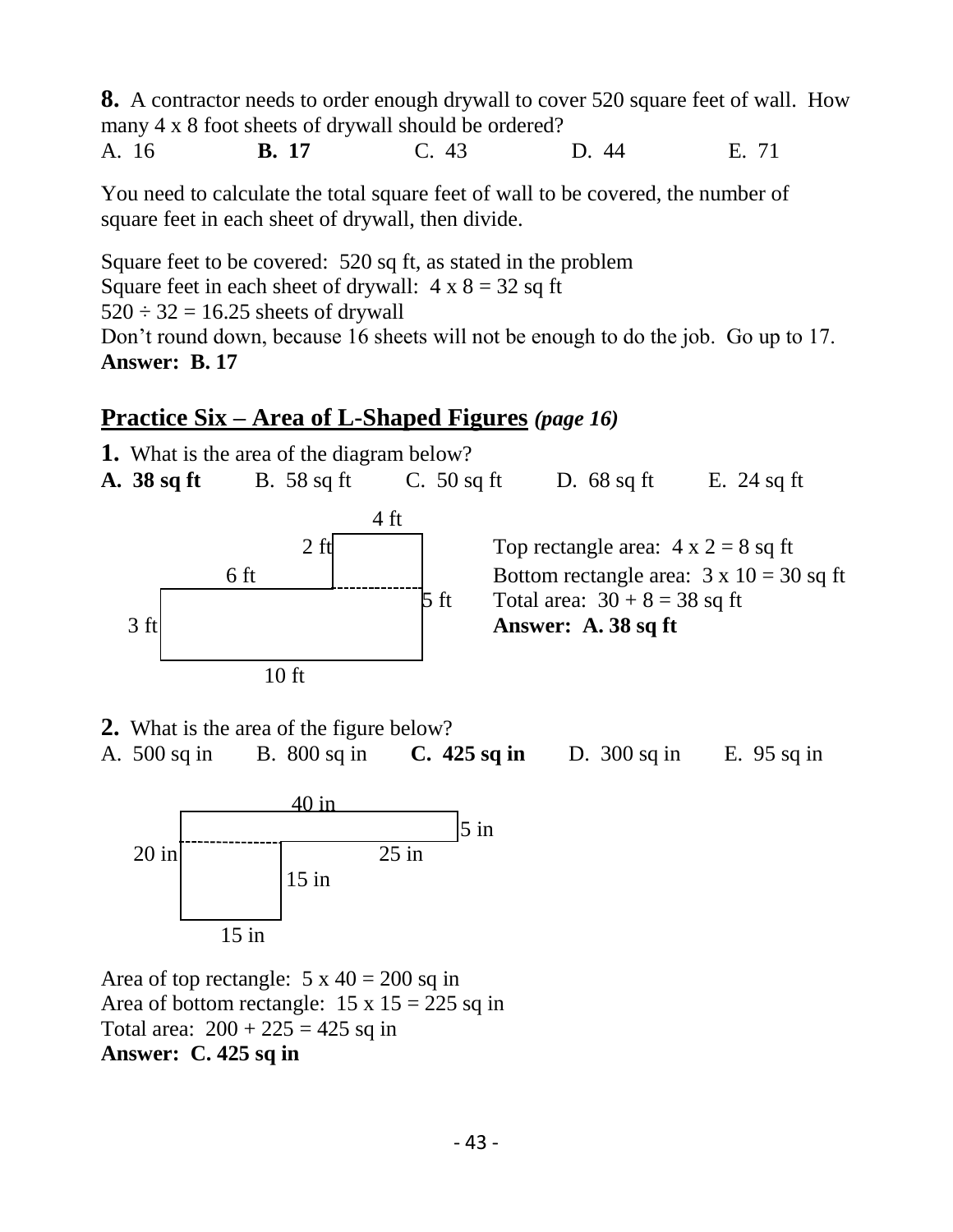**3.** What is the area of the corner of an office suite that holds the conference room and break room as shown in the diagram?

A. 780 sq ft B. 540 sq ft C. 1,125 sq ft **D. 660 sq ft** E. 390 sq ft



Conference Room area:  $18 \times 30 = 540$  sq ft Break Room area:  $8 \times 15 = 120$  sq ft Total area:  $120 + 540 = 660$  sq ft **Answer: D. 660 sq ft**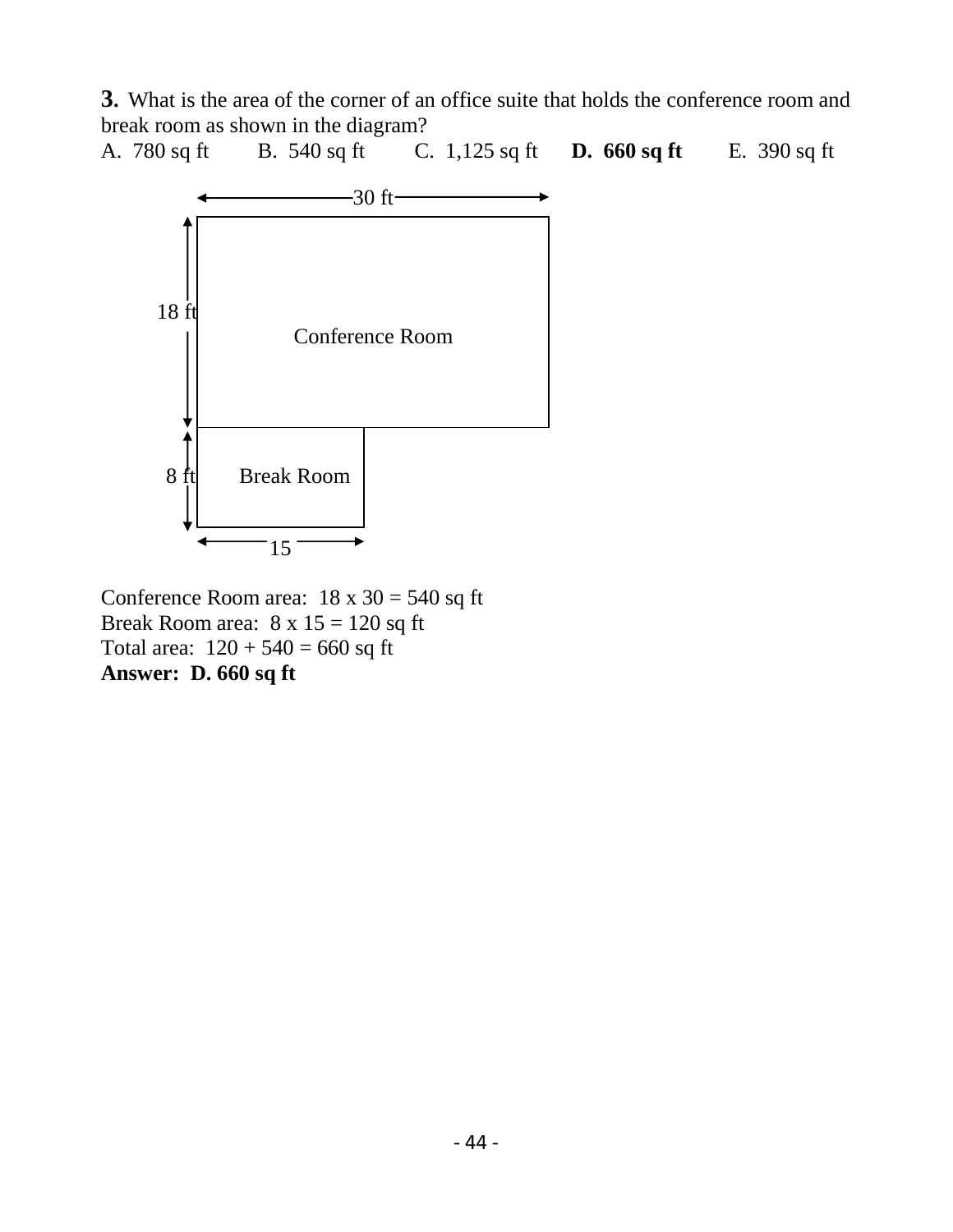### **Practice Seven – Missing Information In L-Shaped Figures** *(page 20)*

- **1.** What is the perimeter of the figure shown below?
- A. 118 ft **B. 220 ft** C. 212 ft D. 110 ft E. 400 ft



Calculate the two missing sides, then add up all the sides.

- **Side A:** Use the other two sides that go in the same direction as Side A, 50 and 8.  $50 - 8 = 42$  ft Subtract because the missing side is shorter than 50.
- **Side B:** Use the other two sides that go in the same direction as Side B, 28 and 32.  $28 + 32 = 60$  ft Add because the missing side is longer than both 28 and 32.

Add up all the sides:  $60 + 50 + 32 + 42 + 28 + 8 = 220$  ft **Answer: B. 220 ft**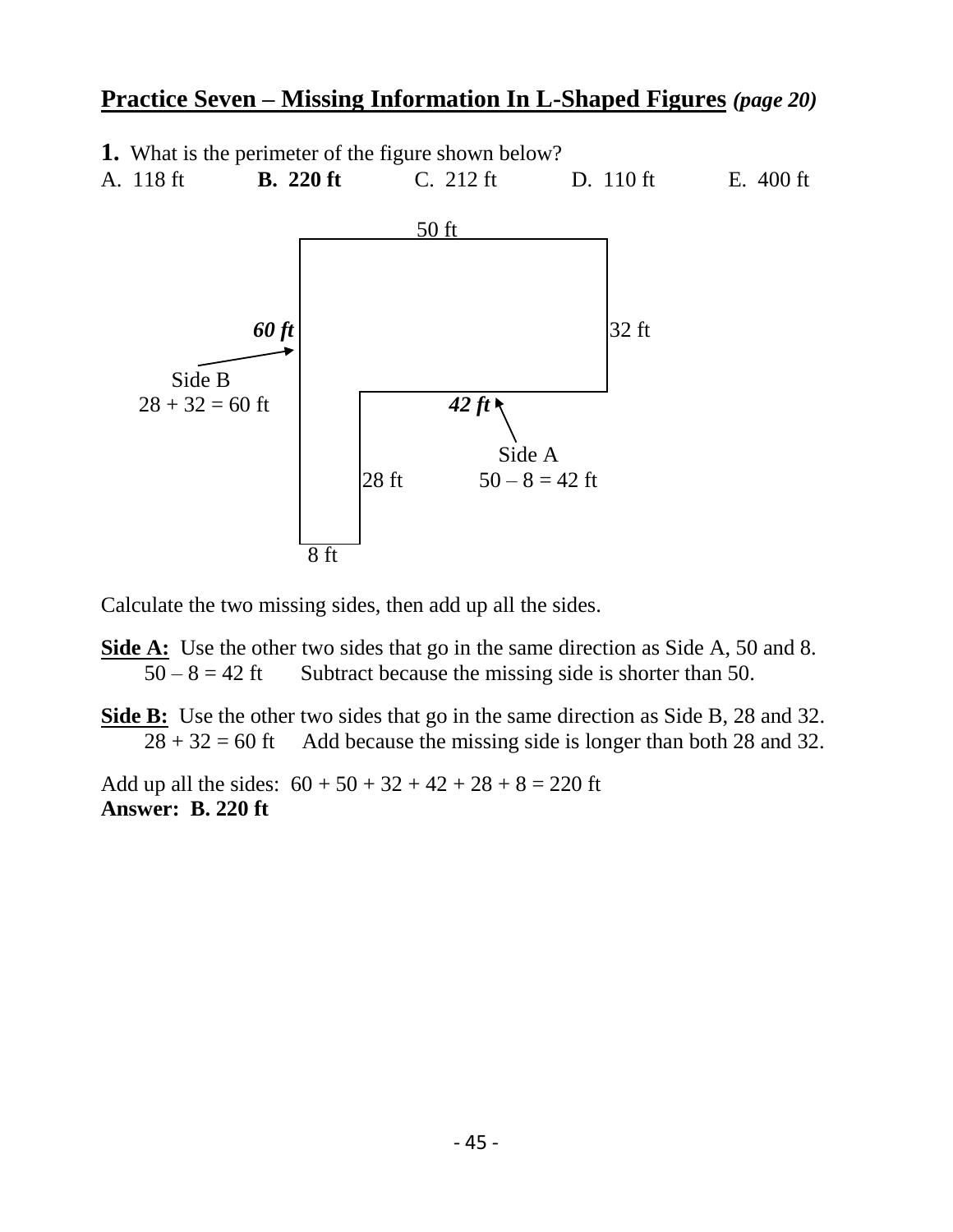|           | 2. How long will a fence need to be to surround the playground shown below? |                     |           |           |
|-----------|-----------------------------------------------------------------------------|---------------------|-----------|-----------|
| A. 125 yd | <b>B.</b> 140 yd                                                            | C. $115 \text{ yd}$ | D. 150 yd | E. 110 yd |



Side A:  $40 - 25 = 15$  yd Side B:  $35 - 25 = 10$  yd Add up all the sides:  $15 + 10 + 25 + 25 + 40 + 35 = 150$  yd **Answer: D. 150 yd**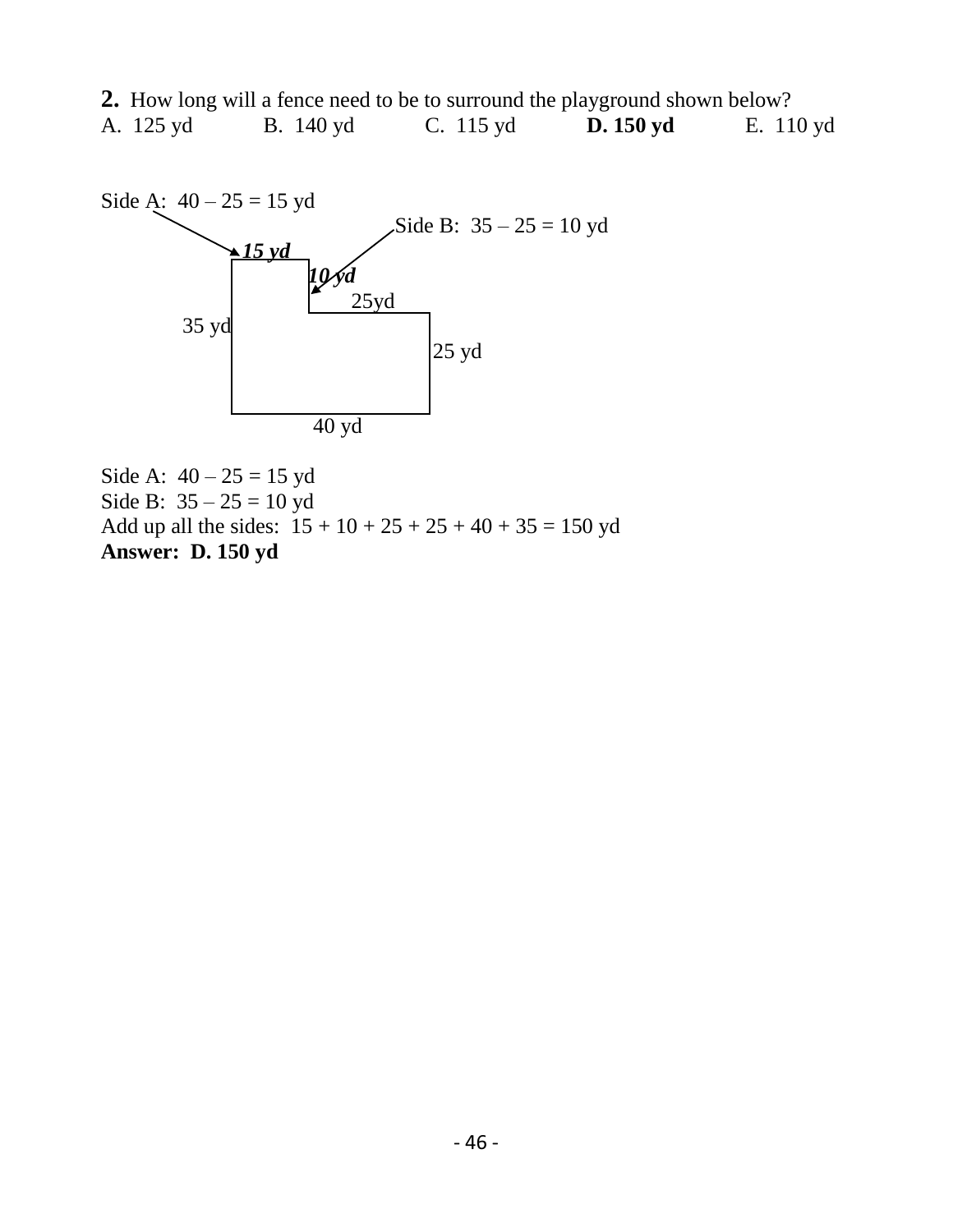**3.** Lina needs 12 pieces of fabric shaped like the diagram below for the quilt she is making. How many square inches will these pieces cover?

A. 27 sq in B. 216 sq in C. 28 sq in D. 336 sq in **E. 324 sq in**



- **Step 1:** Calculate the missing sides. Side A:  $8 - 1 = 7$  in Side B:  $6 - 3 = 3$  in
- **Step 2:** Divide into 2 rectangles to get area. Area of big rectangle:  $3 \times 8 = 24$  sq in Area of small rectangle:  $1 \times 3 = 3$  sq in Total area of 1 fabric piece:  $24 + 3 = 27$  sq in
- **Step 3:** Multiply to get area of all 12 pieces. Area of 12 fabric pieces:  $12 \times 27 = 324$  sq in

**Answer: E. 324 sq in**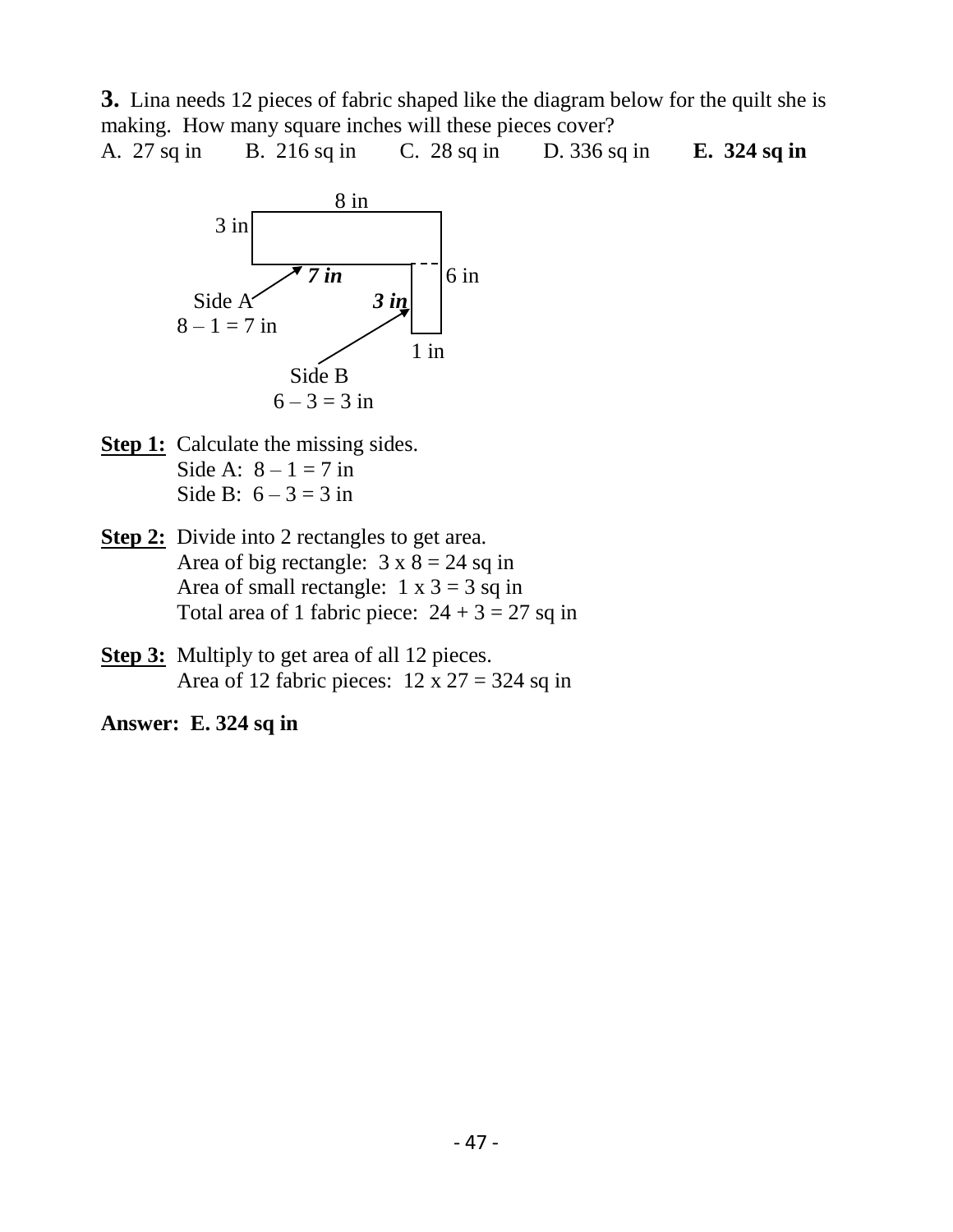### **Practice Eight – Area of Figures with Cutouts** *(page 24)*

**1.** The auditorium below is getting a new wooden floor, except for the stage area which will have a painted floor. What is the area that will be covered with wooden flooring?

**A. 2,425 sq ft** B. 2,800 sq ft C. 300 sq ft D. 180 sq ft E. 3,175 sq ft



Area of the whole auditorium (floor plus stage):  $70 \times 40 = 2,800$  sq ft Area of the stage:  $15 \times 25 = 375$  sq ft Subtract to get the floor area:  $2,800 - 375 = 2,425$  sq ft **Answer: A. 2,425 sq ft**

**2.** A plain square wooden frame surrounding a square wall mirror is being decorated with mosaic tile. Based on the diagram below, what expression could you use to calculate the area of the frame?

A. (16 x 16) + (12 x 12) **B. (16 x 16) – (12 x 12)** C. 2(16 x 12) D.  $(12 \times 12) - (16 \times 16)$  E.  $(16-12) \times (16-12)$ 

> Note that the problem tells you these are squares, so all sides of the frame are 16 in, and all sides of the mirror are 12 in.



Area of the frame plus mirror together: 16 x 16 Area of the mirror: 12 x 12 Subtract to get the area of the frame:  $(16 \times 16) - (12 \times 12)$ **Answer: B. (16 x 16) – (12 x 12)**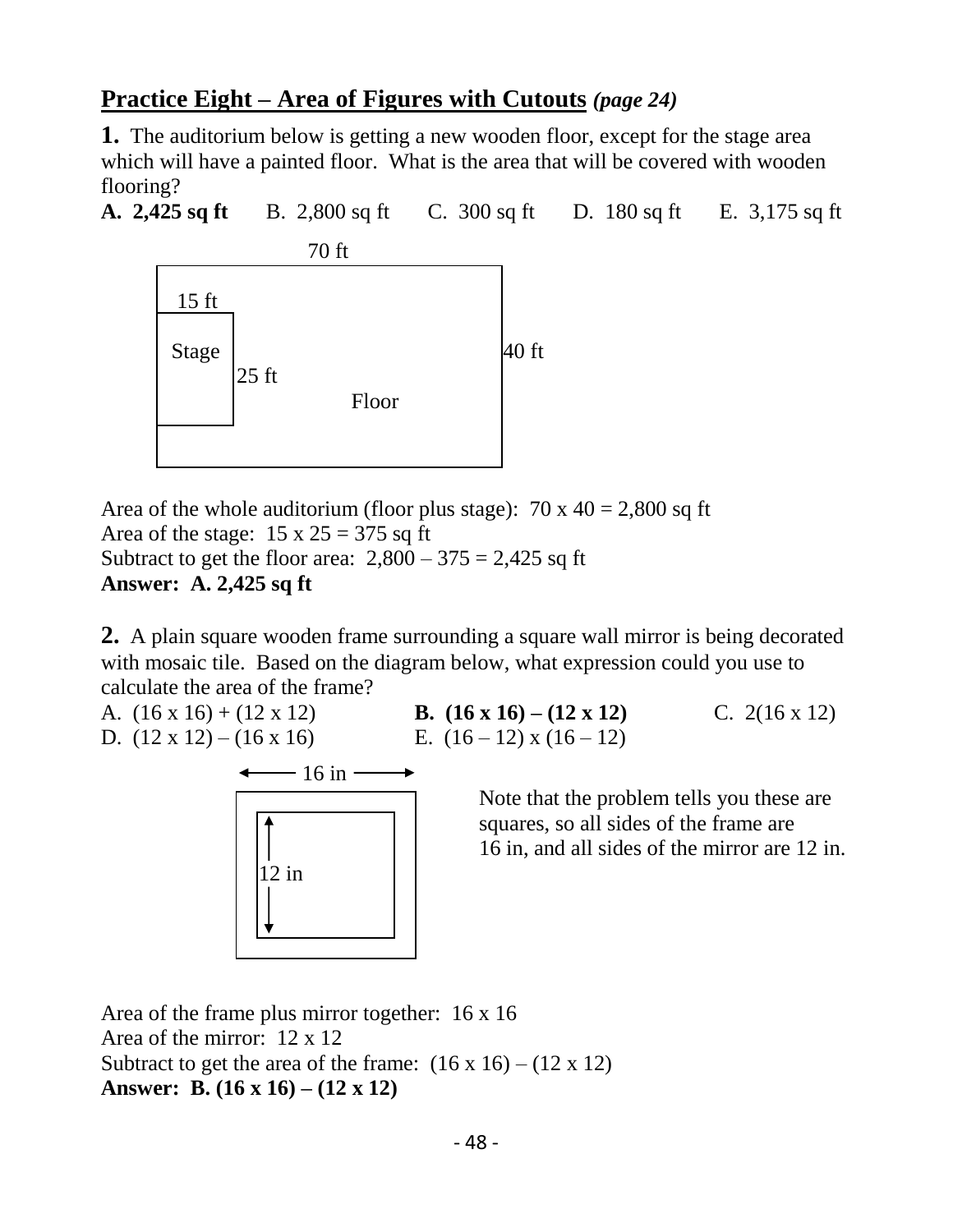**3.** A wall with two windows is getting painted with an accent color. The wall measures 10 x 18 feet, and each window is 3 x 4 feet. Which expression would you use to calculate the area of the wall that will be painted?



Area of wall including windows: (10 x 18) Area of each window: (3 x 4) Area of both windows:  $2(3 \times 4)$ Subtract to get the area of the wall without the windows:  $(10 \times 18) - 2(3 \times 4)$ **Answer: C. (10 x 18) – 2(3 x 4)**

**Note** – A number in front of parentheses means multiplication.  $2(3 \times 4)$  is the same as 2 x (3 x 4).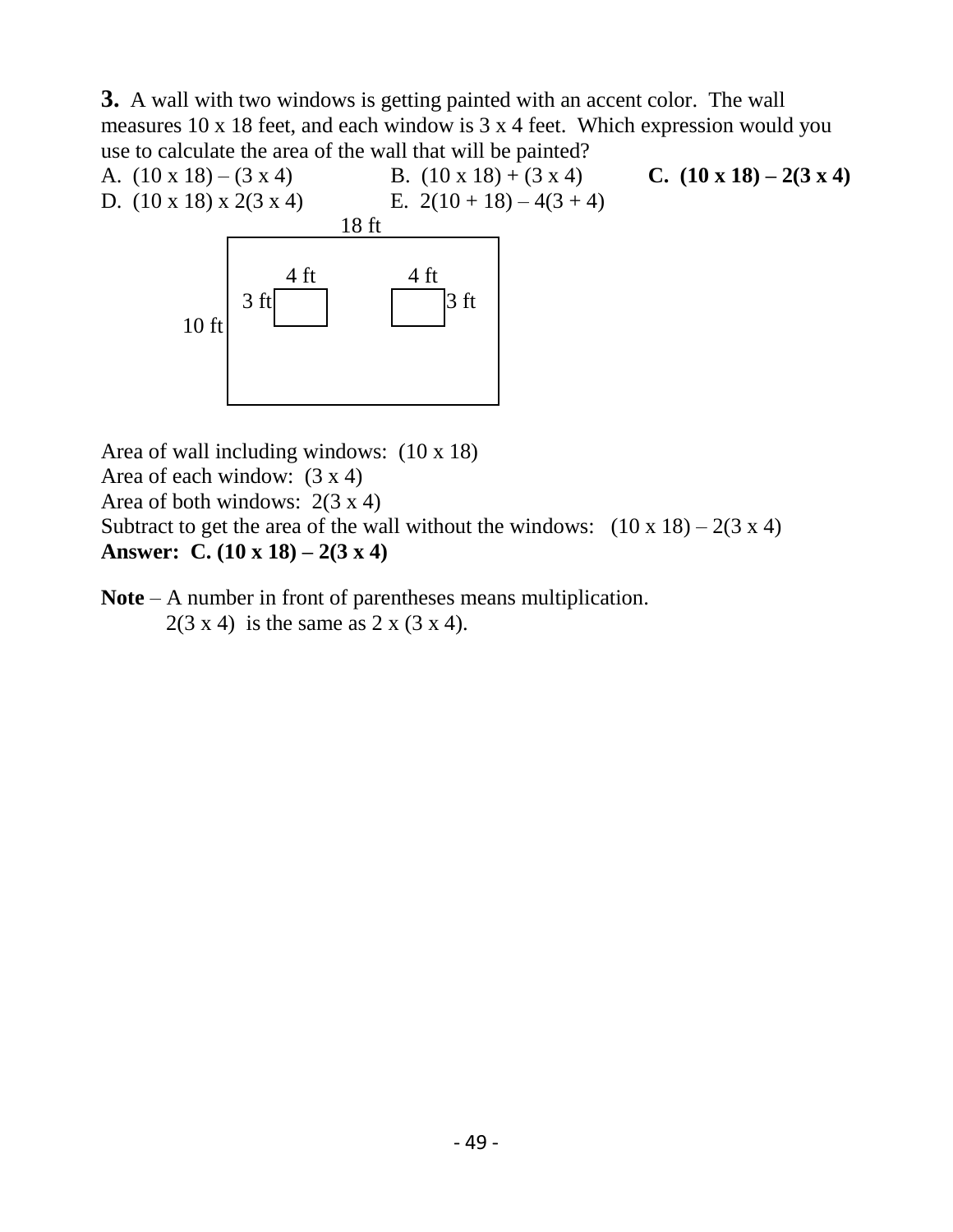**4.** A sculpture display area at a museum has a walkway built around and through it, as shown below. To complete the project, the walkway will be tiled with tiles that cost \$4 per square foot, and a guardrail that costs \$12 per foot will be built around each 8 ft x 10 ft display area. How much will it cost to complete the project? A. \$1,664 B. \$3,584 C. \$2,624 D. \$2,096 **E. \$2,528**



**Step 1:** Calculate the cost of the tile for the walkway. Area:  $(18 \times 32) - (8 \times 10) - (8 \times 10) = 416$  sq ft Cost:  $$4 \times 416 \text{ sq ft} = $1,664$ 

**Step 2:** Calculate the cost of the guardrails that goes around the two display areas. Guardrails go around the edge, so calculate perimeter. Perimeter of one display area:  $8 + 8 + 10 + 10 = 36$  ft Perimeter of both display areas:  $2 \times 36 = 72$  ft

Cost:  $$12 \times 72$  ft = \$864

**Step 3:** Add the two costs together.  $$1,664 + $864 = $2,528$ **Answer: E. \$2,528**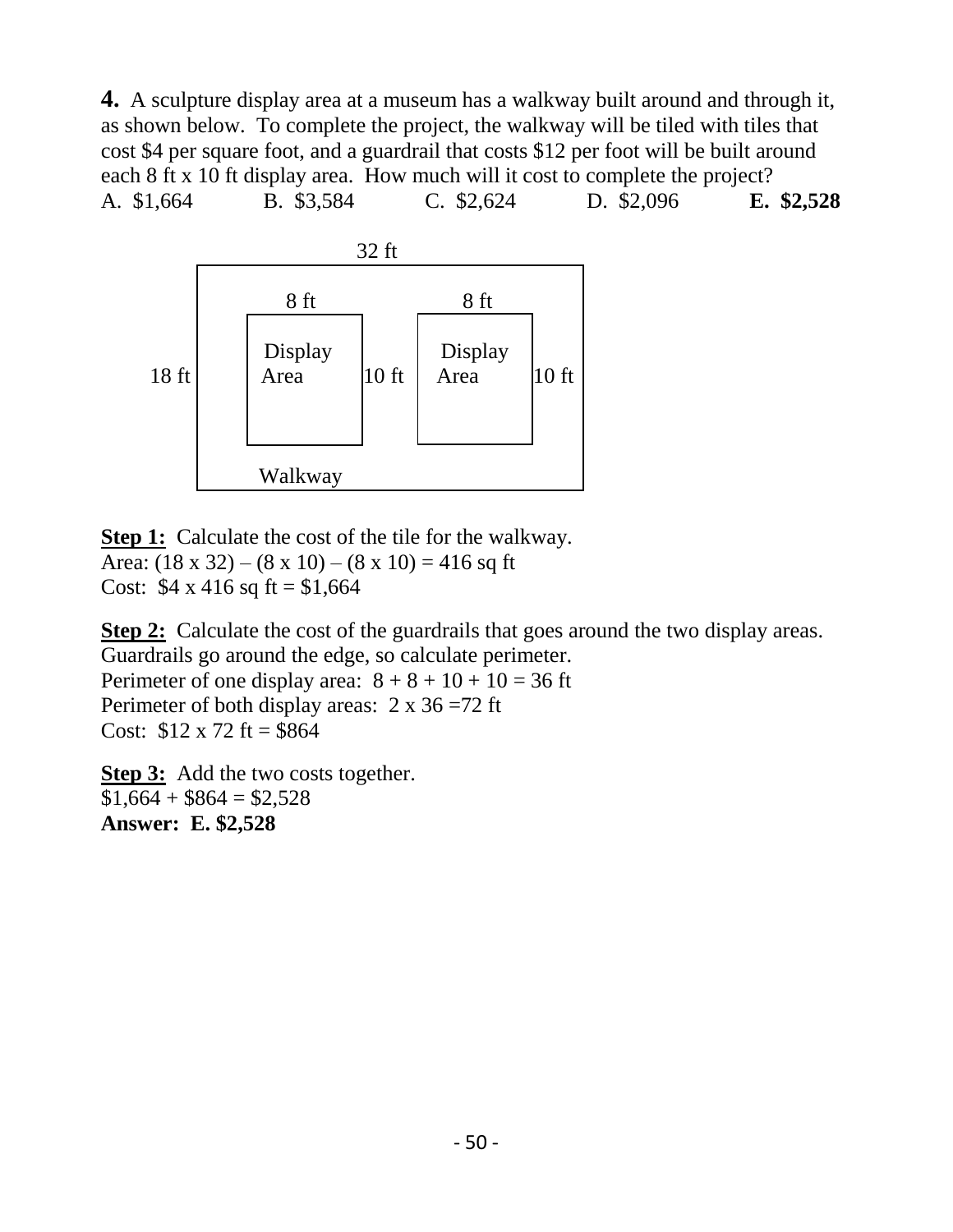### **Practice Nine – More Word Problem Practice** *(page 25)*

Questions 1 and 2 refer to the diagram below.

**1.** The area in the diagram will be paved with outdoor tile, and a border of stepping stones will be placed around the outside edge. How many square yards of outdoor tile will be needed?

A. 400 sq yd B. 80 sq yd C. 300 sq yd D. 325 sq yd **E. 320 sq yd**

Square yards means to calculate area.

First, calculate the missing sides.

Then, divide into 2 rectangles, calculate the area of each rectangle, and add together.



Side A:  $20 - 5 = 15$  yd Side B:  $16 + 4 = 20$  yd Area of top rectangle:  $15 \times 16 = 240$  sq yd Area of bottom rectangle:  $4 \times 20 = 80$  sq yd Total area:  $240 + 80 = 320$  sq yd **Answer: E. 320 sq yd**

**2.** How long will the stepping stone border be? **A. 80 yd** B. 60 yd C. 85 yd D. 45 yd E. 65 yd A border around the edge means perimeter. Add up the lengths of all the sides. Perimeter =  $20 + 4 + 5 + 16 + 15 + 20 = 80$  yd **Answer: A. 80 yd**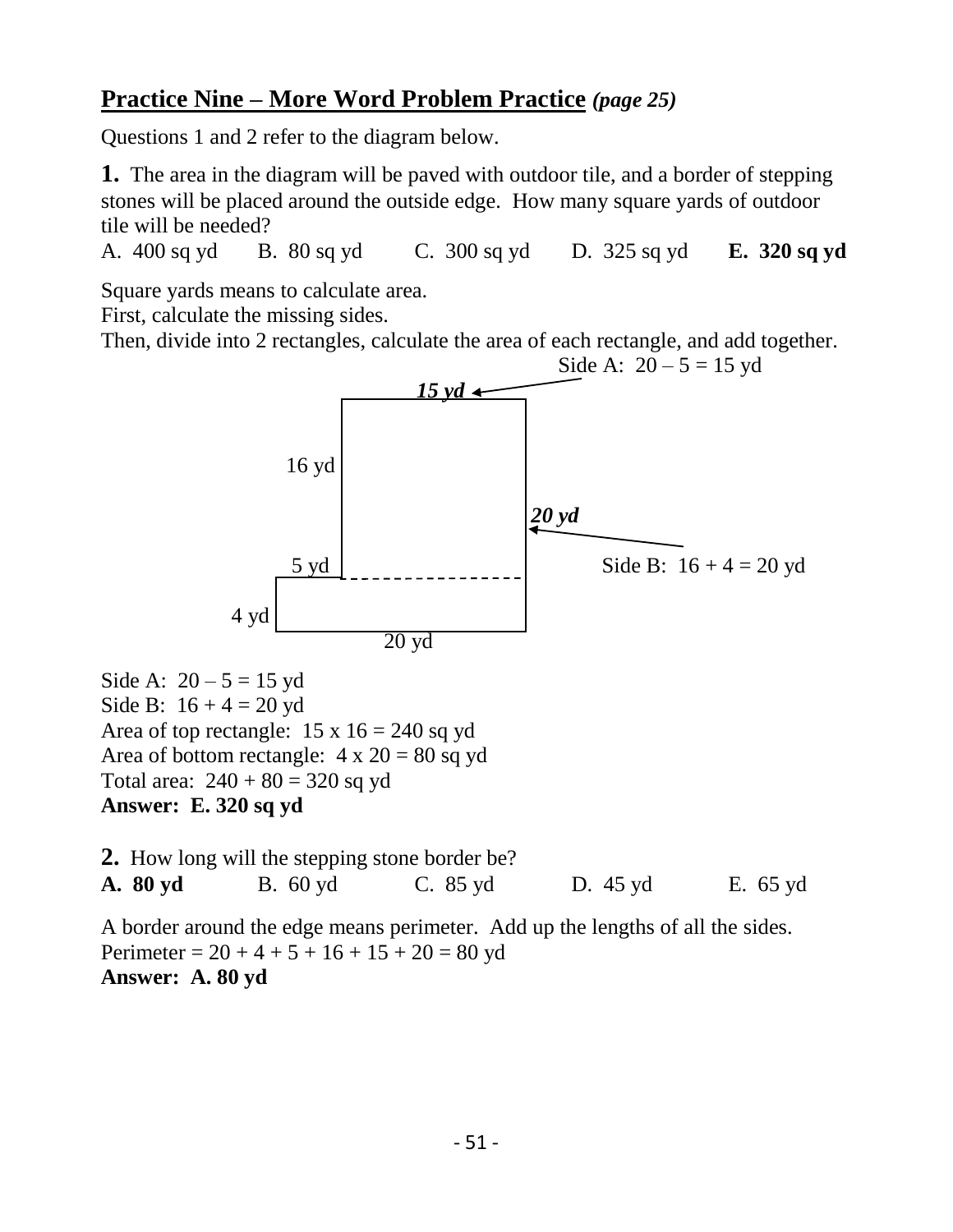**3.** A micro-tile backsplash material is sold in 4 x 1 foot sections, and Adel wants to use it on her backsplash area that measures 3 x 8 feet. Which expression shows how many micro-tile sections are needed?

A.  $\frac{4}{3 \times 8}$ B.  $(3 \times 8) \times 4$  $\frac{x}{4}$  D. 2(3 + 8) + 2(4 + 1) E. 3 x 4 ÷ 8

Total square feet to be covered, or area: 3 x 8 The number of square feet in each micro-tile section:  $4 \times 1 = 4$ Divide to get number of sections:  $(3 \times 8) \div 4$ 

**Answer: C.**  $\frac{3 \times 8}{4}$ 

**Note** – The division sign is like a fraction bar.  $(3 \times 8) \div 4$  can also be expressed as: 3 x 8 4 or 8 x 3 4

**4.** Lenore is making posters to advertise a New Year's Eve party, as shown in the diagram below. Each poster will have a border made from fancy metallic fireworks pattern paper. Which expression could you use to calculate the number of square inches of fireworks pattern paper that Lenore will need?

A. (48 x 36) + (28 x 40) **B. (48 x 36) – (28 x 40)** C. (48 x 28) – (40 x 36) D.  $(48 \times 28) \times (40 \times 36)$  E.  $2(48 + 36) + 2(28 \times 40)$ 



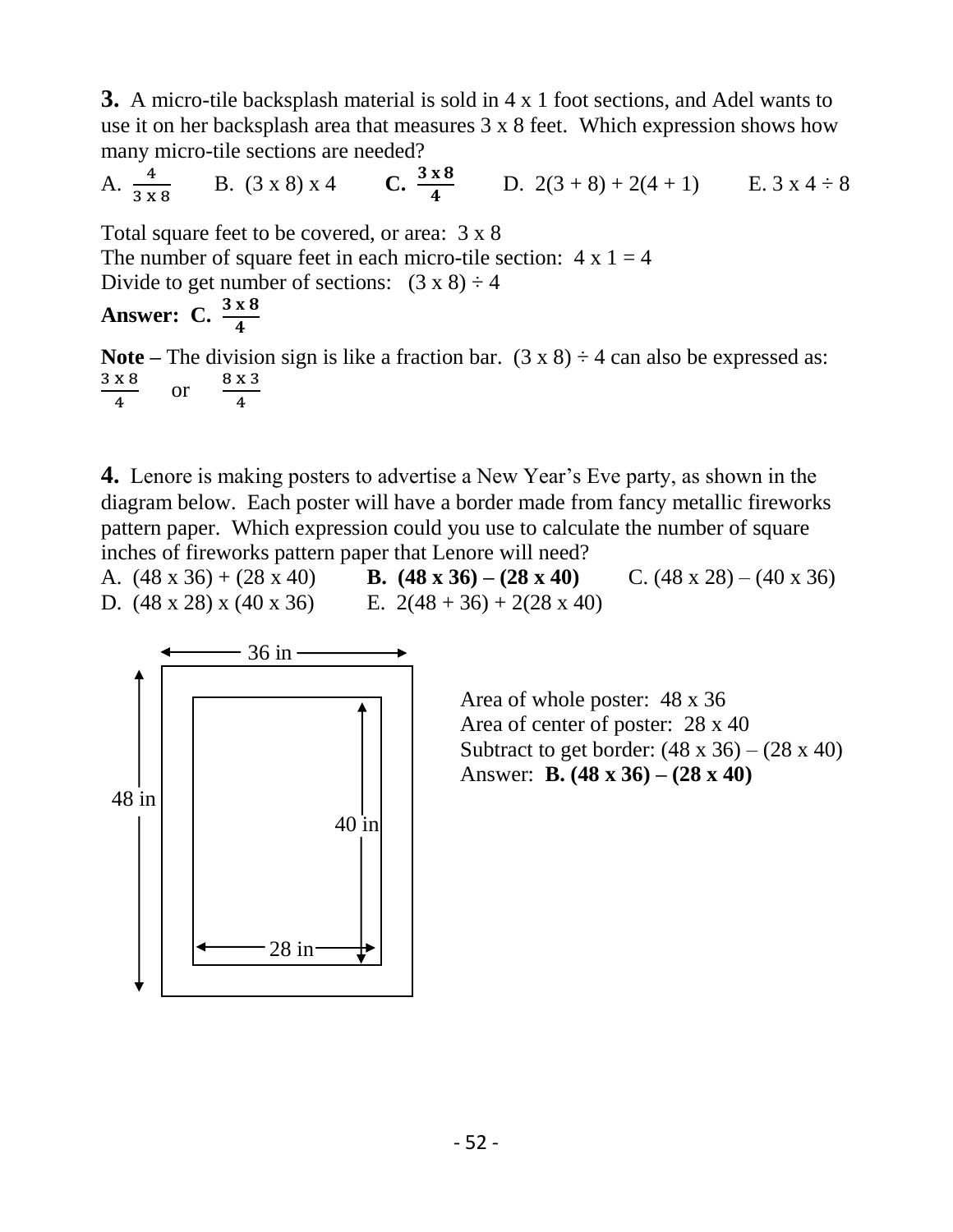Questions 5 and 6 refer to the room in the diagram below.

**5.** How much will it cost to carpet the room if carpeting costs \$3.99 per square foot? A. \$180 B. \$143.64 C. \$430.92 **D. \$718.20** E. \$798



- **Step 1:** Calculate the missing sides. Side A:  $10 - 6 = 4$  ft Side B:  $15 + 5 = 20$  ft
- **Step 2:** Calculate area. Top rectangle:  $6 \times 20 = 120$  sq ft Bottom rectangle:  $4 \times 15 = 60$  sq ft Total area:  $120 + 60 = 180$  sq ft
- **Step 3:** Calculate cost.  $180 \times $3.99 = $718.20$ **Answer: D. \$718.20**

**6.** How much will it cost to put crown molding around the edge of the ceiling if the molding costs \$4.99 per foot? A. \$60 B. \$294.90 **C. \$299.40** D. \$359.28 E. \$748.50

Crown molding goes around the edge, so calculate perimeter by adding up all the sides, then multiply by cost per foot.

Perimeter:  $10 + 15 + 4 + 5 + 6 + 20 = 60$  ft Cost:  $60 \times $4.99 = $299.40$ **Answer: C. \$299.40**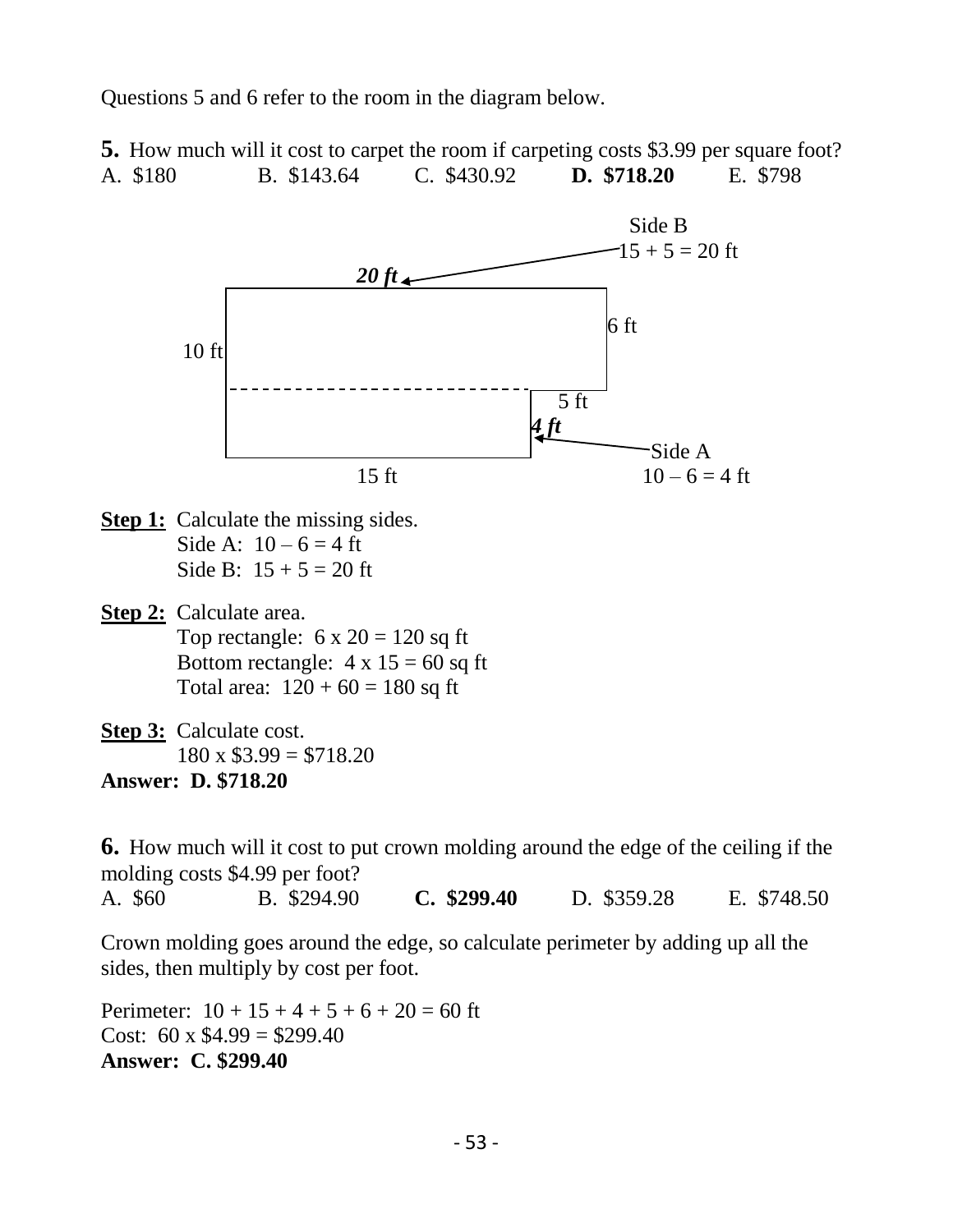**7.** How many 2-foot-square ceiling tiles will be needed to cover the ceiling in a room that is 16 feet long and 20 feet wide?

A. 160 B. 144 C. 36 D. 320 **E. 80**

Remember that 2-foot-square means a square that is 2 feet on all sides, so each tile has an area of  $2 \times 2 = 4$  sq ft. (2-foot-square **does not** mean 2 square feet.)

Divide total square feet to be covered by the number of square feet in each tile. Total square feet to be covered:  $16 \times 20 = 320$  sq ft Square feet in each tile:  $2 \times 2 = 4$  sq ft  $320 \div 4 = 80$  tiles **Answer: E. 80**

Questions  $8 - 10$  refer to the diagram below of a wall with 2 square windows.



**8.** The wall in the diagram will be painted, not including the 2 windows. Which expression shows how many square feet of wall will be painted?

A.  $(16 \times 10) - (3 \times 3)$  **B.**  $(16 \times 10) - 2(3 \times 3)$  C.  $2(16 \times 10) - (3 + 3)$ D.  $2(16 \times 10) - 2(3 \times 3)$  E.  $(16 \times 10) \div 2(3 \times 3)$ 

Total area of wall including windows: 16 x 10

Area of each window:  $3 \times 3$  (Windows are square – see note above diagram.) Area of wall without windows:  $(16 \times 10) - 2(3 \times 3)$  **Answer: B.**  $(16 \times 10) - 2(3 \times 3)$ 

**9.** In the Gateway Apartment Complex, there are 26 walls exactly like the wall in the diagram that need to be painted. If one gallon of paint covers 400 square feet of wall, how many gallons of paint will need to be purchased to cover the 26 walls? A. 9 **B. 10** C. 15 D. 8 E. 12

Square feet in 1 wall (from answer to problem #8):  $(16 \times 10) - 2(3 \times 3) = 142$  sq ft Square feet in 26 walls:  $26 \times 142 = 3,692$  sq ft

Each gallon covers 400 sq ft, so divide square feet to be covered by 400.

 $3,692 \div 400 = 9.23$  gallons

Normally, 9.23 would round down to 9.

In this problem you have to go up to 10 gallons because 9 gallons of paint would not be enough to do the job. **Answer: B. 10**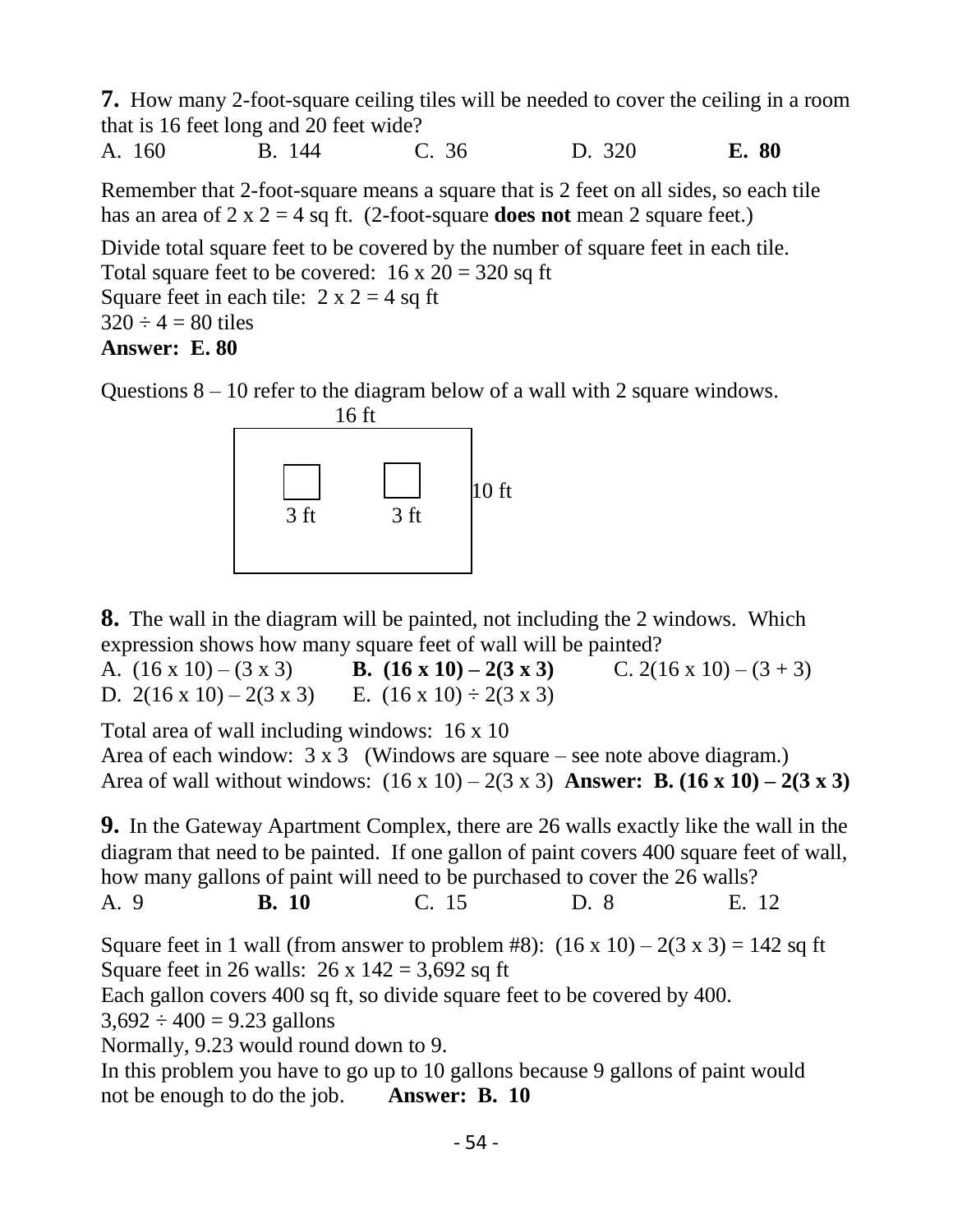**10.** They are also putting new glass in all the windows in the 26 walls. If glass costs \$5 per square foot, what will it cost to buy the glass for all the windows? A. \$468 B. \$1,170 C. \$1,560 **D. \$2,340** E. \$4,160 Number of windows needing glass:  $26 \times 2 = 52$ Square feet in each window:  $3 \times 3 = 9$  sq ft Total glass needed:  $52 \times 9 = 468$  sq ft Cost of glass:  $$5 \times 468 = $2,340$ **Answer: D. \$2,340**

**11.** Decorative tiles for a kitchen backsplash measure 2 inches wide and 2 inches long. How many of these tiles will be needed to cover a backsplash area that is 2 ½ feet by 8 feet?

A. 10 **B. 720** C. 5 D. 1,440 E. 270

The tiles are measured in inches, and the area to be covered is measured in feet, so everything must be converted to the same unit. It will be easier to convert the feet to inches, than the inches to feet.

8 ft x 12 = 96 in  
2 
$$
\frac{1}{2}
$$
 ft x 12 = 30 in

Area of each tile:  $2 \times 2 = 4$  sq in Area to be covered:  $96 \times 30 = 2,880$  sq in Tiles needed:  $2,880 \div 4 = 720$  tiles **Answer: B. 720**

**12.** A 12 by 24 inch decorative wall quilt is being put together with pre-cut quilt pieces that are each 4 inches long and 1 inch wide. Which expression shows how many quilt pieces will be needed?

A.  $(12 \times 24) \times 4$  B.  $2(12 + 24) \div 4$  C.  $(12 \times 24) \div 4$ D.  $2(12 + 24) \times 4$  E.  $(12 \times 24) + 4$ 

Area of quilt: 12 x 24 Area of each quilt piece:  $4 \times 1 = 4$ Divide to get number of pieces:  $(12 \times 24) \div 4$ **Answer: C. (12 x 24) ÷ 4**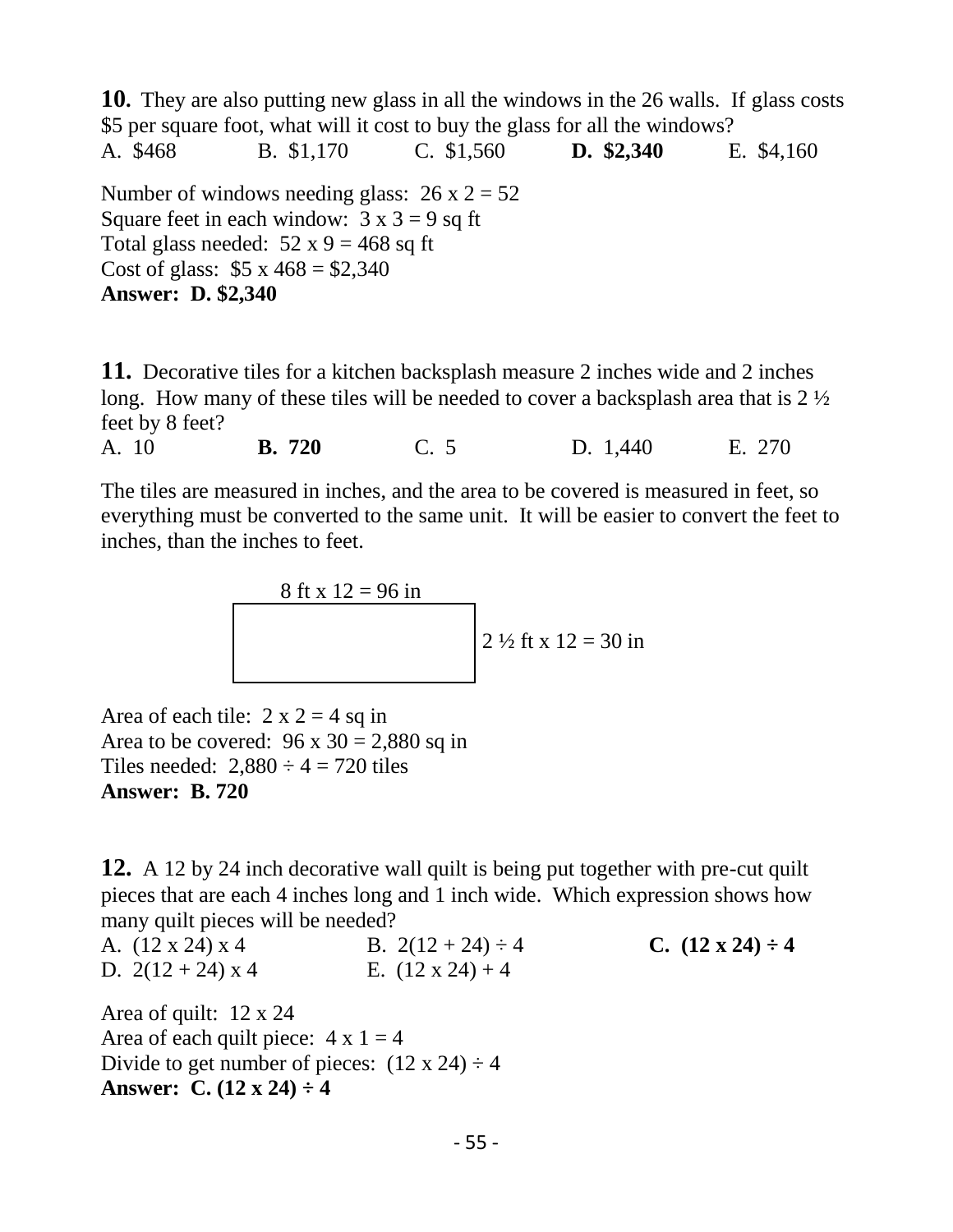**13.** For the quilt being made in problem #12, the quilt pieces come in packs of 10 that cost \$2.75 per pack. How much will it cost to buy enough quilt pieces? A. \$72 B. \$19.25 C. \$27.50 D. \$198 **E. \$22** Number of quilt pieces needed (from problem #12):  $(12 \times 24) \div 4 = 72$ Number of packs needed:  $72 \div 10 = 7.2 \rightarrow 8$  Go up to 8 packs, since 7 packs will not be enough to provide the 72 needed pieces. Cost:  $8 \times $2.75 = $22$ 

**Answer: E. \$22**

**14.** At the zoo, there is a rectangular wild bird exhibit space with a walkway going around all four sides, as shown in the diagram below. What expression would you use to calculate the area of the walkway?

A. 84 x 144 **B. (84 x 144) – (72 x 132)** C. 72 x 132 D.  $(84 \times 144) + (72 \times 132)$  E.  $(72 \times 144) - (84 \times 132)$ 



Total area of exhibit space plus walkway: 84 x 144 Area of exhibit space: 72 x 132 Subtract to get the area of the walkway:  $(84 \times 144) - (72 \times 132)$ **Answer: B. (84 x 144) – (72 x 132)**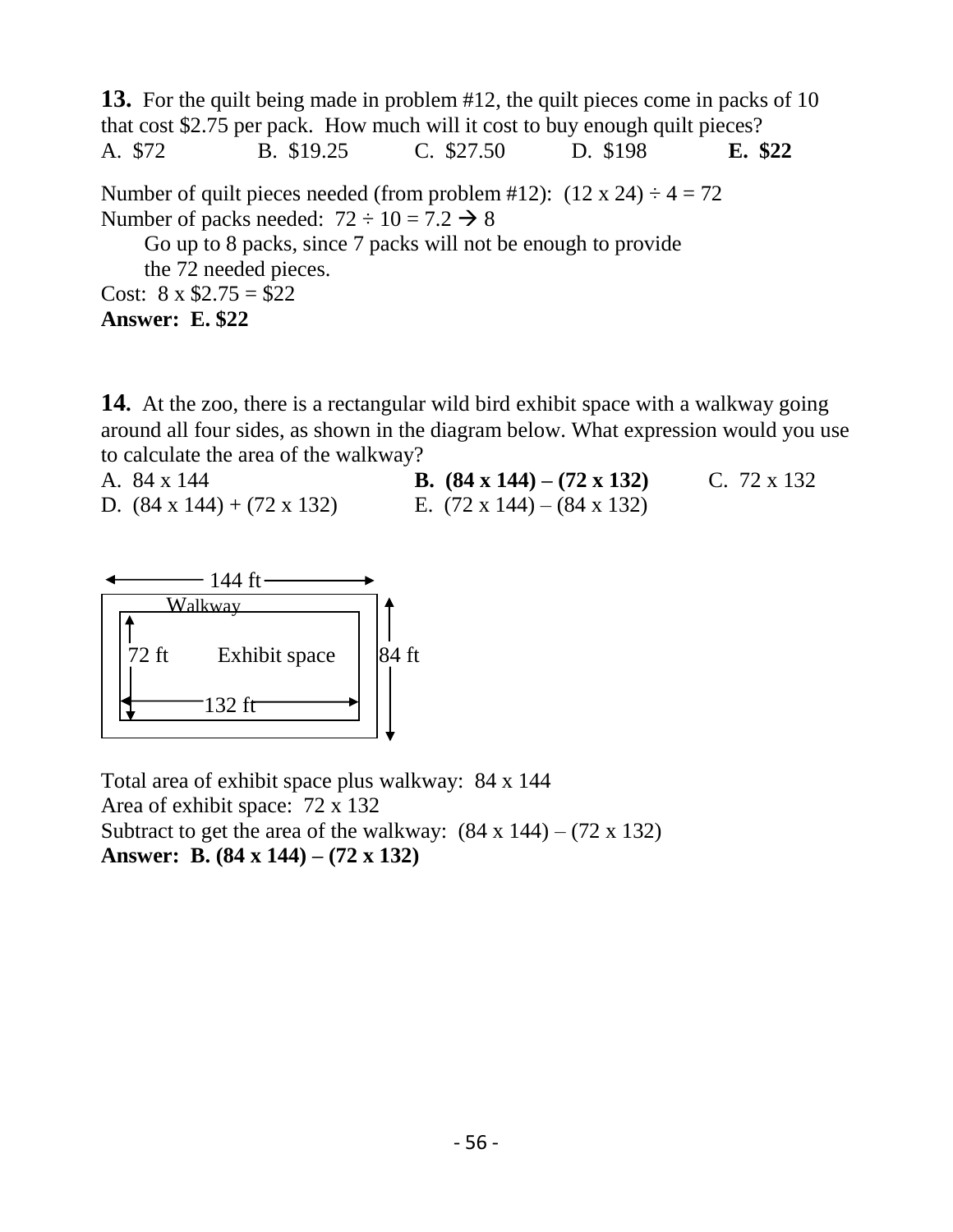**15.** The bathroom shown is getting a new tile floor. Which expression could be used to show how many square feet of tile are needed, assuming that the bathtub area will not be tiled?

**A.**  $(15 \times 10) - (3 \times 6)$  B.  $(15 \times 10) + (3 \times 6)$  C.  $(15 \times 10) \times (3 \times 6)$ D.  $(15 \times 10) \div (3 \times 6)$  E.  $(15 \times 6) - (3 \times 10)$ 



Area of bathroom including bathtub: 15 x 10 Area of bathtub: 3 x 6 Subtract to get area to be tiled:  $(15 \times 10) - (3 \times 6)$ **Answer: A. (15 x 10) – (3 x 6)**

**16.** Acoustical ceiling tile is being installed in a workroom that is 72 feet long and 44 feet wide. If each tile covers 8 square feet, which of the following expressions would you use to calculate the number of tiles needed?

A.  $72 \times 44 \times 8$  B.  $2(72 + 44) \div 8$  C.  $72 \div 8 + 44 \div 8$ D.  $2(72 + 44) \times 8$  **E.**  $(72 \times 44) \div 8$ 

Square feet to be covered: 72 x 44 Square feet in each tile: 8, as stated in the problem Divide to get number of tiles needed:  $(72 \times 44) \div 8$ **Answer: E. (72 x 44) ÷ 8**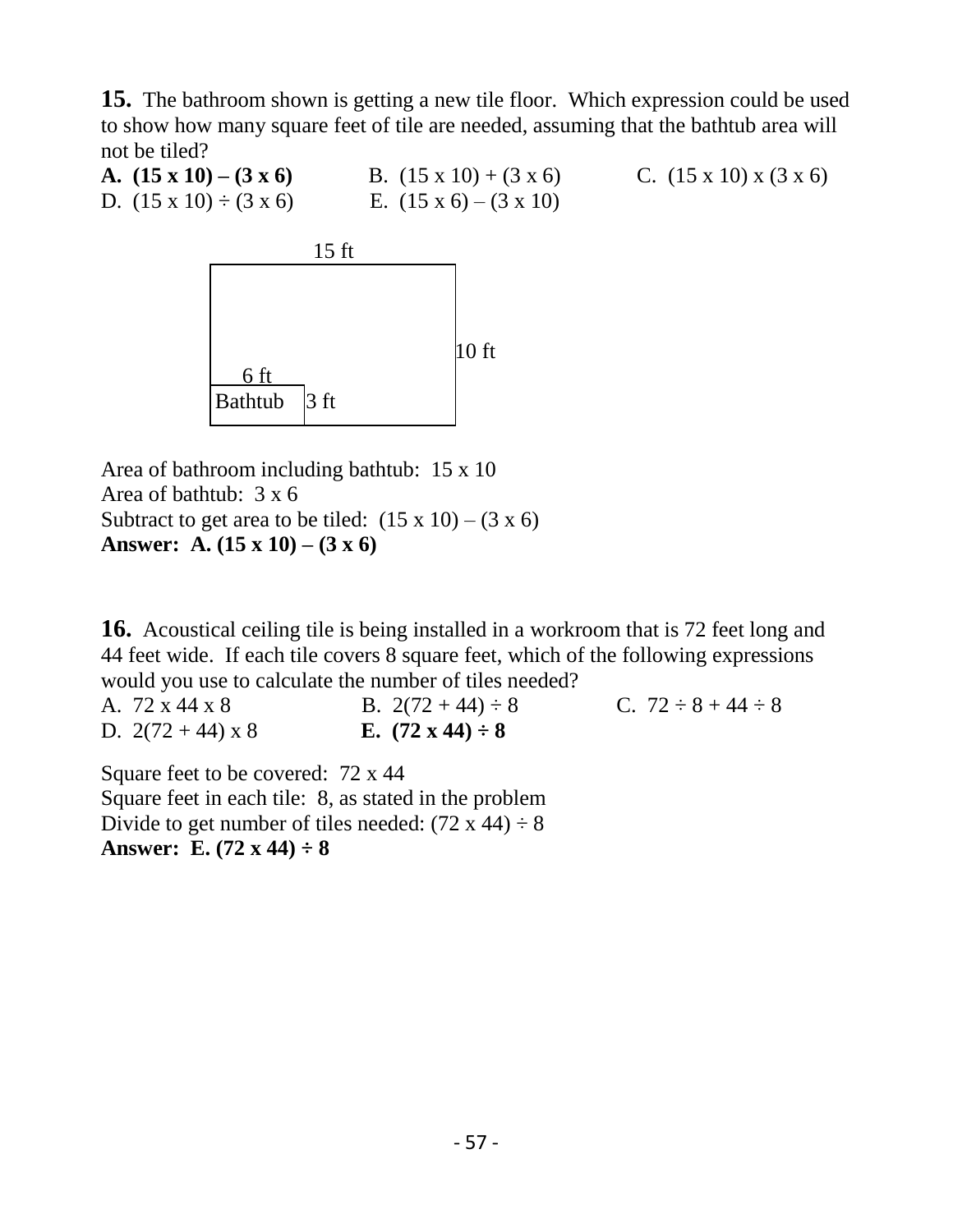**17.** The grass courtyard at Boone Town Hall has a statue on a concrete rectangular base as shown in the diagram. If the grass part of the courtyard is being reseeded at a cost of \$1.75 per square yard, how much will the reseeding job cost? **A. \$1,785** B. \$1,200 C. \$1,020 D. \$686 E. \$1,875



Area of courtyard including concrete base:  $30 \times 40 = 1,200$  sq yd Area of concrete base:  $10 \times 18 = 180$  sq yd Area of grass part of courtyard alone:  $1,200 - 180 = 1,020$  sq yd Cost: 1,020 sq yd x  $$1.75$  per sq yd =  $$1,785$ **Answer: A. \$1,785**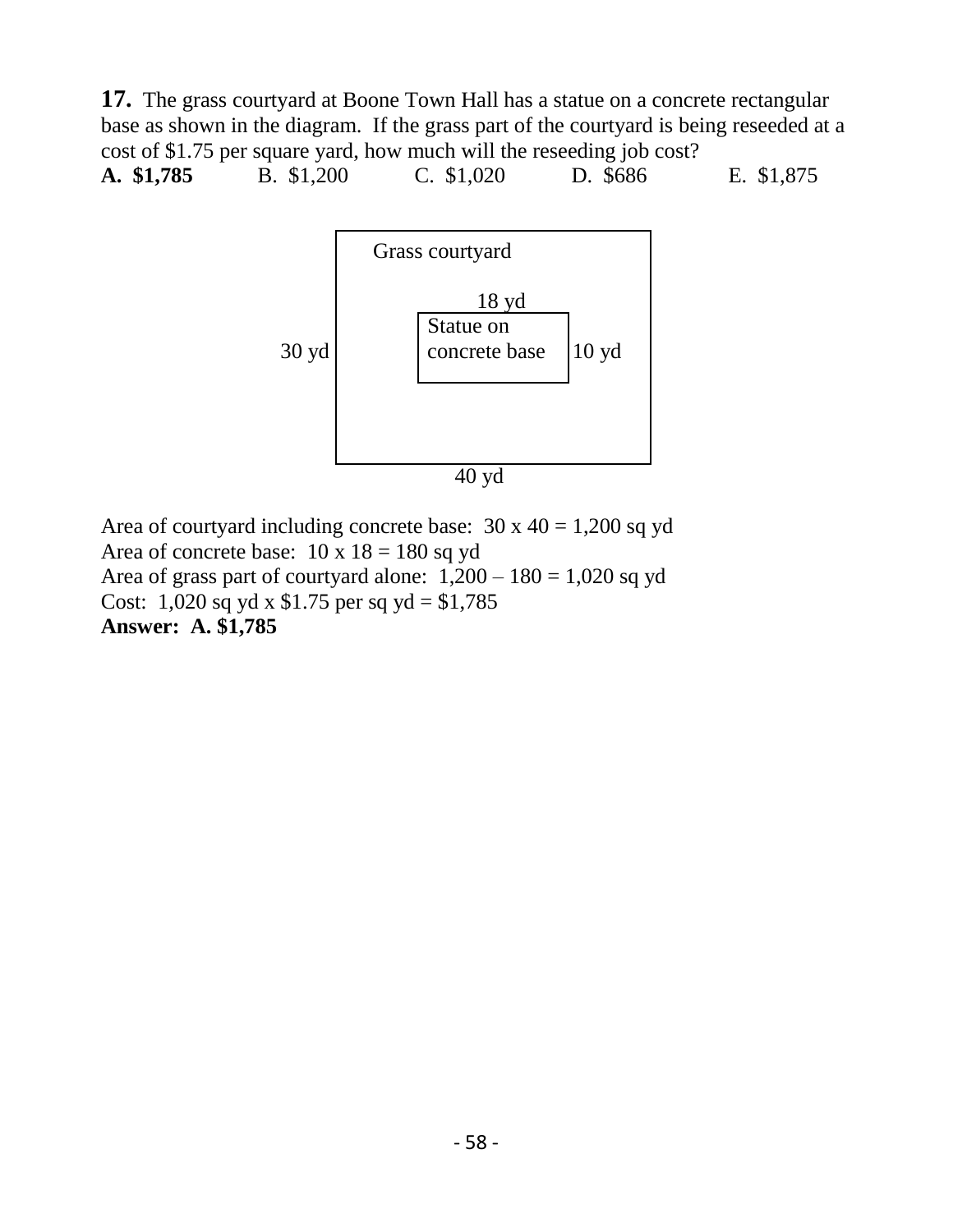### **\*\*\* Multi-Step Challenger \*\*\***

The layout of Primo Coffee Corner is shown below. There is a 12 by 6 foot counter/coffee station and a 3 by 4 foot condiment station. New wood flooring is being installed everywhere except under these two stations. How much will it cost to install the flooring if the charge is \$8 per square foot?



**Step 1:** Divide into 2 rectangles and calculate any missing sides that are needed to get area.

Side A:  $40 - 18 = 22$  ft Side B:  $20 + 10 = 30$  ft

**Step 2:** Calculate area. Top Rectangle:  $20 \times 22 = 440$  sq ft Bottom Rectangle:  $30 \times 18 = 540$  sq ft Total Area:  $440 + 540 = 980$  sq ft

**Step 3:** Calculate area of two stations that will not get flooring, and subtract from total area. Big Station:  $6 \times 12 = 72$  sq ft Small Station:  $3 \times 4 = 12$  sq ft Area that will get flooring:  $980 - 72 - 12 = 896$  sq ft

**Step 4:** Calculate Cost 896 sq ft x \$8 per sq ft = \$7,168

**Answer: D. \$7,168**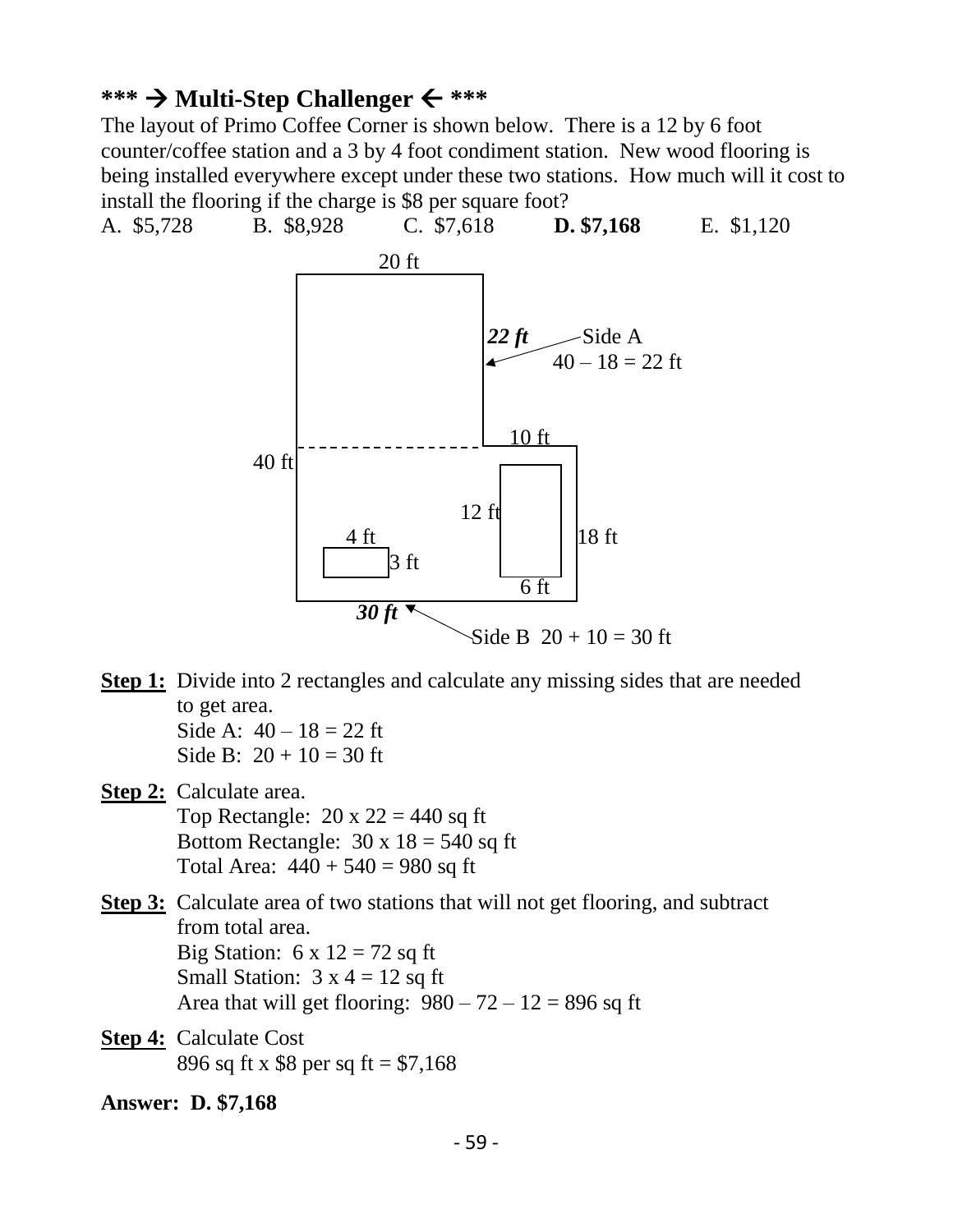# **Appendix: Tips for Converting Distance Measurements**

Sometimes when doing conversions, you may be unsure whether to divide or multiply. For example, if you need to convert 12 ft to yards, you may know that the conversion to use is 1 yd = 3 ft, but aren't sure whether to take the 12 ft and multiply x 3 or take the 12 ft and divide by 3.

Below are two methods that may help you to do distance conversions. If conversions are not a problem for you, feel free to skip this section.

**Method One:** If you are familiar with proportions, set up a proportion to do the conversion.

| <b>Example 1: Convert 12 feet to yards.</b>  | $\frac{\text{yards}}{\text{feet}} \frac{1}{3} = \frac{x}{12}$ $x = 12 \text{ x } 1 \div 3 = 4$<br>12 feet $=$ 4 yards     |
|----------------------------------------------|---------------------------------------------------------------------------------------------------------------------------|
| <b>Example 2: Convert 24 feet to inches.</b> | $\frac{\text{feet}}{\text{inches}} \frac{1}{12} = \frac{24}{x}$ $x = 12 \times 24 \div 1 = 288$<br>24 feet $= 288$ inches |

**Method Two:** If you are not familiar with proportions, try the following method. I have found that some students find it helpful and some students find it confusing.

Figure out if the number you need is bigger or smaller than what you are starting with. Multiply if you need a bigger number. Divide if you need a smaller number.

**Example 1: Convert 12 feet to yards.** You know  $3 \text{ ft} = 1 \text{ yd}$ , but aren't sure whether to multiply 12 ft x 3, or divide 12 ft  $\div$  3.

The problem is:  $12 \text{ ft} = ? \text{ yd}$ Compare to conversion:  $3 \text{ ft} = 1 \text{ yd}$ 

 Looking at the conversion, you can see that the number of yards (1) is smaller than the number of feet (3). This will always be true, so for your problem, you need a smaller number than the 12 feet you are starting with. To get a smaller number, divide.

**Divide:**  $12 \text{ ft} \div 3 = 4 \text{ yards}$ 

**Think about it** – Why will the number of yards always be smaller than the number of feet? Yards are bigger than feet, so you need fewer of them to cover the same distance.

*Important – Keep the measurement you are starting with on the left of the equal sign, and the measurement you want to end up with on the right side of the equal sign throughout the problem.*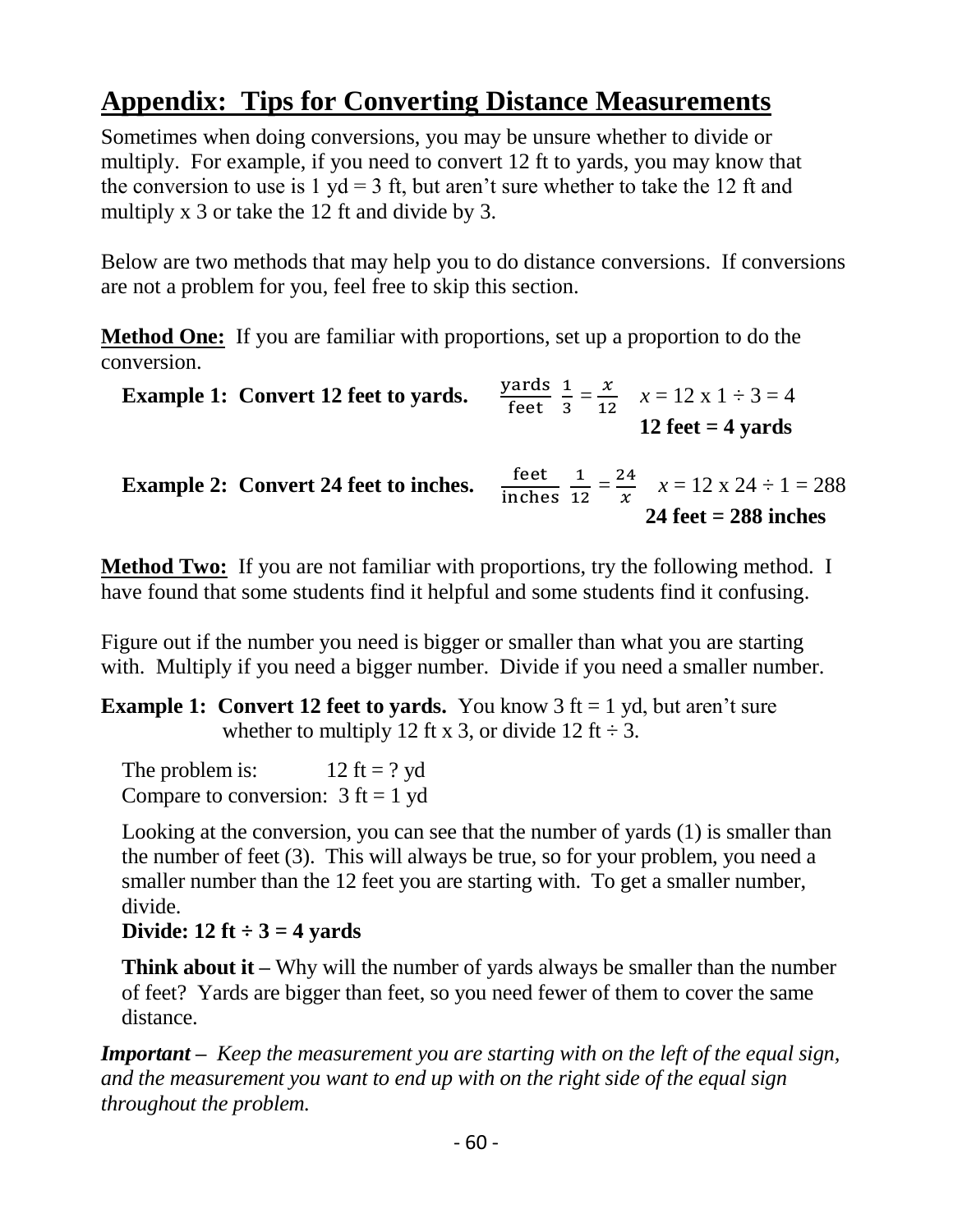**Example 2: Convert 24 feet to inches.** You know  $1 \text{ ft} = 12 \text{ in, but aren't sure}$ whether to multiply 24 ft x 12, or divide 24 ft  $\div$  12.

The problem is:  $24 \text{ ft} = ? \text{ in}$ Compare to conversion:  $1 \text{ ft} = 12 \text{ in}$ 

 Looking at the conversion, you can see that the number of inches (12) is bigger than the number of feet (1). So, you need a number bigger than the 24 feet you are starting with. To get a bigger number, multiply.

### **Multiply: 24 x 12 = 288 inches**

 **Think about it –** Why will the number of inches always be bigger than the number of feet? Inches are smaller than feet, so you need more of them to cover the same distance.

### **Conversion Practice** *Answers – p. 62*

- 1. Convert 48 inches to feet 4. Convert 7 feet to inches
- 
- 3. Convert 2 yards to inches 6. Convert 12 feet to yards
- 
- 2. Convert 4 yards to feet 5. Convert 72 inches to yards
	-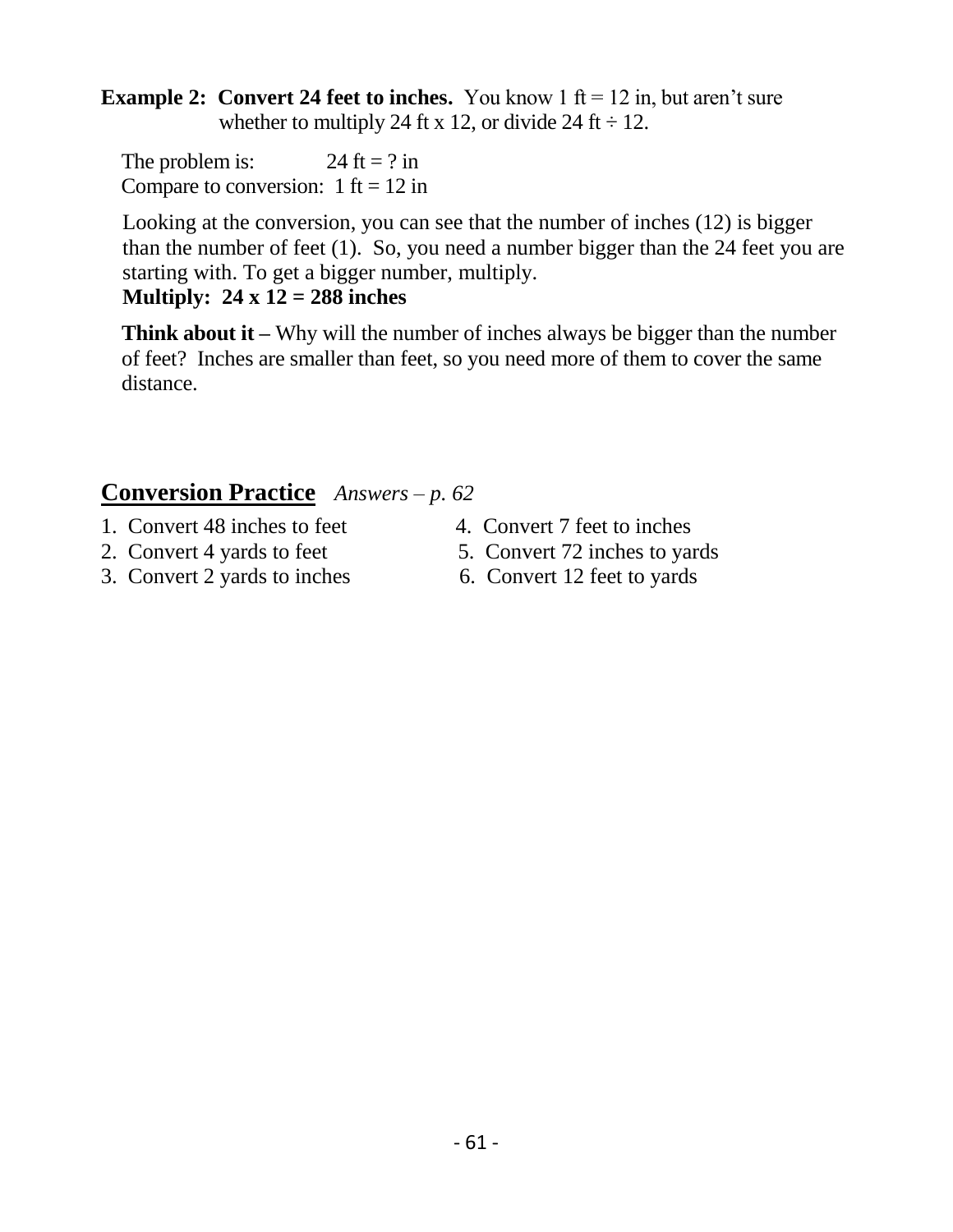### **Answers for Conversion Practice**

**1.** Convert 48 inches to feet. **Answer: 4 feet** 

The problem is:  $48 \text{ in} = ? \text{ ft}$ Compare to conversion:  $12 \text{ in} = 1 \text{ ft}$  Since 1 is smaller than 12, the number you need will be smaller than 48, so divide. **48 inches**  $\div$  **12 = 4 feet** 

**OR**, use a proportion  $\frac{\text{feet}}{\text{inches}} \frac{1}{12}$  $\frac{1}{12} = \frac{x}{48}$  $\frac{x}{48}$   $x = 48 \text{ x } 1 \div 12 = 4 \text{ feet}$ 

**2.** Convert 4 yards to feet. **Answer: 12 feet**

The problem is:  $4 yd = ?$  ft Compare to conversion:  $1 \text{ yd} = 3 \text{ ft}$  Since 3 is bigger than 1, the number you need will be bigger than 4, so multiply.  **4 yards x 3 = 12 feet**

**OR**, use a proportion  $\frac{\text{yards}}{\text{feet}} \frac{1}{3}$  $\frac{1}{3} = \frac{4}{x}$  $\frac{4}{x}$   $x = 3$   $x 4 \div 1 = 12$  feet

**3.** Convert 2 yards to inches. **Answer: 72 inches** 

The problem is:  $2 yd = ?$  in Compare to conversion:  $1 \text{ yd} = 36 \text{ in}$  Since 36 is bigger than 1, the number you need will be bigger than 2, so multiply.  **2 yards x 36 = 72 inches**

**OR**, use a proportion  $\frac{yards}{inches}$   $\frac{1}{36}$  $\frac{1}{36} = \frac{2}{x}$  $\frac{2}{x}$   $x = 2 \times 36 \div 1 = 72$  inches

### **4.** Convert 7 feet to inches. **Answer: 84 inches**

The problem is:  $7 \text{ ft} = ? \text{ in}$ Compare to conversion:  $1 \text{ ft} = 12 \text{ in}$  Since 12 is bigger than 1, the number you need will be bigger than 7, so multiply.  **7 feet x 12 = 84 inches**

**OR**, use a proportion  $\frac{\text{feet}}{\text{inches}} \frac{1}{12}$  $\frac{1}{12} = \frac{7}{x}$  $\frac{7}{x}$   $x = 7 \times 12 \div 1 = 84$  inches